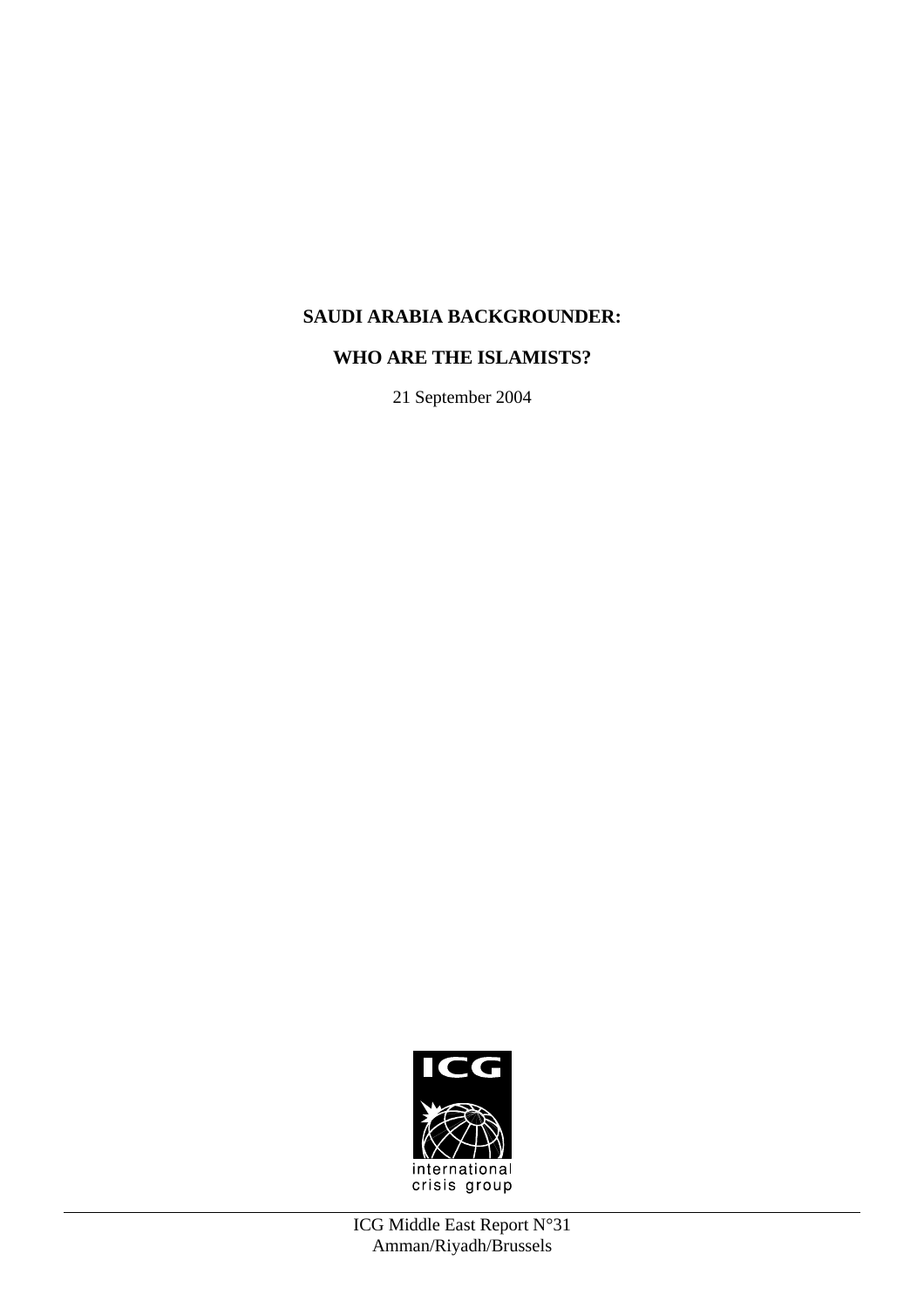# **TABLE OF CONTENTS**

| I.   |                |                                                                        |  |  |
|------|----------------|------------------------------------------------------------------------|--|--|
|      | A.             |                                                                        |  |  |
|      | <b>B.</b>      |                                                                        |  |  |
|      |                | 1.                                                                     |  |  |
|      |                | 2.                                                                     |  |  |
|      |                | 3.                                                                     |  |  |
|      |                | 4.                                                                     |  |  |
|      | $C_{\cdot}$    |                                                                        |  |  |
|      | D.             |                                                                        |  |  |
|      | E.             |                                                                        |  |  |
| II.  |                |                                                                        |  |  |
|      | A <sub>1</sub> |                                                                        |  |  |
|      |                | 1.                                                                     |  |  |
|      |                | 2.                                                                     |  |  |
|      | <b>B.</b>      |                                                                        |  |  |
|      |                | 1.                                                                     |  |  |
|      |                | 2.                                                                     |  |  |
|      |                | 3.                                                                     |  |  |
|      | $C_{\cdot}$    |                                                                        |  |  |
|      | D.             |                                                                        |  |  |
| III. |                |                                                                        |  |  |
|      | A.             |                                                                        |  |  |
|      | <b>B.</b>      |                                                                        |  |  |
|      |                | 1.                                                                     |  |  |
|      |                | 2.                                                                     |  |  |
|      |                | 3.                                                                     |  |  |
|      |                | 4.                                                                     |  |  |
| IV.  |                |                                                                        |  |  |
|      |                | <b>APPENDICES</b>                                                      |  |  |
|      | A.             |                                                                        |  |  |
|      | <b>B.</b>      | RECOMMENDATIONS OF ICG REPORT N°28, CAN SAUDI ARABIA REFORM ITSELF? 22 |  |  |
|      | C.             |                                                                        |  |  |
|      | D.             | ICG REPORTS AND BRIEFINGS ON MIDDLE EAST AND NORTH AFRICA 25           |  |  |
|      | E.             |                                                                        |  |  |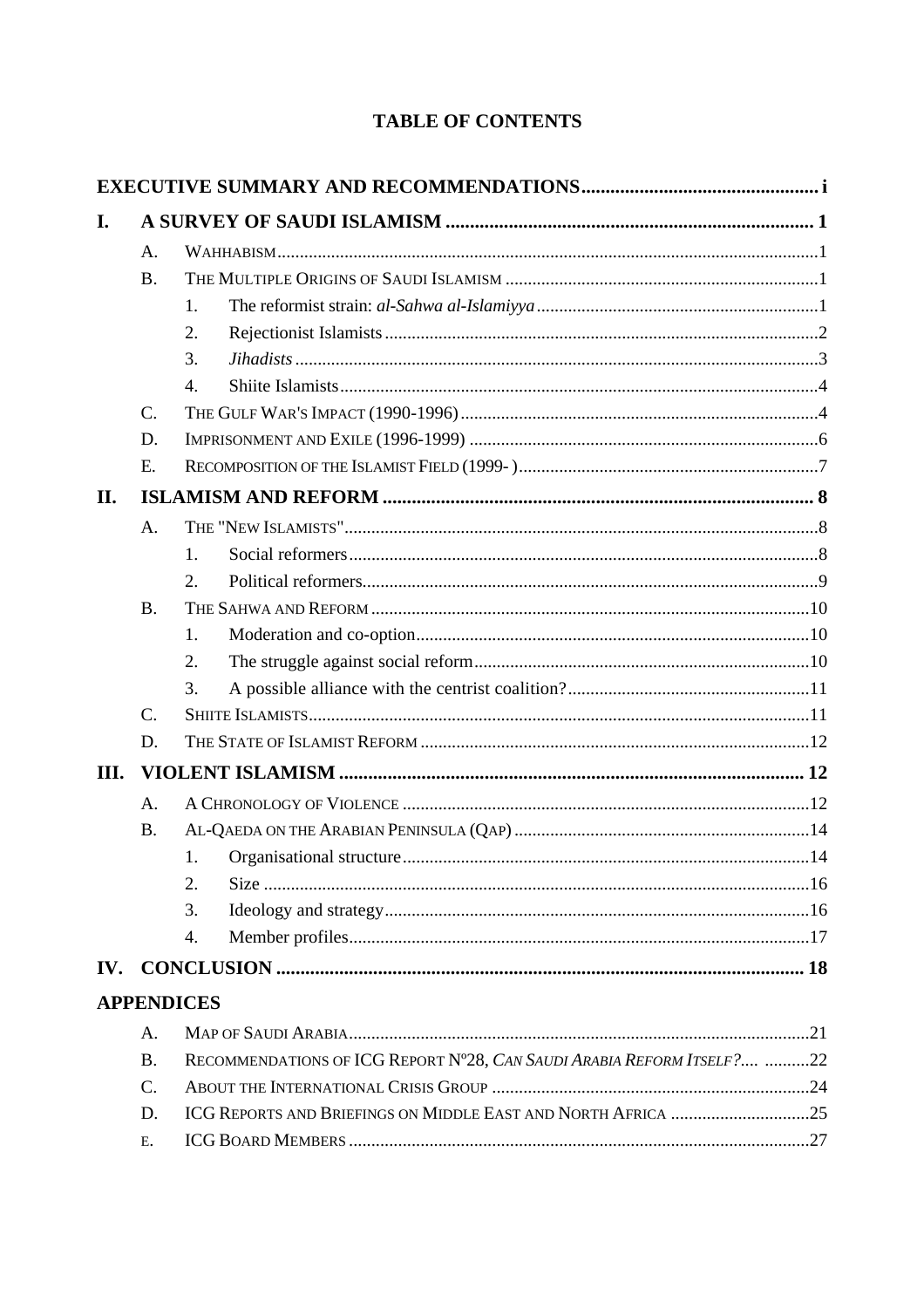# crisis group

#### **ICG Middle East Report N°31 21 September 2004**

# **SAUDI ARABIA BACKGROUNDER: WHO ARE THE ISLAMISTS?**

# **EXECUTIVE SUMMARY**

Saudi Arabia is at a critical stage in both its struggle against terrorism and its on-again, off-again efforts at reform, and Islamism is at the heart of both. The success or failure of the moderate Islamists in providing social, religious and political responses to the country's predicament will, probably as much as anything, determine the ultimate fate of their radical rivals[.1](#page-2-0)

On the evening of 15 March 2004, Saudi security forces killed Khalid al-Hajj, the alleged leader of al-Qaeda in Saudi Arabia and a coordinator of the violent campaign that began in May 2003. The following morning, the police arrested eleven prominent reformist intellectuals, including several Islamists who had been pressing for political reform and trying to establish an independent human rights organisation. Together, these events capture the two faces of Islamism in contemporary Saudi Arabia: a militant, violent one bent on destabilising the Kingdom and forcing its foreign backers to flee, and a moderate, progressive one, intent on promoting political, social and religious reform. While the former has grabbed most headlines, the latter holds the greater potential for reshaping the Kingdom.

In an earlier report on how Saudi Arabia approaches the reform issue, ICG concluded:

Dealing with longer-term challenges and keeping violent opposition marginal requires repair to a legitimacy that has been severely battered by the closed and arbitrary nature of the political system, the concentrated power and wealth of the royal family, and the record of financial corruption and profligacy of many of its members. This necessitates broadening political space, giving more citizens a voice and a stake in the system, allowing them to organise freely, strengthening political institutions, creating a sense of accountability and cracking down on corruption.<sup>2</sup>

The findings of this briefing, which examines the genealogy of Saudi Arabia's various Islamist groupings and is based on dozens of interviews in the country between March and May 2004, strongly support that conclusion.

Beneath the all-encompassing Wahhabi influence, Saudi Islamism developed over several decades a wide variety of strains. These included radical preachers, who condemned what they considered the regime's deviation from the principles of Islam and its submission to the U.S.; social reformers, convinced of the need to modernise educational and religious practices and challenging the puritan strand of Islam that dominates the Kingdom; political reformers, who gave priority to such issues as popular participation, institution-building, constitutionalisation of the monarchy, and elections; and *jihadist* activists, for the most part formed in Afghanistan and who gradually brought their violent struggle against Western -- in particular U.S. -- influence to their homeland.

By the late 1990s, the Islamist field was increasingly polarised between two principal strands. Among the so-called new Islamists, political reformers sought to form the broadest possible centrist coalition, cutting across religious and intellectual lines and encompassing progressive Sunni Islamists, liberals, and Shiites. More recently, they have sought to

<span id="page-2-0"></span><sup>&</sup>lt;sup>1</sup> In the usage adopted by ICG, "Islamism" is Islam in political rather than religious mode. "Islamist movements" are those with Islamic ideological references pursuing primarily political objectives, and "Islamist" and "Islamic political" are essentially synonymous. "Islamic" is a more general expression, usually referring to Islam in religious rather than political mode but capable, depending on the context, of embracing both.

<span id="page-2-1"></span><sup>2</sup> ICG Middle East Report N°28, *Can Saudi Arabia Reform Itself?,* 14 July 2004, p. ii. The recommendations from that report are reproduced in Appendix B below.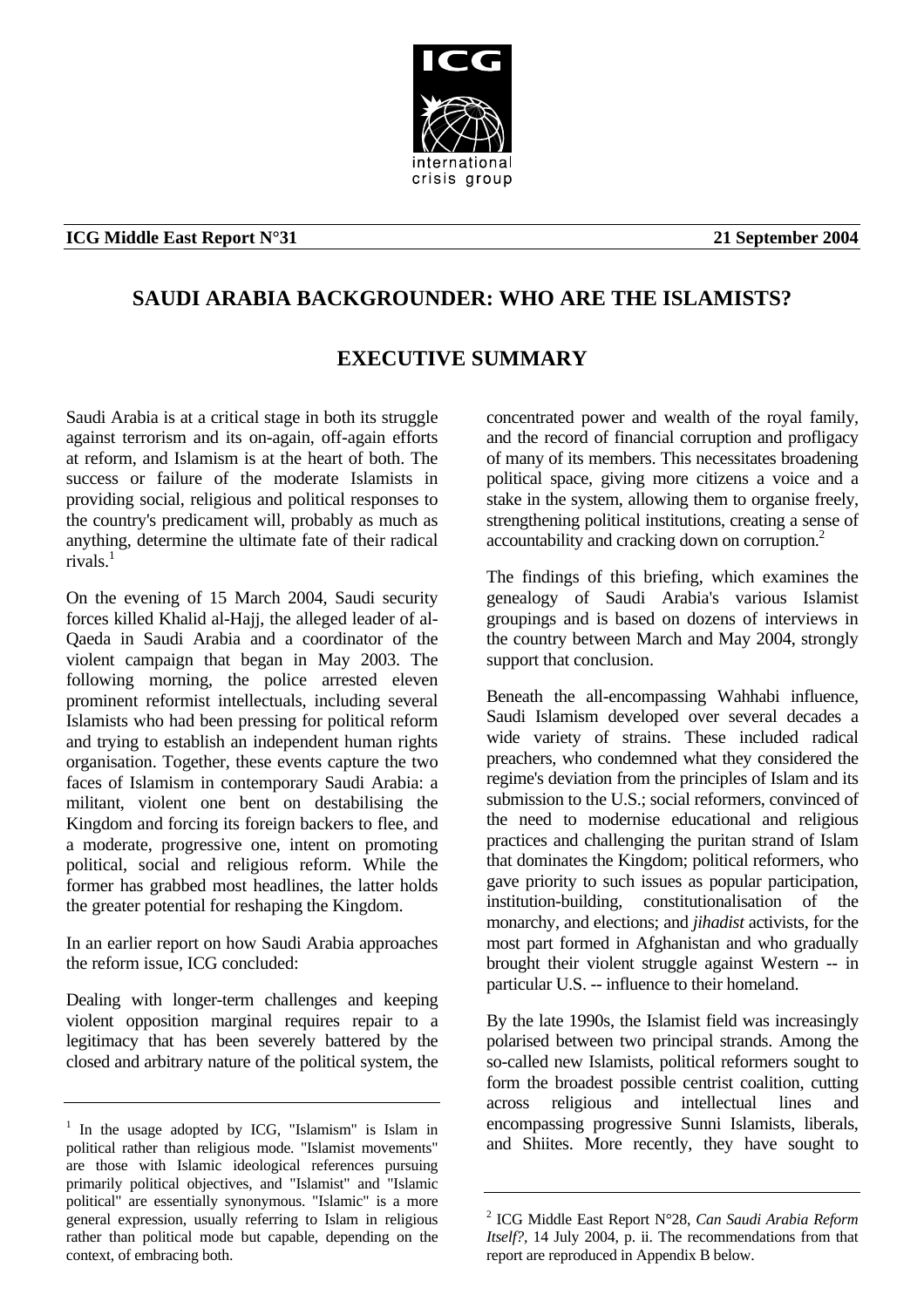include as well elements of the more conservative but highly popular *sahwa,* the group of shaykhs, professors and Islamic students that had come to prominence a decade earlier by denouncing the state's failure to conform to Islamic values, widespread corruption, and subservience to the U.S. Through petitions to Crown Prince Abdallah -- the Kingdom's de facto ruler - they formulated demands for political and social liberalisation. Their surprising ability to coalesce a diverse group prompted the government - which initially had been conciliatory -- to signal by the arrests cited above that there were limits to its tolerance.

The other, *jihadi*, face of Saudi Islamism has manifested itself most prominently since early 2003, when a network of hardened militant Islamists operating under the name of "Al-Qaeda on the Arabian Peninsula" (QAP) began a violent campaign targeting Western and in particular U.S. interests. Large-scale terrorist operations and lower-level violence against Westerners have undermined the traditional sense of personal security among expatriate workers, prompting an unknown number to depart. In the process, militants have been drawn into a full-blown confrontation with the government and its security forces. While its ultimate outcome is unclear, there are strong indications the government has gained the upper hand; despite highly visible attacks in May and June 2004, the militants appear to have suffered significant setbacks that leave them both operationally weaker and politically marginalised. Their remaining core of fighters may well retain the ability to exploit weaknesses in Saudi security and counterterrorism capability, but they have not come close to triggering a broader Islamist insurrection or threatening regime stability.

But victory over the QAP would not mean the defeat of violent Islamism, which feeds on political, social and economic dissatisfaction that preceded the rise of that group and will undoubtedly outlive it. Ferment within the Islamist arena, growing strength of a progressive, reformist outlook and the deepening rift between violent and non-violent activists present an important opportunity to address these underlying sources of anger.

In order not to lose that opportunity, the regime should:

- $\Box$  build bridges to the centrist coalition, allowing progressive Islamists to express their views more openly, including on national television and radio;
- release promptly the reformers arrested in the March 2004 crackdown;
- continue the National Dialogues, initiated in 2003, enlarge them to embrace a greater number of reformist Islamists, and start a serious discussion over a gradual political opening leading to a constitutional monarchy, including expansion of the powers of the appointed consultative council (*majlis)*; and
- combine such political steps with a sustained effort to fight corruption, poverty and exclusion (especially in peripheral, under-developed regions such as Asir) as the best guarantee against violence and for long-term stability.

#### **Amman/Riyadh/Brussels, 21 September 2004**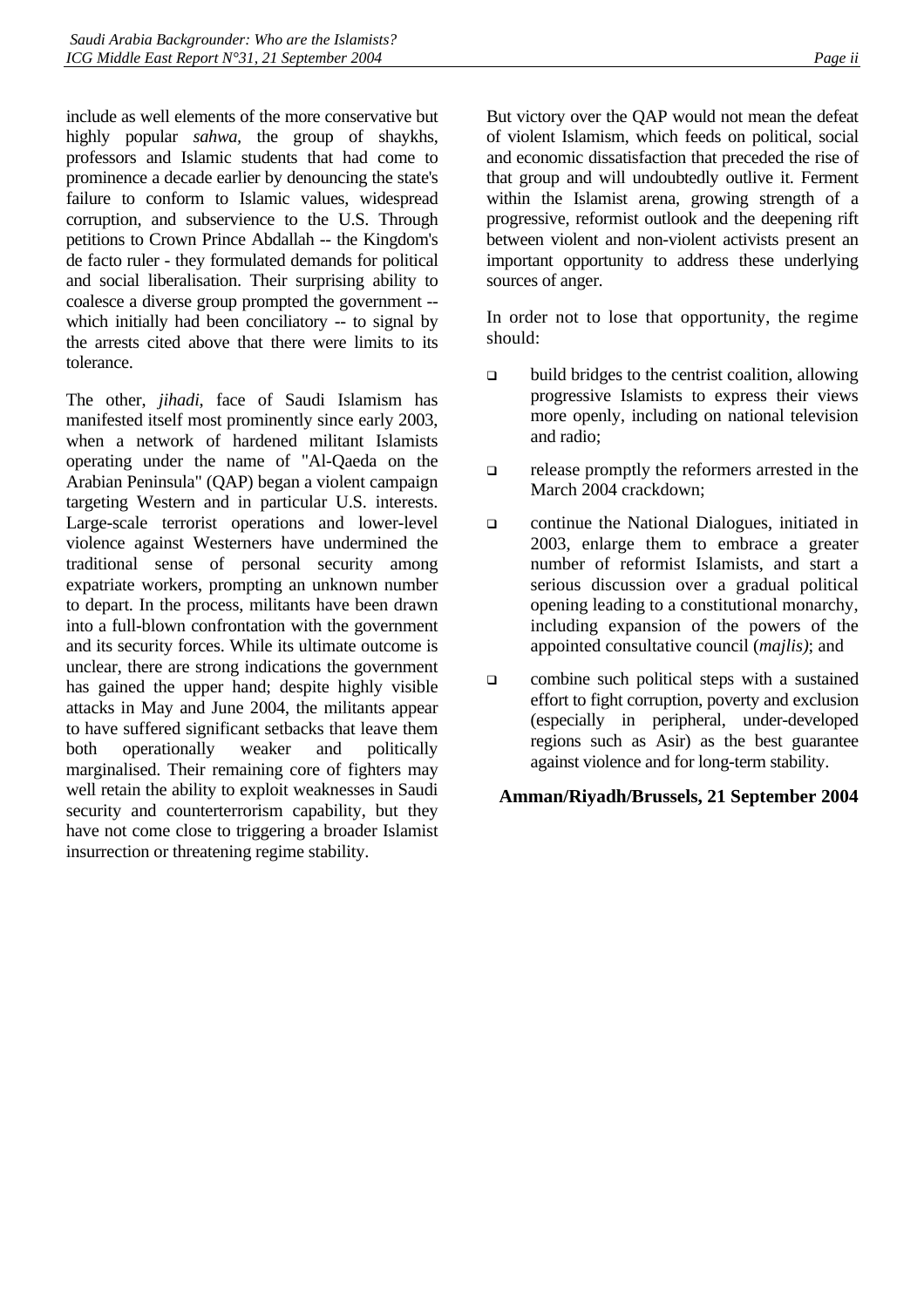# crisis group

#### <span id="page-4-0"></span>**ICG Middle East Report N°31 21 September 2004**

# **SAUDI ARABIA BACKGROUNDER: WHO ARE THE ISLAMISTS?**

# **I. A SURVEY OF SAUDI ISLAMISM<sup>[3](#page-4-1)</sup>**

#### **A. WAHHABISM**

The term Wahhabism refers to the religious revivalist movement initiated in Najd (central Arabia) in the early eighteenth century by Muhammad Ibn Abd al-Wahhab. Denouncing Islam's perversion over the centuries and Muslim societies' renewed descent into the state of ignorance (*jahiliyya*) that characterised the Arabian Peninsula before the advent of Islam, he preached a return to *tawhid* (exclusive worship of God) and the early practices of the "pious ancestors" (*al-salaf al-salih*).[4](#page-4-2) The remedy, he argued, was to bypass Islam's centuries-old legal and theological interpretive legacy and rely instead on the Qur'an, the Sunna (accounts from the Prophet's life) and the consensus of the pious ancestors. Practically, this meant eradicating all forms of popular Islam, including Sufism, saint worship and Shiism, and imposing ritual austerity on believers.<sup>5</sup>

In seeking to spread his *da'wa* (preaching), Abd al-Wahhab found an ally in Muhammad Ibn Saud, head of the small town of Dir'iyya (near modern-day Riyadh). Their pact in 1744 marked the foundation notonly of the first Saudi state,<sup>6</sup> but also of a local

religious establishment entrusted with developing and spreading Abd al-Wahhab's beliefs. After decades of relative autonomy, the religious establishment was relegated to secondary status; today, more often than not, it rubber stamps official decisions, issuing religious rulings to validate the regime's political stands.<sup>7</sup> Among these, the fatwas authorising the presence of foreign troops (in 1[9](#page-4-7)90)<sup>8</sup> and peace with Israel (in 1993)<sup>9</sup> cost the establishment much credibility to the extent that many Saudis now view it as a mere extension of the regime. Still, it continues to provide indispensable legitimacy to the Al Saud's rule and acts as guardian of the country's official Wahhabi doctrine.

The influence of Wahhabism extends far beyond the religious establishment's official role. Since the state's foundation, it has shaped its religious culture, education, and judiciary.<sup>10</sup> As a result, it has had  $$ to a greater or lesser degree -- an impact on all the Kingdom's Sunni Islamist trends.

#### **B. THE MULTIPLE ORIGINS OF SAUDI ISLAMISM**

#### **1. The reformist strain:** *al-Sahwa al-Islamiyya*

The term *al-Sahwa al-Islamiyya* (Islamic Awakening) refers to the ferment of religious activism and enthusiasm that gripped Saudi universities in the 1970s

<span id="page-4-2"></span><span id="page-4-1"></span>

 $3<sup>3</sup>$  For a brief review of Saudi rule, see ibid, pp. 3-4.<br>
<sup>4</sup> Referring to the Prophet, his companions and their

<span id="page-4-3"></span>successors until the third century of the Islamic calendar.<br><sup>5</sup> For more on Wahhabism and the history of Saudi Arabia, see Alexei Vassiliev, *The History of Saudi Arabia* (London, 2000) and Madawi al-Rasheed, *The History of Saudi Arabia* (Cambridge, 2002). The term Wahhabi is now "overused and devoid of analytic significance, serving to describe disparate groups and (individuals) across time and space, so long as they adhere to an austere or conservative view of Islam". ICG Report, *Can Saudi Arabia Reform Itself?*, op. cit., p. 3. n. 8.

<span id="page-4-4"></span>Although both the first (1744-1818) and second (1823- 1891) Saudi states eventually collapsed as political entities, the alliance between the Al Saud and the Wahhabi preachers remained the basis for the formation of the modern Kingdom of Saudi Arabia in 1932.

<span id="page-4-5"></span> $7$  The nomination of Shaykh Ibn Baz as the head of the Wahhabi establishment in 1967, under the reign of King Faysal (1964-1975), may be considered the turning point in its subordination to the regime.

<span id="page-4-6"></span><sup>&</sup>lt;sup>8</sup> This first ruling was given in August 1990, a few days after Saddam Hussein's invasion of Kuwait, by the Council of Senior Ulama (*hay'at kibar al-ulama*), the highest institution in the Wahhabi religious establishment.

<span id="page-4-7"></span>This ruling was provided by the Kingdom's top *mufti*, Shaykh Ibn Baz himself, on 13 September 1993.<br><sup>10</sup> Wahhabism is by no means the only Muslim denomination

<span id="page-4-8"></span>in Saudi Arabia. In fact, the country's population is one of the most diverse in the Middle East in this respect: Saudi Arabia has Sunnis belonging to all four jurisprudential schools, Sufis and separate branches of Shiism.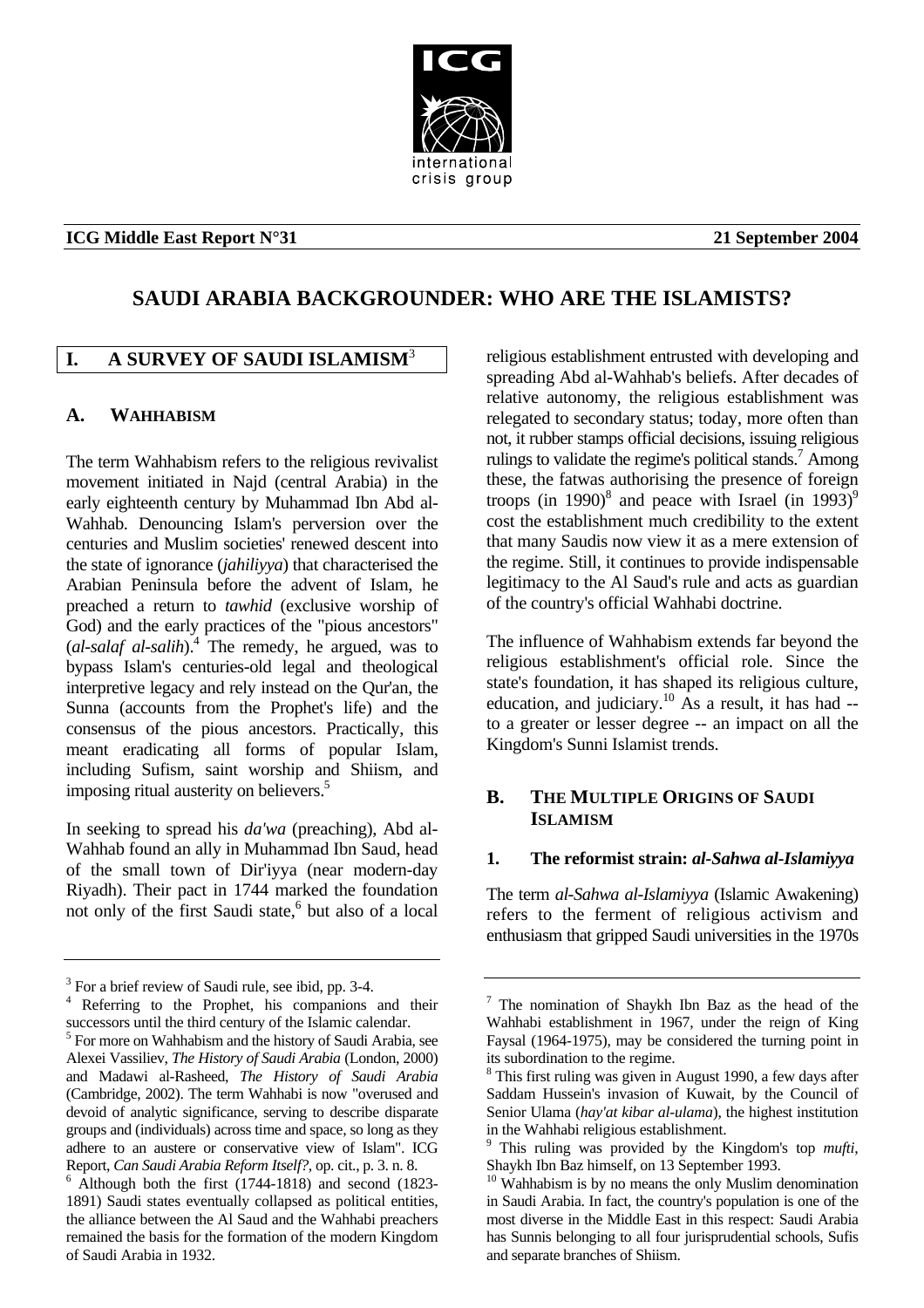<span id="page-5-0"></span>and 1980s but its roots lie deeper. From the 1960s onwards, Saudi Arabia gradually expanded its contacts with the outside world, exposing its citizens to broader political debates at a time of regional radicalisation and politicisation. Moreover, the Saudi regime gave shelter to a large number of Syrian and Egyptian Muslim Brothers, who were persecuted in their home countries by Baathist and Nasserist regimes. Pragmatic considerations were one reason: Saudi Arabia urgently needed well-trained professionals at a time of rapid, oil-induced modernisation. Muslim Brothers came to play a key role in the new and expanding administration, especially in education where they designed school and university curricula and were the bulk of the faculty.

Regional politics were another reason: Riyadh used the Muslim Brothers' politicised version of Islam as a weapon in its political-ideological dispute with Nasserist and Baathist neighbours. According to a Saudi Islamist who was then a student, "most of the books that could be found in bookshops in the 1970s were written by members of the Brotherhood".<sup>11</sup> That said, some Saudi intellectuals tend to exaggerate the role of Egyptian and Syrian Brothers within the country in the politicisation of Saudi Islam, $12$  which also resulted from broader regional dynamics.

Ideologically, the young *sahwa* Islamists espoused a blend of the traditional Wahhabi outlook (mainly on social issues) and the more contemporary Muslim Brotherhood approach (especially on political issues). They distinguished themselves from the Wahhabi establishment by their willingness to discuss issues of contemporary significance rather than concentrate on abstract theological debates. Unlike their official counterparts, they also were open to modern technology such as the cassette tape, which rapidly became their principal means of communication.

The 1979 take-over of the mosque in Mecca by the charismatic Juhayman al-Utaybi -- prompted to a large extent by anger at the royal family's perceived moral depravity -- was a turning point in the *sahwa's*  evolution. Rather than use the opportunity to initiate long overdue political and social change, the regime chose to strengthen the religious establishment and pour additional money into religious institutions as a means of co-opting its critics and bolstering its legitimacy. The unintentional result was to strengthen the *sahwa*, which used its strong presence in the educational sector to take advantage of the increased funds

*Sahwa* clerics increasingly participated in public debates. They took issue with both liberals, accused of undermining Saudi society through secularisation,<sup>13</sup> and the Wahhabi establishment, criticised for its lack of interest in contemporary issues and, albeit still in veiled terms, unconditional support for the regime. By the 1990s, the clerics would go further, denouncing the state's failure to conform to Islamic values, corruption, and subservience to the U.S., while condemning official clerics for their silence on all the above The most widely known *sahwa* preachers who rose to prominence in the late 1980s include Salman al-Awda, Safar al-Hawali, Ayidh al-Qarni and Nasir al-Omar.

Broad common features aside, however, the *sahwa*  preachers did not present a united front. From the outset, there were a variety of undercurrents, some closer to Wahhabism, others to the Muslim Brotherhood. Among the latter are sub-divisions between so-called Bannaists and Qutbists.<sup>14</sup> Today, such divisions are manifested in conflicting positions on issues such as relations with liberal reformers, Shiites or Sufis, and attitudes toward al-Qaeda and other violent Islamists[.15](#page-5-5)

#### **2. Rejectionist Islamists**

Rejectionist Islamists (sometimes referred to as neosalafists) have for the most part been either neglected by analysts or confused with the *sahwa*. Unlike *sahwa*  reformers, they focused on questions of individual faith, morals and ritual practices, as opposed to broader social, cultural or political issues, and were hostile to the very concept of the nation-state, seeking not to modify it but to break with it -- most often through withdrawal but at times through revolt. Whereas reformers were dominant in schools and universities, rejectionists avoided official education altogether, seeking religious teaching elsewhere.

It would be wrong, however, to speak of the rejectionists as forming a homogenous social or political movement. Indeed, there was far more diversity among them in approach and organisational structure than among the *sahwa*. Saudi rejectionist

<span id="page-5-1"></span><sup>&</sup>lt;sup>11</sup> ICG interview, Riyadh.

<span id="page-5-2"></span><sup>12</sup> See for example *Al-Sharq al-Awsat*, 13 September 2002.

<span id="page-5-3"></span><sup>&</sup>lt;sup>13</sup> The 1980s were marked by the so-called "modernism" debate, which opposed a group of writers and poets calling for a reform of Islamic literary tradition and the *sahwa*, which accused them of trying to destroy the foundations of Saudi society. See Mamoun Fandy, *Saudi Arabia and the Politics of* 

<span id="page-5-4"></span>*Dissent* (Baginstoke, 1999), p. 48.<br><sup>14</sup> Bannaism and Qutbism refer to the two main ideologues of the Egyptian Muslim Brotherhood, Hasan al-Banna and Sayyid Qutb. See ICG Middle East Briefing, *Islamism in North Africa II: Egypt's Opportunity*, 20 April 2004. 15 ICG interviews, Riyadh.

<span id="page-5-5"></span>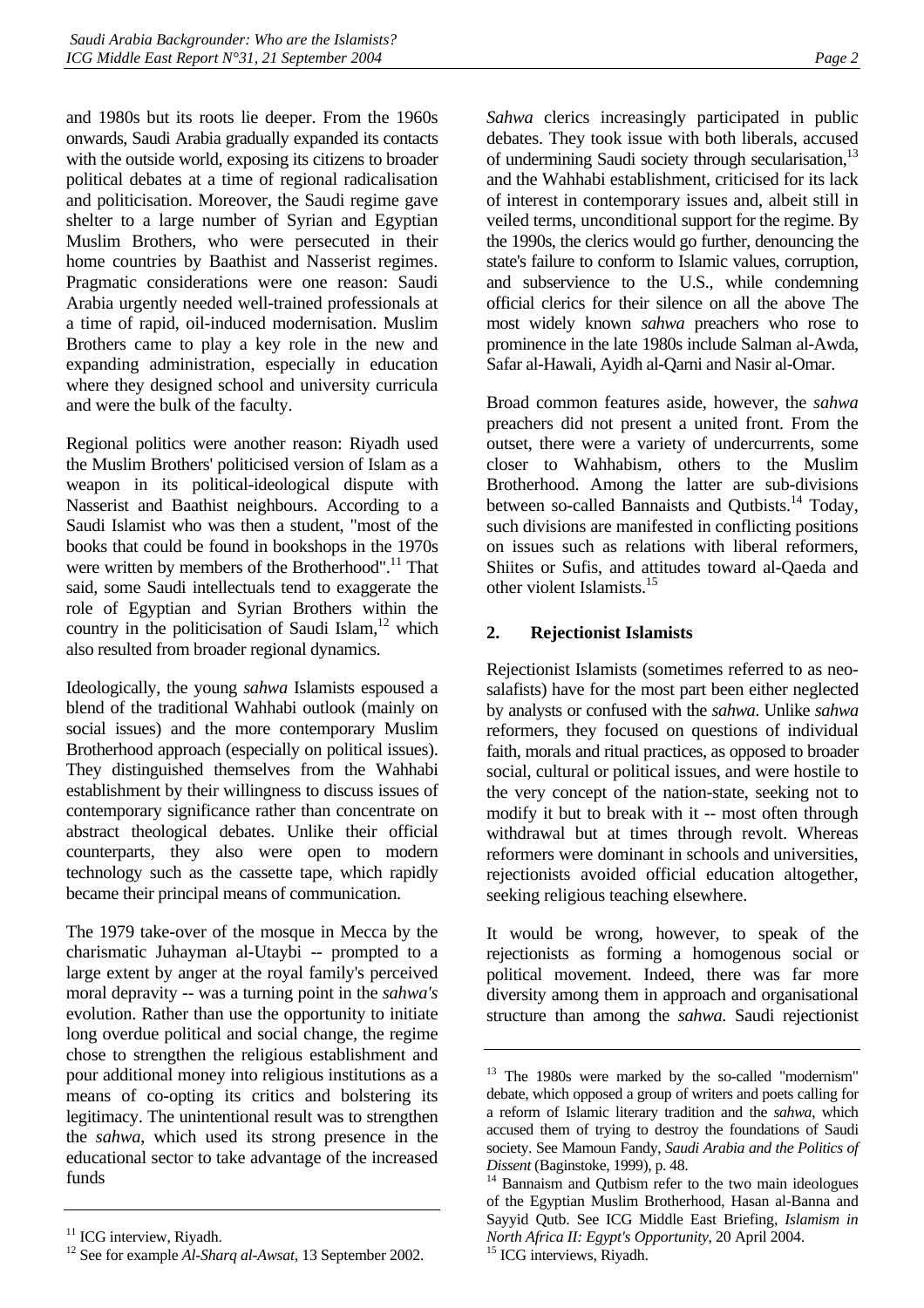<span id="page-6-0"></span>Islamism has been variously represented by organisations such as the one led by Juhayman al-Utaybi, which seized Mecca's Great Mosque in 1979; fringe communities, which typically withdrew from society and adopted a very conservative, puritan lifestyle; and informal religious study circles, which rejected both the mosque-based Wahhabi and the school and university-centred *sahwa* teachings.

The rejectionists' most visible and organised manifestation was the *al-Jamaa al-Salafiyya al-Muhtasiba* (JSM) movement, which arose in Medina in the mid-1970s. Inspired in part by the views of Nasr al-Din al-Albani (1909-1999), a Syrian scholar, it rejected all schools of Islamic jurisprudence (*fiqh)*, including Wahhabism, insofar as they involved a degree of human judgment, adhering instead to a literal reading of the *hadith* (traditions of the Prophet's life) as the sole source of religious truth.<sup>16</sup> Disagreements with the Wahhabi establishment initially turned on ritual questions; over time, however, JSM evolved into a full-fledged sociopolitical protest movement whose significance has been vastly underestimated by commentators.

This is explained partly by the fate of the 1979 uprising, in which a radicalised faction of JSM under the leadership of Juhayman seized the Mecca mosque. He and his companions were either executed or imprisoned, leading many to equate the JSM with a short-lived and relatively insignificant, marginal group of messianic extremists. In fact, although the JSM as an organisation disappeared after the Mecca events, the bulk of its basic ideas, notably the critique of social corruption and moral decadence in Juhayman's writings, outlived him. $17$  The significance of the mosque take-over itself is often misunderstood. While some of Juhayman's followers were persuaded that his companion, Muhammad al-Qahtani, was the Mahdi (the Islamic equivalent of the messiah), and the Mecca operation would bring about the end of the

In the 1980s, JSM remnants sought refuge in Kuwait, Yemen, and northern Saudi desert regions.<sup>19</sup> A decade later, groups of young Islamists who called themselves "students of religious knowledge" (*talabat 'ilm*) and viewed themselves as direct JSM heirs still could be found seeking out remaining Juhayman companions among desert Bedouins. Shunning mosques and universities, they formed religious study groups in their homes.<sup>20</sup> Although they typically lived in Riyadh, often in shared flats, they had for all practical purposes withdrawn from a society they deemed sinful and from its various outgrowths. They regarded the state as illegitimate, the *sahwa* as overly interested in politics, and the *jihadists* as ignorant on religious affairs.

#### **3.** *Jihadists*

The origins of the current *jihadism* can be traced back to the participation -- actively encouraged and facilitated by the regime at the time -- of thousands of Saudis in the Afghan war against the Soviet Union. In addition to logistical and financial assistance offered by the regime to prospective mujahidin -- for example, subsidised flights to Pakistan -- the official religious establishment declared it a collective duty (*fard kifayah*) for Muslims to fight in Afghanistan.<sup>21</sup> For most of them -- typically teenagers -participation was purely symbolic; the trip seldom lasted more than the summer holidays, and many never made it across the border from Pakistan to Afghanistan. But for those who stayed, the experience was profoundly transformative, as they became part of the romanticised culture of violent resistance that flourished within the Arab contingent of the Afghan mujahidin war.

Two consequences followed. First, these militants developed a highly militaristic, violent worldview; secondly, they experienced their initial political awakening outside their country. Saudi *jihadists*  came to Afghanistan with low politicisation and little if any domestic agenda or ideological basis for opposing the Saudi state; their discourse and

<span id="page-6-1"></span><sup>&</sup>lt;sup>16</sup> Born in 1914, Nasr al-Din al-Albani was a Syrian scholar of Albanian origin, who founded a school of Islamic thought that views the *hadith* as the sole basis for religious decisions. Al-Albani taught at the University of Medina in the late 1950s but was compelled to leave due to his many disagreements with Saudi scholars, notably on ritual issues. Nevertheless, he maintained close ties to Saudi Arabia, and particularly to the city of Medina, until his death in 1999. ICG interviews, Riyadh.

<span id="page-6-2"></span><sup>&</sup>lt;sup>17</sup> While living in the desert, Juhayman wrote a series of articles known as "the Seven Letters of Juhayman", as well as much religious poetry. He also made tape recordings of his speeches, some of which still circulate in Saudi Arabia. ICG interviews, Riyadh.

<span id="page-6-3"></span><sup>&</sup>lt;sup>18</sup> ICG interviews, Riyadh.

<span id="page-6-4"></span><sup>&</sup>lt;sup>19</sup> One of those introduced to Juhayman's writings in Kuwait was Abu Muhammad al-Maqdisi, who in the 1990s became a leading ideologue of the so-called *salafi jihadi* trend. For more on that trend, see fn. 49 and Section III below.

<span id="page-6-5"></span><sup>&</sup>lt;sup>20</sup> ICG interviews, Riyadh and Jeddah.

<span id="page-6-6"></span><sup>&</sup>lt;sup>21</sup> Abd al-Aziz bin Baz, the Mufti of Saudi Arabia at the time, issued a fatwa decreeing jihad in Afghanistan a collective duty.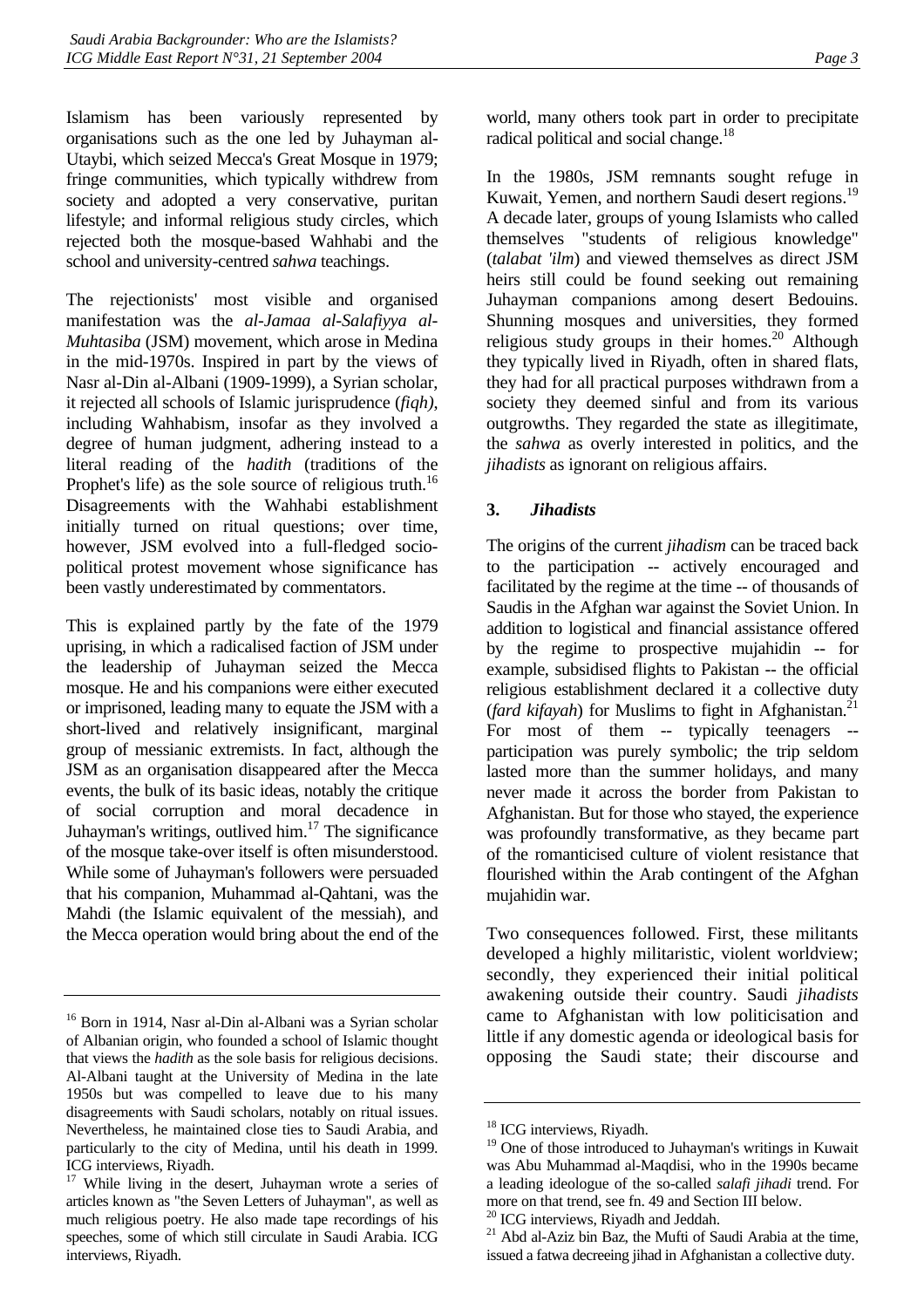<span id="page-7-0"></span>activism were almost entirely shaped by and oriented toward the international arena. As a result, they have had only limited contact with their reformist and rejectionist counterparts. In contrast, militant Islamists in countries such as Egypt originally were politicised at home and so developed a locally-focused political program, even if they subsequently fought in Afghanistan.<sup>22</sup> Also in contrast to counterparts from Egypt, Syria and elsewhere -- where participation in the Afghan war often meant burning all bridges to their homeland -- Saudi *jihadists* were virtually free to travel in and out of their country during the  $1990s<sup>23</sup>$  They thus retained a home base and were in a position to influence Saudi youth upon their return. This coming-and-going of Saudi *jihadists* played an important role in the 1990s and 2000s.

By the end of the Afghan war against the Soviet Union, an international *jihadist* culture had already spread to many Saudi Islamist circles but young Saudis continued to leave their country in search of military training and combat experience throughout the 1990s, particularly once al-Qaeda had established a training camp infrastructure in Afghanistan in the mid-1990s. $^{24}$  It is difficult to characterise the motivations of those who joined, though they appear not to have been driven by a particular political project or religious beliefs.<sup>25</sup> In hindsight, former friends and acquaintances describe the *jihadists* as "impatient" individuals who "could never sit down to read a book", or "delinquents and school drop-outs who thought it sounded cool to carry a gun".<sup>26</sup> Both reformers and rejectionists are at pains to distinguish themselves from those they refer to as *jihadists*. [27](#page-7-6) That said, and as illustrated below, instances of rejectionists gravitating toward *jihadi* circles and their activism occurred with increasing frequency from the early 1990s onwards.

#### **4. Shiite Islamists**

Although reliable data is unavailable, Saudi Shiites are generally estimated to be roughly 10 per cent of the total population. They are concentrated in the Eastern Province, which is also where most oil resources are. Since the integration of the region in the Saudi state, Shiites have complained about not being allowed to practice their faith freely and being treated as second-class citizens.

Shiite Islamist organisations began to emerge in the Eastern Province in the 1970s, but the process accelerated with the 1979 Iranian revolution. Angered by their social and political situation and invigorated by that uprising, thousands celebrated Ashura[28](#page-7-7) despite the official ban. The ensuing heavy-handed response led to violent confrontations and a revolt that was brutally crushed by the National Guard.<sup>29</sup> Few Shiite activists remained in Saudi Arabia, and those who did were silenced by the regime; most fled to Syria, Iran, Great Britain or the U.S. By the late 1980s, many had moderated their views, distancing themselves from Khomeinitype agendas and embracing principles of political pluralism and democracy. $30$  In 1993, the Saudi government reached an agreement with the exiled activists, pursuant to which many returned. $31$  Until recently, they had a relatively low profile.

# **C. THE GULF WAR'S IMPACT (1990-1996)**

The 1990-1991 Gulf war was the most critical event in the history of Saudi Islamism and helps explain subsequent domestic politics. Riyadh responded to Iraq's August 1990 invasion of Kuwait by inviting a U.S.-led multinational force to be stationed on its territory, a decision that unsettled the nation's already fragile internal balance and set off the *sahwa'*s further politicisation and radicalisation. Reformist preachers no longer restricted their criticism to liberal intellectuals or the Wahhabi establishment but began directly to target the state and its institutions

<span id="page-7-1"></span><sup>22</sup> Even when in Saudi Arabia, *jihadists* seldom mingled with the *sahwa* or Islamist rejectionists. ICG interviews, Riyadh and Jeddah.

<span id="page-7-2"></span> $23$  So long as they were not involved in domestic militant activities -- and with some notable exceptions such as Osama bin Laden -- they were rarely prosecuted. Saudi officials acknowledge this; see "Interview with Jamal Khashoggi", 7 July 2004 at www.jamestown.org/images/ pdf/tm\_002\_014 ftinterview.pdf.

<span id="page-7-3"></span><sup>&</sup>lt;sup>24</sup> In addition to attending training camps in Afghanistan, Saudis fought as international *mujahidin* in places such as Bosnia and Somalia in the early 1990s and in Chechnya in the late 1990s.

<span id="page-7-4"></span><sup>&</sup>lt;sup>25</sup> There is still no satisfactory comprehensive analysis on the motivations and socio-economic background of the Saudis who went to Afghanistan in the 1980s and 1990s.  $^{26}$  ICG interviews, Jeddah.

<span id="page-7-5"></span>

<span id="page-7-6"></span><sup>&</sup>lt;sup>27</sup> ICG interviews, Riyadh and Jeddah

<span id="page-7-7"></span><sup>&</sup>lt;sup>28</sup> A Shiite festival.

<span id="page-7-8"></span><sup>29</sup> See Madawi al-Rasheed, "The Shi'a of Saudi Arabia: a Minority in Search of Cultural Authenticity", *British Journal* of *Middle Eastern Studies*, vol. 25, n°1, 1998.

<span id="page-7-9"></span>

<span id="page-7-10"></span>

<sup>&</sup>lt;sup>30</sup> ICG interviews, Eastern Province.<br><sup>31</sup> See Fandy, *Saudi Arabia and the Politics of Dissent*, op. cit., pp. 198-199.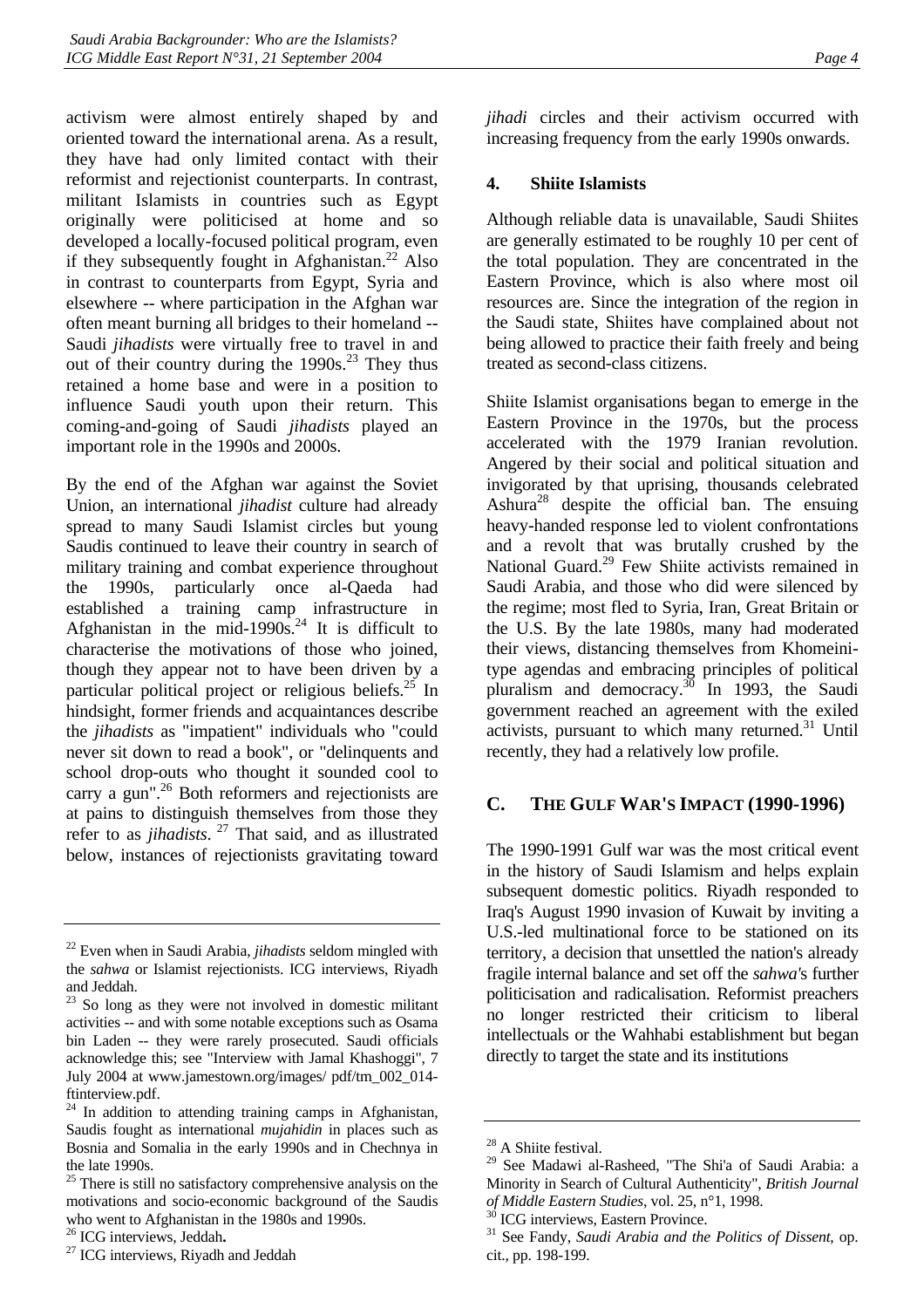The *sahwa* clerics Salman al-Awda and Safar al-Hawali delivered fervent sermons criticising the state for allowing an army of infidels on Saudi soil; their popularity skyrocketed and huge numbers of their tapes circulated throughout the country. $32$  Openly defiant of the regime, they capitalised on popular discontent and enjoyed far greater popular credibility than the official clerics. Universities -- from the outset *sahwa* strongholds -- were rich recruitment grounds for political dissent. Intellectuals would gather in small groups organised by Islamist professors to discuss the nation's affairs.<sup> $33$ </sup> In March 1991, several wrote a "Letter of Demands", which eventually was signed by over 400 religious intellectuals -- among them, members of the official establishment and all prominent reformist preachers -- and sent to King Fahd. In September 1992, 107 religious scholars prepared a similar "Memorandum of Advice". Islamists formulated two sets of demands: for rule of law, political participation and respect of human rights (as defined by the *shari'a*); and for strengthened control by religious institutions over state and society.

The Islamists' 1993 decision to establish the "Committee for the Defence of Legitimate Rights" (CDLR) prompted a government crackdown, which culminated in 1994 with the arrests of al-Hawali and al-Awda. Their followers' reaction -- a protest rally in al-Awda's hometown of Burayda<sup>34</sup> -- triggered another wave of arrests. Most CDLR members were imprisoned; two, Muhammad al-Mas'ari and Sa'd al-Faqih, fled to London where they established a branch of the movement in exile.

This process of politicisation affected the Islamist arena as a whole, in particular the rejectionists who in the 1980s had largely eschewed political involvement.<sup>35</sup> By thrusting national and international politics on to their doorsteps, the Gulf crisis made their self-imposed isolation and apolitical stance far more difficult to sustain.[36](#page-8-4) The government's repression of the *sahwa* 

generated political discussions among them, $37$  which, according to a former member of a rejectionist study circle in Riyadh, focused on whether certain aspects of the state's behaviour warranted *takfir* (denunciation as impious or an infidel). After the *sahwa* submitted its "Memorandum of Advice" in 1992, debate centred on whether the ruling family were infidels.<sup>38</sup> In 1994 -- after Burayda -- the question extended to the divisive issue whether official religious scholars also had behaved in un-Islamic fashion. The most radical members of the study circle, who concluded that they had, broke with other rejectionists and joined *jihadist*  ranks in early  $1995.^{36}$  Also instrumental in the politicisation of some rejectionists was Issam al-Barqawi (aka Abu Muhammad al-Maqdisi), a radical Islamist ideologue of Jordanian origin[.40](#page-8-8) Based in Peshawar (Pakistan), he had ties to the remnants of Juhayman's movement and regularly visited Saudi Arabia.[41](#page-8-9) 

*Jihadists*-- in particular Osama bin Laden, their undisputed leader since the 1980s -- were also deeply influenced by the Gulf War. Ideologically, bin Laden originally was at heart a *sahwist*, whose views were

<span id="page-8-6"></span>

<span id="page-8-8"></span> $40$  Born in 1959 to Jordanian parents of Palestinian origin in Kuwait and raised there, al-Maqdisi came under the influence of exiled JSM members around 1980. He spent two years studying religion in Medina in the early 1980s, before departing for Afghanistan. His 1984 book *The Creed of Abraham* (*Millat Ibrahim*), which developed a doctrine of jihad based on nineteenth century Wahhabi theologians, established him as a prominent *jihadi* ideologue. During the latter half of the 1980s, he was based in Peshawar, where he played a key role mobilising Arabs for the Afghan jihad; he also regularly visited JSM members in the Saudi desert. In 1990 or 1991 he published *The Clear Exposures of the Infidel Nature of the Saudi State*, which was widely circulated in Saudi Arabia and earned him the wrath of the Al Saud. In 1992 he moved from Peshawar to Jordan, becoming a leader of the radical *Bay'at al-Iman*. He has more or less continuously been imprisoned since 1996.

<span id="page-8-9"></span><sup>41</sup> ICG interviews, Riyadh.

<span id="page-8-0"></span><sup>&</sup>lt;sup>32</sup> For portraits of Salman al-Awda and Safar al-Hawali in the early 1990s, see ibid.

<span id="page-8-1"></span><sup>&</sup>lt;sup>33</sup> ICG interviews, Riyadh

<span id="page-8-2"></span><sup>34</sup> This is often referred to as the *intifadat Burayda* or Burayda uprising. Calling it an uprising may be an overstatement since only a few hundred people took to the streets but the country had witnessed nothing like it since the 1960s.

<span id="page-8-3"></span><sup>35</sup> Juhayman's group had political aspirations but the followers who survived the 1980 crackdown for the most part retreated into isolated, introspective lifestyles and did not have any identifiable political project.

<span id="page-8-4"></span><sup>&</sup>lt;sup>36</sup> Due to their extreme social conservatism, many rejectionists avoided television, newspapers and radio, all of which they considered sinful.

<span id="page-8-5"></span><sup>&</sup>lt;sup>37</sup> ICG interviews, Riyadh. Bin Laden himself commented: "when the Saudi government transgressed in oppressing all voices of the scholars and the voices of those who call for Islam, I found myself forced, especially after the government prevented Shaykh Salman al-Awda and Shaykh Safar al-Hawali and some other scholars, to carry out a small part of my duty of enjoining what is right and forbidding what is wrong". Cited in Daniel Benjamin and Steven Simon, *The Age of Sacred Terror* (New York, 2002), p. 108. 38 ICG Interview, Riyadh

<span id="page-8-7"></span><sup>&</sup>lt;sup>39</sup> Among those who left this rejectionist study circle were Abd al-Aziz al-Mu'tham and Saud al-Utaybi. Al-Mu'tham was convicted and executed along with three others for carrying out the November 1995 Riyadh bombings. Al-Utaybi is currently a prominent member of al-Qaeda on the Arabian Peninsula (QAP).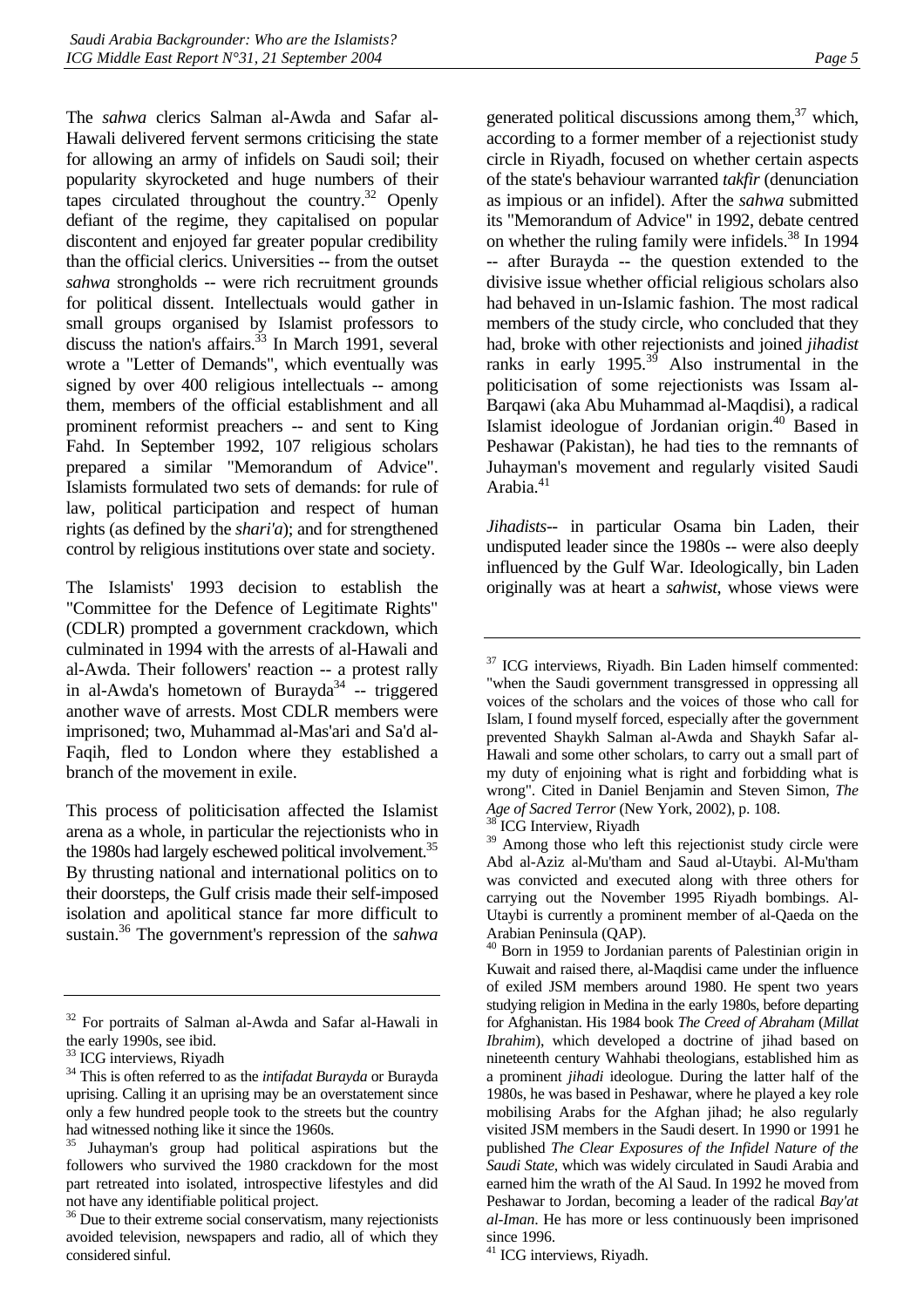<span id="page-9-0"></span>shaped by al-Hawali. $42$  But the invasion of Kuwait, Saudi Arabia's rejection of his suggestion that mujahidin be called upon to defend the country against Iraq, and, especially, the deployment of U.S. troops, constituted a triple jolt and wake-up call. With his criticism of the Saudi regime and its alliance with the U.S. gaining in intensity, he moved to Sudan in 1991 and, in 1994, was stripped of his Saudi citizenship. Bin Laden was moving in directions far from his early *sahwist* orientation, seeing in the U.S. the primary obstacle to political change in the region and even a direct military threat to the Islamic *Umma* (the global Muslim community). Criticising individual regimes no longer sufficed; by the mid-1990s, he concluded that a direct, global confrontation with the U.S. was needed. $4\frac{3}{3}$  In short, the Gulf war triggered a process whereby *jihadists* became both more critical of the Saudi regime and more openly hostile to the U.S.

The most spectacular signs of violent Islamism occurred in the mid-1990s with attacks on U.S. targets. On 13 November 1995, a car bomb exploded at a Saudi National Guard facility in central Riyadh, killing five Americans and two Indians and injuring 60. On 22 April 1996, four suspects confessed on Saudi television; they were executed a month later. Three were *jihadists*  with combat experience in Afghanistan and Bosnia; the fourth was a former rejectionist-turned-*jihadist*, who left his rejectionist study circle in Riyadh in late 1994.[44 N](#page-9-3)either claimed membership in any particular group or organisation, though they said they had been influenced by Abu Muhammad al-Maqdisi, Muhammad al-Mas'ari and bin Laden. To date, there is no hard evidence of bin Laden's involvement; the widespread assumption that al-Qaeda was involved appears to be based essentially on the fact that he praised the militants in subsequent interviews.

The June 1996 bombing of the U.S. barracks in Khobar that killed nineteen Americans and injured almost 400 people of various nationalities is shrouded in even greater mystery. Although Saudi authorities claim to have sentenced several individuals in connection with it, the perpetrators' identities have never been established, and considerable debate remains over whether it was carried out by an al-Qaeda affiliate or an Iranian-sponsored Shiite group. There is little doubt, however, that both events were landmarks in the radicalisation of Islamist dissent that began with the 1991 Gulf war.<sup>45</sup>

# **D. IMPRISONMENT AND EXILE (1996-1999)**

Saudi authorities won their battle against the *sahwa*  by drawing on a two-track strategy of repression and division. By mid-1995, virtually all the most influential *sahwist* leaders had been imprisoned or forced into exile in the UK. The "London-based Opposition" maintained some influence on politics, distributing leaflets and books through an underground network; over time, however, it suffered from internal wrangling and its distance from the country. In 1996, al-Masari broke with al-Faqih and set up the Movement for Islamic Reform in Saudi Arabia (MIRA). Today, their influence is hard to measure, and their in-country presence a matter of dispute.<sup>46</sup> Regardless, Saudi authorities have accused the London-based opposition of ties to the current terrorist campaign and have repeatedly requested the UK to extradite both leaders.

In the early 1990s, the regime also sought to split *sahwa* ranks by promoting the *Madkhalism* movement, named after Shaykh Rabi al-Madkhali. Its views closely mirrored the Wahhabi establishment's: unconditional submission to religious and political authority and condemnation of the politicised, heretical *sahwa*  clerics. Taking a page from the *sahwa*, however, al-Madkhali's disciples used tapes, conferences and, later, websites to convey their message, thereby countering their foes more effectively than the religious establishment. By 1994, the *Madkhalists*  reportedly had converted a number of former *sahwists*, including in their Burayda stronghold.<sup>47</sup>

Rejectionists reacted diversely to the crackdown. Some again withdrew from politics altogether, reverting to their original focus on social conservatism and puritanism. Upon their release from prison, the

<span id="page-9-1"></span> $42$  Even as late as 1995, his notorious "Open Letter to King" Fahd" sought to persuade -- not coerce - the Saudi regime to change its policies.

<span id="page-9-2"></span><sup>43</sup> In 1996, he issued his "Declaration of War on the United States".

<span id="page-9-3"></span><sup>&</sup>lt;sup>44</sup> ICG interview, Jeddah.

<span id="page-9-4"></span><sup>45</sup> See J. Teitelbaum, "Holier than Thou: Saudi Arabia's Islamic Opposition", Washington Institute For Near East Policy, 2000 for a discussion of these attacks.

<span id="page-9-5"></span><sup>46</sup> On 14 October 2003, MIRA's leader, Saad al-Faqih, called on his followers to demonstrate in front of the Mamlaka tower in Riyadh, site of a human rights conference. Several hundred people reportedly joined the rally, surprising observers and leading some to conclude that the organisation's presence in Saudi Arabia was stronger than previously believed. ICG interview with Saudi analyst, London, July 2004. Others disagree, noting that not all who attended had come for that purpose, that protesters mentioned neither MIRA nor al-Faqih's name, calling instead for the liberation of political prisoners, and that many participants were relatives of detainees.

<span id="page-9-6"></span><sup>&</sup>lt;sup>47</sup> ICG interviews, Riyadh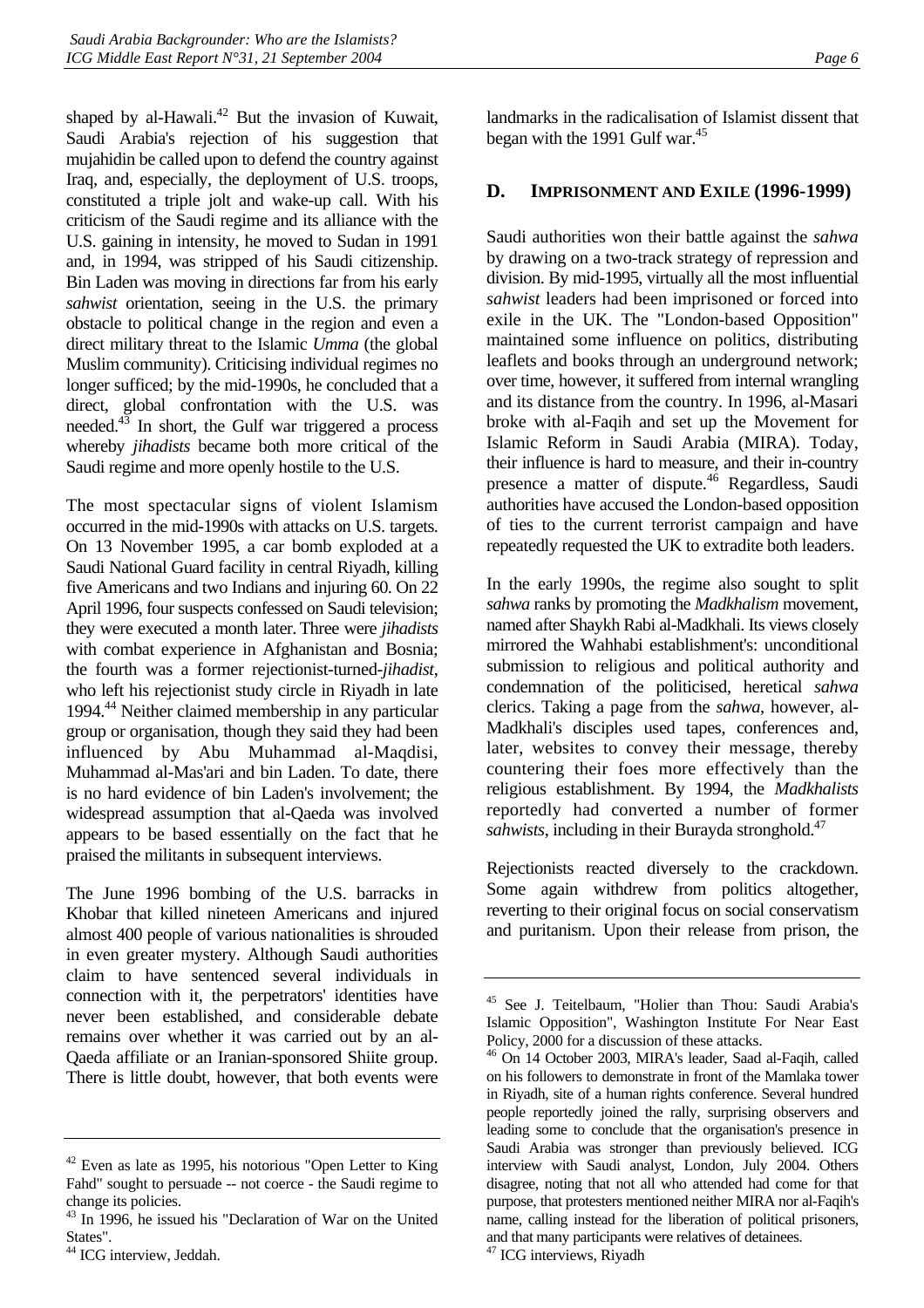<span id="page-10-0"></span>more politicised and prominent rejectionists mostly either joined the *jihadists* in Afghanistan or became central players in the more moderate, liberal Islamist movement of the late 1990s. Finally, many *jihadists*, while keeping a recruitment and fundraising network in Saudi Arabia, [48](#page-10-1) chose voluntary exile in Afghanistan, to where bin Laden had returned in 1996 to re-establish training camps. They did not return until the November 2001 fall of the Taliban.

# **E. RECOMPOSITION OF THE ISLAMIST FIELD (1999- )**

As part of a more general -- albeit modest -- regime liberalisation, most imprisoned Islamists, reformers and rejectionists alike, were released by the late 1990s, including, in 1999, al-Hawali and al-Awda. Media restrictions were relaxed, the internet was permitted, and public political debate, silenced since the mid-1990s, slowly resurfaced. These developments coincided with a recomposition of the Islamist field:

Several rejectionists (such as Mansur al-Nuqaidan and Mishari al-Zaydi) and reformers (including Abd al-Aziz al-Qasim and Abdallah al-Hamid) openly discussed and criticised their old ideas, proposing more liberal interpretations of sacred texts in a process of *muraja'a* (revision). Despite significant differences, they formed the core of a "new Islamist" outlook.

Al-Awda, al-Qarni and al-Hawali, all former *sahwa* leaders, toned down their criticism of the state, and the regime began to view them more tolerantly. Indeed, with the official religious establishment largely discredited, *sahwist* cooperation was considered highly valuable by rulers in desperate need of religious legitimacy.

A new radical Islamist trend -- often referred to as *salafi jihadi*[49](#page-10-2) *--* emerged around former *sahwist*  scholars such as Nasir al-Fahd, Hamud al-Shu'aybi and Ali al-Khudayr. Primarily based in Buraydah, they attracted a following among young *jihadists* and rejectionists. After his 1997 release from prison, their leading ideologue, al-Fahd, attracted wide attention.

Opposing the *sahwa* leaders' evolving moderation, they branded many Saudi liberals as infidels, called for *jihad* against "Jews and the Crusaders," praised and justified the 11 September attacks, and sanctioned use of weapons of mass destruction against "infidels". The regime sought to silence them in 2002-2003 when their criticism turned explicitly against it.

The 11 September events occurred when these processes were already well underway but they accelerated and intensified them. Each trend saw added reason to continue on its path: "new Islamists" concluded that a more progressive, "enlightened" reading of sacred texts was more necessary than ever; former *sahwa* leaders were determined to mediate between regime and radical Islamists; *salafi-jihadist*  preachers read in the attacks and their aftermath more justification for violent anti-Western rhetoric, and, in time, for renewed assaults on Western targets in Saudi Arabia.

<span id="page-10-1"></span><sup>48</sup> Yusuf al-Ayiri, the alleged al-Qaeda coordinator in Saudi Arabia who was killed in May 2003, never left the country after his return from Sudan in 1994, despite repeated imprisonment. He is said to have played an important role as a fundraiser and recruiter.

<span id="page-10-2"></span>Salafi jihadi is a loose description used to designate an outlook that invokes Wahhabi theology to advocate resort to violence. In effect, it provided Saudi *jihadists* with a more sophisticated theological framework for their activism.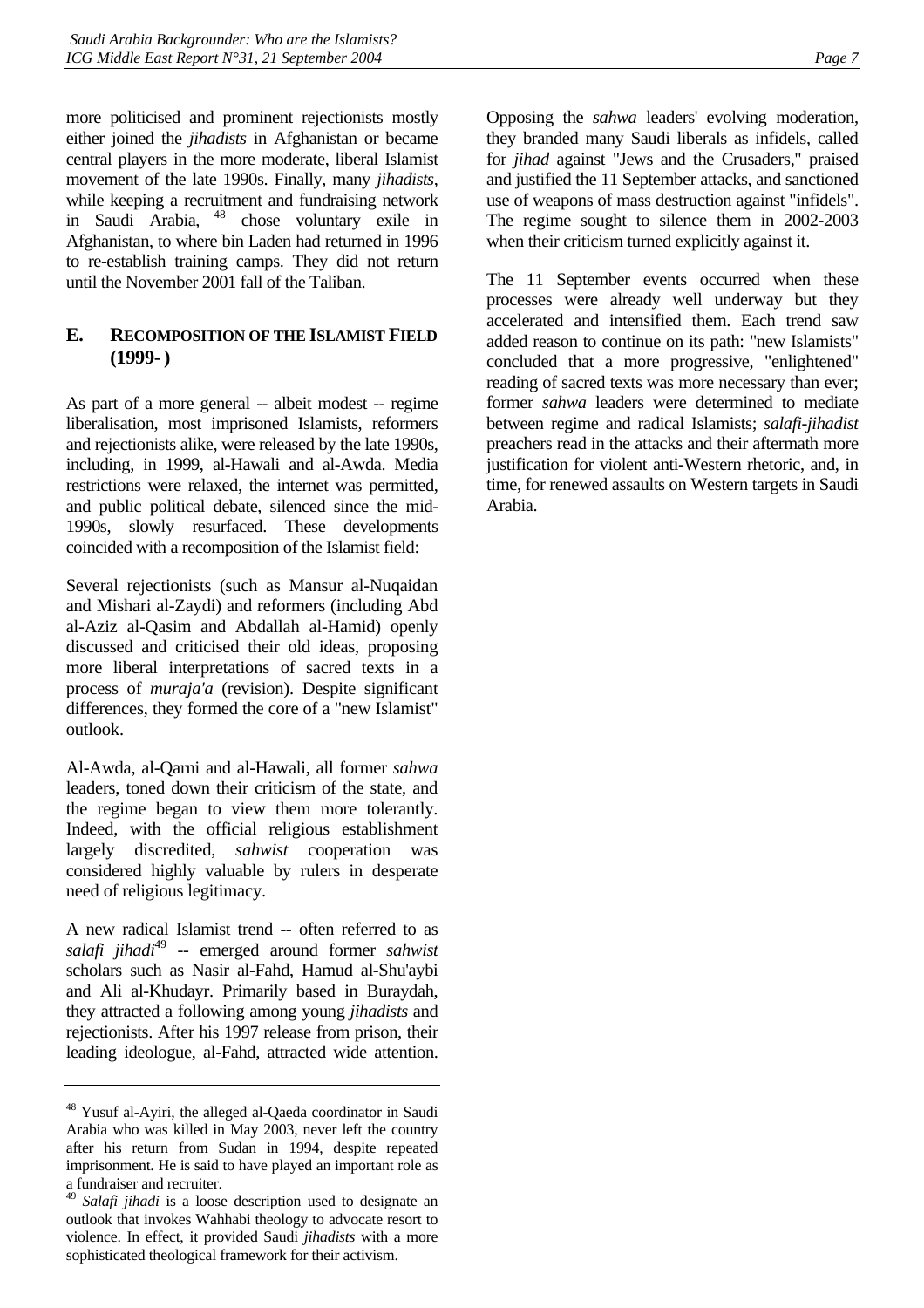# <span id="page-11-0"></span>**II. ISLAMISM AND REFORM**

# **A. THE "NEW ISLAMISTS"**

From the late 1990s, the new Islamists -- also called liberal Islamists -- have been increasingly active, both politically and in the media. They can roughly be divided into two groupings.

#### **1. Social reformers**

For the most part, social reformers are former rejectionists who turned into vehement critics of Saudi social and religious conservatism. Over time, they have had access to the influential local newspapers, such as *al-Watan* and *al-Riyadh*. The best known, Mansur al-Nuqaidan, established his name in the U.S. with his November 2003 opinion piece in *The New York Times* when he was being sought by the Saudi justice system for "anti-Islamic" views. According to him, Wahhabism has bred dangerous religious extremism and is directly responsible for the culture of intolerance and repression that pervades Saudi Arabia[.50](#page-11-1) His indictment extends beyond the official establishment to encompass its informal counterparts such as the *sahwa,* guilty in his eyes of promoting a closed, puritanical version of Islam rather than the more open, modernist interpretations suggested by Muslim reformers of the late nineteenth and early twentieth centuries.

In May 2003, only days after the Riyadh attacks, Khalid al-Ghannami -- another social reformer with an activist Islamist past -- published an article denouncing the religious inspiration behind the *jihadists*, taking particular aim at Ibn Taymiyya, a key intellectual source for Wahhabism.<sup>51</sup> Mishari al-Zaydi arguably has become the most prominent - and provocative -- social reformer, staking out controversial positions in his weekly *al-Sharq al-Awsat* column.

Focusing on social rather than political change is, for these commentators, vital. Political reform in the absence of fundamental social and religious modernisation, they argue, would have disastrous consequences. Opposing early national elections, al-Nuqaidan explains that "Saudi Arabia is culturally unripe for such an experiment....Elections today would only strengthen Wahhabism and tribalism". $52$ In the same vein, Mishari al-Zaydi explains:

I don't see political participation as the first step. That's why I am not enthusiastic about elections.... There has to be some kind of political opening up, but our society still thinks along tribal and religious lines. Its political consciousness has not developed to the point where it would elect the most efficient.<sup>[53](#page-11-4)</sup>

While social reformers' views have been given widespread coverage in the West, their impact in Saudi Arabia is far more uncertain. Breaking the taboo against anti-Wahhabi criticism has undoubtedly been important; yet, numerous interviews suggest they do not enjoy significant social influence except perhaps among the intellectual elite. Even there, their youth (most are in their 30s) and relatively slight education limit their credibility; not a few of their elders suspect they merely seek quick fame in the West, mimicking what the U.S. in particular desperately wants to hear.<sup>54</sup> Such accusations were levelled against Mishari al-Zaydi when he appeared to back the highly unpopular French law prohibiting conspicuous religious signs (and therefore barring Muslim women from wearing headscarves) in public schools.<sup>55</sup> Although social reformers continue to proclaim their Islamic credentials and have consistently attacked Wahhabism from an Islamic point of view, this is becoming increasingly hard to sustain in the public eye, and many are now considered traitors by the bulk of Saudi Islamists.<sup>56</sup> Even moderate Islamist figures with whom they once were close, such as al-Qasim, now tend to distrust them[.57](#page-11-8) Increasingly isolated, social reformers have sought ties with more liberal thinkers, such as Turki al-Hamad, who for years has developed his own

<span id="page-11-2"></span><span id="page-11-1"></span>

 $^{50}$  See *al-Riyadh*, 11 May 2003.<br><sup>51</sup> Referring to those who perpetrated the attacks, he wrote: "Why did they raise the banner of jihad*?* Because Ibn Taymiyya, the `*jihadist* theoretician,' decreed that when the Prince does not fulfil his duty by promoting virtue, preventing vice and proclaiming jihad, it is the ulema's duty to do so.We have to say things as they are: these words are a mistake and a genuine catastrophe that threaten national unity. To speak candidly, today it is with Ibn Taymiyya himself that we have a problem". *Al-Watan*, 22 May 2003.

<span id="page-11-3"></span><sup>52</sup> ICG interview, Riyadh**.** That said, al-Nuqaidan has strongly backed the January 2003 petition to Crown Prince Abdullah, which called for deep political reforms designed to transform Saudi Arabia into a state based on "constitutional institutions" and advocated elected regional councils. See ICG Report, *Can Saudi Arabia Reform Itself?,* op. cit. Since then, however, he appears to have modified his views and adopted a more sceptical attitude toward early political reform.

<span id="page-11-4"></span><sup>53</sup> ICG interview, Jeddah**.** See also ICG Report, *Can Saudi* 

<span id="page-11-6"></span><span id="page-11-5"></span>

*Arabia Reform Itself?*, op. cit*.* 54 ICG interviews, Riyadh and Jeddah**.** <sup>55</sup> *Al-Sharq al-Awsat,* 20 January 2004. 56 ICG interviews, Riyadh.

<span id="page-11-7"></span>

<span id="page-11-8"></span><sup>57</sup> ICG Interview, Riyadh.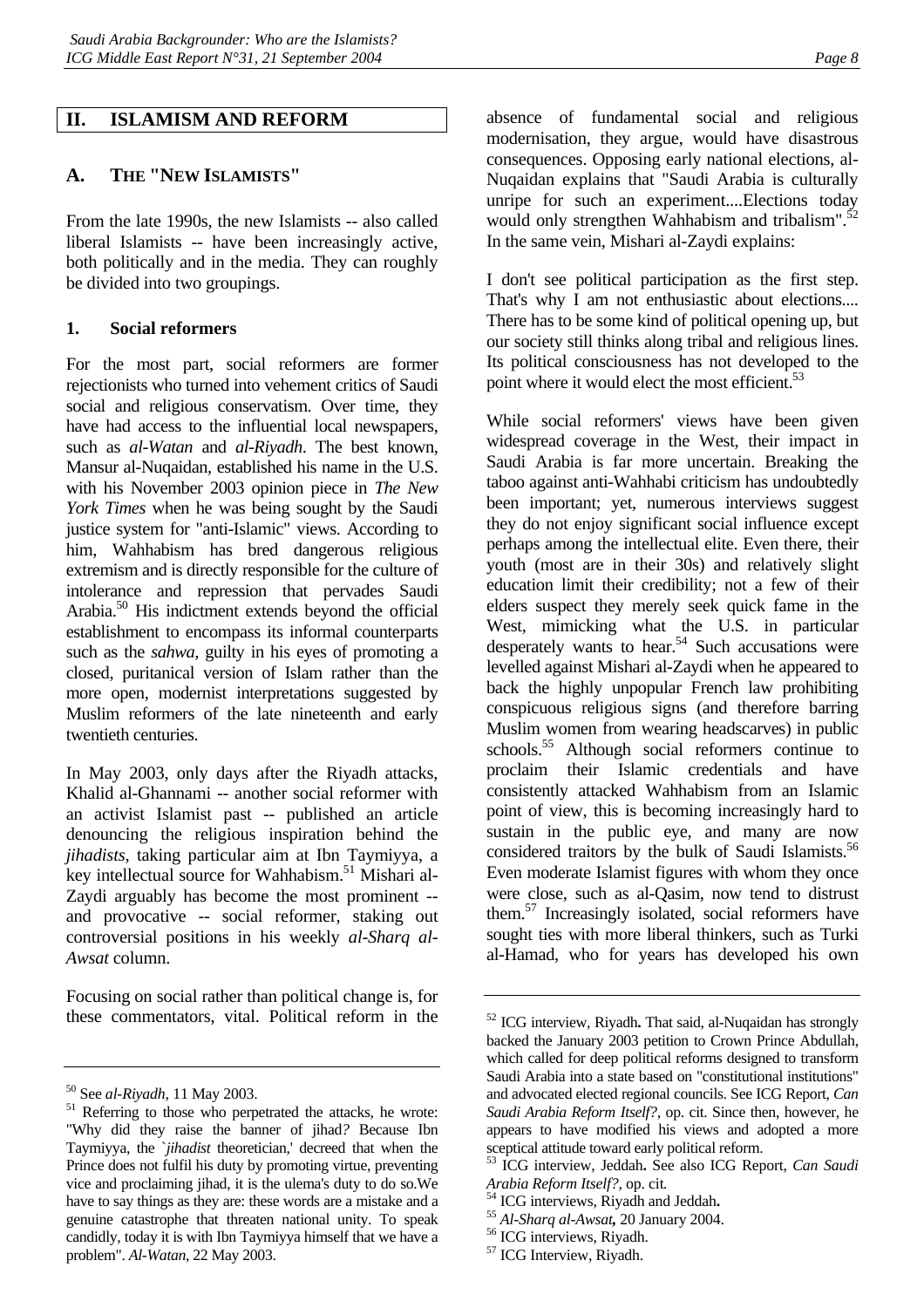<span id="page-12-0"></span>secular critique of the prevailing social order but this has only deepened Islamist suspicions.<sup>[58](#page-12-1)</sup>

From the outset, relations with the regime have been ambiguous. Although the internet gives them a degree of independence, social reformers rely on the media to attract notice and so remain largely at the mercy of the government-controlled press. The regime's relatively tolerant attitude makes sense: social reformers can be effective critics of the *jihadist* outlook they once embraced; they can offset the power of the Wahhabi establishment (or, at a minimum, be used tactically to keep the religious establishment from challenging the regime); and they are seen as less menacing than those clamouring for political change.<sup>59</sup> (Indeed, those among the royal family reported to be most sympathetic to reform -- including the Crown Prince and Foreign Minister -- reportedly consider a rapid political opening akin to "national suicide". $60$ ) Even so, there are red lines that, if crossed, bring swift retribution: Mansur al-Nuqaidan has three times been barred from publishing after writing articles deemed provocative.<sup>61</sup>

#### **2. Political reformers**

Originally, most political reformists belonged to the *sahwa,* though several are former rejectionists. Abdallah al-Hamid and Abd al-Aziz al-Qasim have been prominent in the dissident Islamist movement since the 1990s. After their releases from prison, the first in 1995 the second in 1997, they set out to develop a more progressive Islamist theory built around civil society, popular participation and democracy -- all, of course, within the context of Islamic law[.62](#page-12-5) Aiming to reconcile popular sovereignty and respect for *shari'a*, they also urge religious reform to relax some of the more stringent legal requirements of Wahhabism and make room for interpretation where scripture is vague (*ijtihad*). They also support social reform, though with strong residual conservatism, in particular on women's issues.<sup>63</sup>

Together with liberals such as Muhammad Said Tayyeb and Matruk al-Falih as well as Shiites like Ja'far al-Shayeb, these Islamist political reformers

<span id="page-12-3"></span><sup>60</sup> ICG interview with government advisor, Riyadh.

produced in 2002 a diverse centrist coalition. Preaching gradual political transformation within the context of Islam and the monarchy, this loose network of progressive Sunni Islamists, liberals and Shiites, spearheaded the petition lobby.<sup>64</sup> The January 2003 document described a package of reforms, including a constitutional monarchy, rule of law, an elected parliament, an empowered civil society, respect for human rights, and an end to discrimination, in particular against Shiites.<sup>65</sup> Striking a delicate balance, the petitioners carefully framed their demands in a religious context, from repeated references to sacred texts to the requirement that reforms conform with *shari'a.* 

For some liberals, this alliance with progressive Islamists is essential:

It enables us to exit from the impasse in which we have perpetually found ourselves, providing us with the Islamic credentials we've been lacking. Plus, what is the problem about working together? After all, we are all Muslims and patriots.<sup>66</sup>

Not all agree. A minority fears that the political reformers profess adherence to liberal ideas while remaining committed to the ideal of an Islamic state.<sup>67</sup> Conversely, some Islamists -- in particular more radical members of the *sahwa* -- believe they are "providing religious legitimacy to a project that is un-Islamic"[.68](#page-12-11)

Relations with the regime have evolved. In January 2003, Crown Prince Abdullah met with petition signatories, indicating receptivity to their message of political modernisation. Other steps -- convening National Dialogues and announcing local elections -- likewise signalled an open-minded approach. <sup>[69](#page-12-12)</sup> Frustrated with the slow pace of change, however, petitioners sharpened their demands and, in a December 2003 document, requested a three-year process to draft and adopt a constitution. This more radical demand, as well as fear of an alliance between centrists and *sahwists* and the rise in violence prompted a tougher regime response.<sup>70</sup> The

<span id="page-12-1"></span><sup>58</sup> ICG interview, Riyadh.

<span id="page-12-2"></span><sup>59</sup> ICG interviews, Riyadh.

<span id="page-12-4"></span><sup>61</sup> Al-Nuqaidan was dismissed from *al-Watan* in late 2000; in May 2003, after a series of articles in *al-Riyadh*  denouncing links between Wahhabism and *jihadism*, he was barred from writing for two months; since September 2003, he has not been able to publish in Saudi newspapers.

<span id="page-12-5"></span><sup>62</sup> ICG interviews, Riyadh.

<span id="page-12-6"></span><sup>63</sup> ICG interviews, Riyadh.

<span id="page-12-7"></span><sup>64</sup> See ICG Report, *Can Saudi Arabia Reform Itself?,* op. cit*.,*  pp. 13-15.

<span id="page-12-8"></span><sup>65</sup> See *al-Quds al-'Arabi*, 30 January 2003. 66 ICG interview, Riyadh.

<span id="page-12-9"></span>

<span id="page-12-10"></span><sup>67</sup> ICG interviews, Riyadh.

<span id="page-12-11"></span><sup>68</sup> ICG interviews, Riyadh.

<span id="page-12-12"></span><sup>69</sup> For more detail, see ICG Report, *Can Saudi Arabia Reform Itself,* op. cit., pp. 13-15.<br><sup>70</sup> The regime's tougher response was not typical;

<span id="page-12-13"></span>traditionally, and when possible, it has opted for negotiation and co-option over repression. For example, it waited until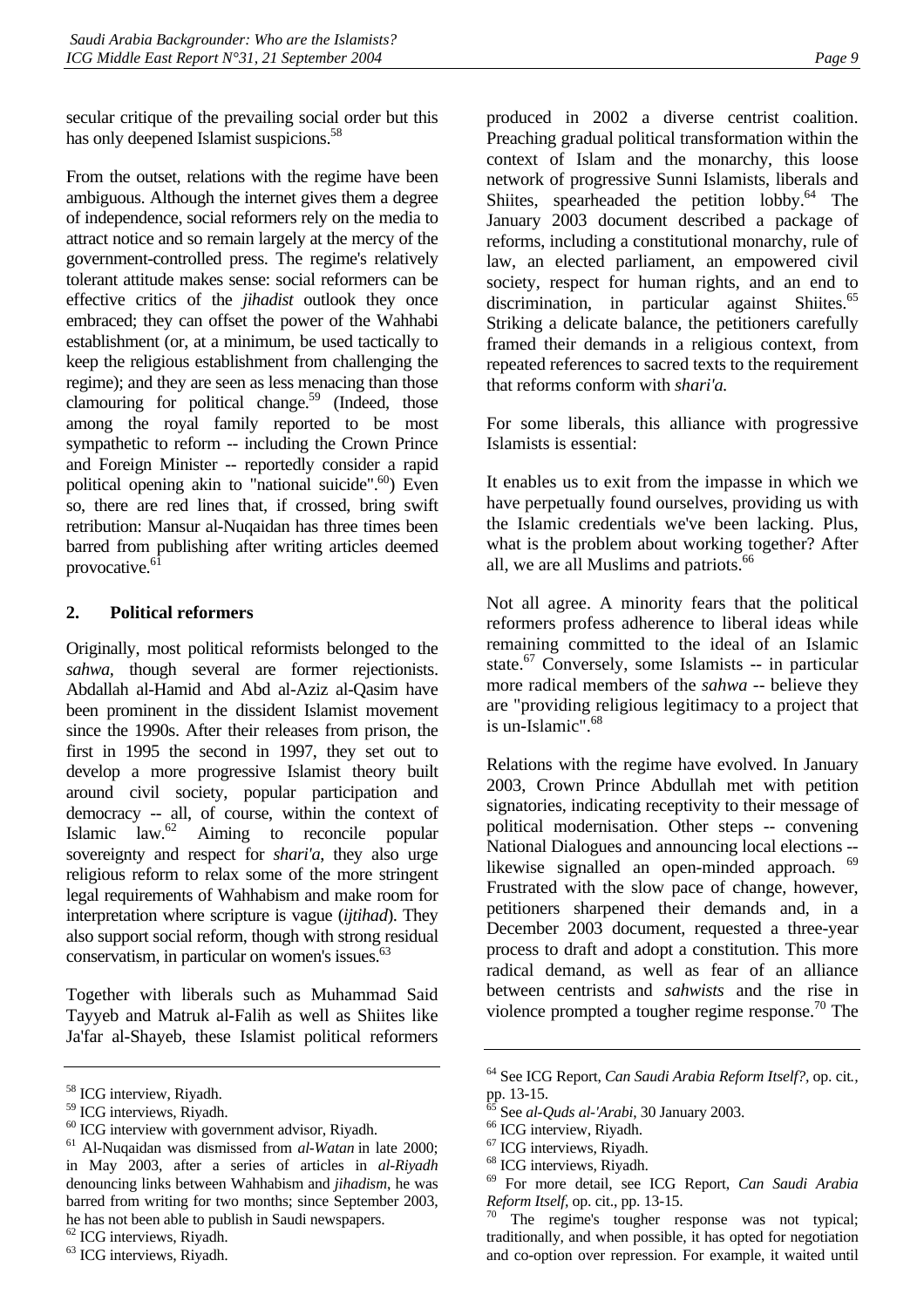<span id="page-13-0"></span>reputedly hard-line Interior Minister, Prince Nayif summoned signatories to his office, accused them of being unpatriotic and threatened them with prison. One participant explained that:

During the hours that followed my return home, I was convinced that the police were on their way to arrest me. Nobody who had witnessed the anger on Prince Nayef's face could have believed otherwise.<sup>[71](#page-13-1)</sup>

In March 2004, renewed activism by centrist reformers -- in particular plans to establish an independent human rights organisation -- triggered regime fears that the initial steps toward a political party were being taken.<sup>72</sup> A dozen were arrested, including three of the coalition's most active Islamists: Abdallah al-Hamid, Tawfiq al-Qusayyir and Sulayman al-Rashudi.[73](#page-13-3) 

# **B. THE SAHWA AND REFORM**

#### **1. Moderation and co-option**

As mentioned, most former *sahwa* leaders tempered their views after release from prison in the late 1990s. Some even closed ranks with the regime; Ayidh al-Qarni, for example, took an official role, getting three extremist preachers (Nasir al-Fahd, Ali al-Khudayr and Ahmad al-Khalidi) to recant on national television their *fatwa*  urging Saudis not to help the authorities seize wanted militants and to reverse their accusations of government apostasy. Others, such as al-Awda, while keeping a distance from the regime, participated in the first National Dialogue sponsored by the Crown Prince. During the 2003 war on Iraq, both refused to call for jihad and urged Saudi youth to avoid any action that could disturb domestic peace[.74](#page-13-4) A third *sahwa* trend, personified by al-Hawali, has been more critical of the regime, albeit within bounds -- refusing to attend the

National Dialogue because Shiites were there, and alternating understanding for the motivations of *jihadists* with condemnation of their acts.

The onset of terrorist attacks in May 2003 was a principal trigger of the *sahwa* preachers' political realignment and the clear division within Islamist ranks. It forced Islamists to choose sides, and a broad segment invoked religious arguments to condemn the *jihadists* unequivocally[.75](#page-13-5) This lent religious legitimacy to the regime's struggle in a way the official establishment no longer could.<sup>76</sup>

#### **2. The struggle against social reform**

Importantly, many *sahwa* preachers have (for now at least) given up the hopes they entertained in the early 1990s of spearheading a political reform movement. Their sermons avoid frontal attacks against the regime, particularly on sensitive questions like corruption, lack of representation or the absence of civil rights. Instead, they seem most intent on protecting the status quo from pressures for social reform, an endeavour for which they have found natural allies in the official religious establishment. For instance, after the second National Dialogue recommended modernising educational curricula "in order to guarantee a spirit of tolerance and moderation and the development of cognitive capacities", 156 religious scholars, principally *sahwa* professors and judges, issued a statement condemning this as "contrary to the path the State has called for and which it needs more than ever: strengthening loyalty to the requirements of faith". $^{77}$ 

In similar fashion, *sahwa* preachers reacted with alarm at suggestions that the status of women ought to be revised. The attendance without a veil of Lubna al-Ulayan (the wealthiest and most prominent Saudi businesswoman) at the Jeddah economic forum, much like the subsequent picture in *`Ukaz* showing 27 unveiled female participants, triggered heated reactions from the official religious establishment and the *sahwa.*[78](#page-13-8) The third National Dialogue in June

<sup>1994</sup> to arrest al-Hawali and al-Awda, whose harsh criticism had begun several years earlier.

<span id="page-13-1"></span><sup>71</sup> ICG interview, Jeddah.

<span id="page-13-2"></span><sup>72</sup> ICG interviews, Riyadh.

<span id="page-13-3"></span><sup>73</sup> Al-Qusayyir and al-Rashudi were released some two weeks later, after pledging not to be involved in politics. Al-Hamid refused to make a similar commitment, and he remains incarcerated, along with Matruk al-Falih, a liberal activist, and Ali al-Dumayni, a Shiite leader. Their public trial opened on 9 August 2004.

<span id="page-13-4"></span><sup>74</sup> In March 2003, al-Awda coordinated a statement entitled "The Internal Front and the Current Challenge: A Legal Viewpoint", which argued that jihad could only be proclaimed by established religious authorities. See [www.islamtoday.net](http://www.islamtoday.net/).

<span id="page-13-5"></span><sup>&</sup>lt;sup>75</sup> The first such manifesto, published on 16 May 2003 on al-Awda's website, [www.islamtoday.net,](http://www.islamtoday.net/) was signed by al-Awda, al-Hawali and al-'Umar; a second, with the same signatories, was distributed a few days after the 21 April 2004 attack on the al-Washm police station.

<span id="page-13-6"></span><sup>76</sup> While the Council of Grand Ulemas also issued fatwas condemning the attacks, they had less impact than the *sahwa* manifestos.

<span id="page-13-7"></span><sup>77</sup> See [www.islamonline.net](http://www.islamonline.,net/) and ICG Report, *Can Saudi* 

<span id="page-13-8"></span>*Arabia Reform Itself?*, op. cit., p 25.<br><sup>78</sup> Several days after these events, Abd al-Aziz Al Shaykh, the Kingdom's Grand Mufti, stated: "we have followed what occurred at the Jeddahh Economic Forum, and we must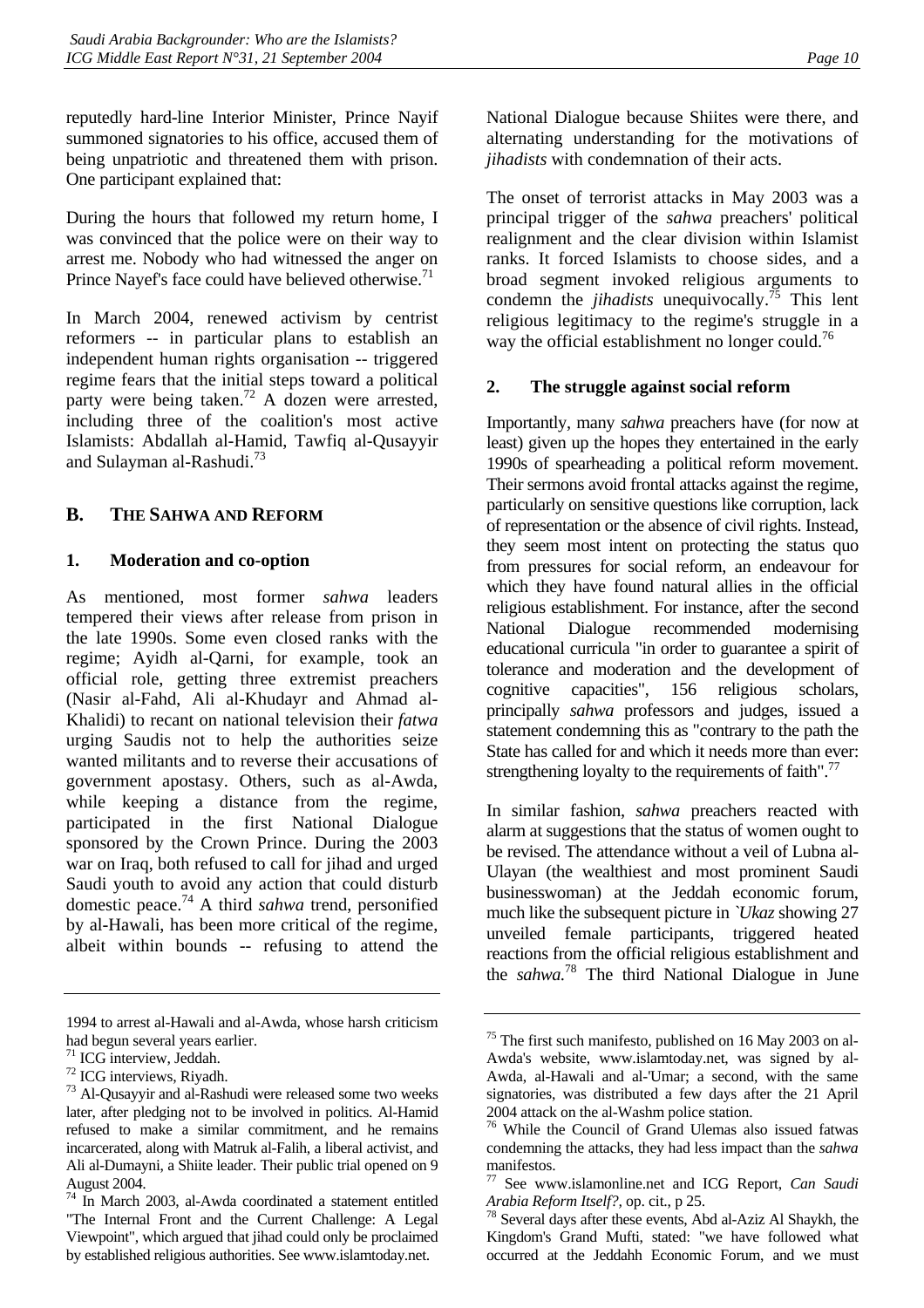<span id="page-14-0"></span>2004 devoted to women, prompted repeated warnings by *sahwa* preachers. A result has been the emergence of a group of Islamist women, close to the *sahwa*  preachers, most notably Nura al-Sa'd, who have defended the veil and gender segregation.

In stark contrast to the 1990s, the *sahwa* appears on the defensive, silent about political reform and vehemently opposed to social change. However, its position is not entirely monolithic. Thus, al-Awda warned against "Western-inspired" curriculum changes but refused to join the 156 signatories. He also is open to dialogue with Shiites, a position that distinguishes him and several others who view a political alliance with the centrist/reformists as a real possibility from the more conservative *sahwists.*[79](#page-14-1) 

#### **3. A possible alliance with the centrist coalition?**

In contrast to the January 2003 petition, that of December 2003 was signed by roughly twenty *sahwists,* notably Muhsin al-Awaji, a former CDLR activist once close to al-Hawali. Al-Awda also is reported to have implicitly backed the text. $80$  Their participation came at a price: the consensus document calls for broad political reform but is couched in a far more religious tone. For centrists, who enjoy only limited popular appeal, the benefit from an alliance with credible *sahwa* preachers and their transformation from a purely intellectual to a social movement would be clear.[81](#page-14-3) For *sahwists*, too, there would be potential benefit, allowing them to resume political activism while moderating their image -- a goal very much on their minds since the 11 September attacks.<sup>82</sup> An alliance between centrists and moderate members of the *sahwa* clearly concerns the regime, whose sharp response to the December 2003 petition arguably is explained by the significant number of *sahwist* signatories.

### **C. SHIITE ISLAMISTS**

Shiite Islamists take a two-track approach. On the one hand, they periodically express community grievances. Thus, in April 2003, three weeks after the fall of Iraq's Baathist regime, they joined 450 Shiite activists in signing a letter to the Crown Prince requesting an end to religious discrimination and establishment of a Shiite religious authority to regulate their affairs in Saudi Arabia.<sup>83</sup> On the other hand, they are at pains to make clear their loyalty to the nation, their hostility to any alliance with an outside power, and -- in an effort to pre-empt an obvious regime concern -- their determination not to take advantage of the situation in Iraq. $84$  Some explicitly deny existence of a "Shiite question", insofar as "the problems affecting Shiites are those that affect the Saudi nation as a whole".<sup>85</sup>

By adopting this clear nationalist stance, some fifteen Shiite intellectuals, mainly Islamists, were able to join the centrist coalition that issued the January 2003 petition. Among them were Jaafar al-Shayeb, a longtime campaigner for Shiite rights and Muhammad al-Mahfuz. Hasan al-Saffar, the long-time leader of the Saudi Shiite Islamist movement, welcomed the initiative.<sup>86</sup> Even when some liberals balked at the December 2003 petition's overly "Islamist" overtones and the presence among signatories of prominent Sunni Islamists from the *sahwa*, Shiite Islamists remained. This represents a significant evolution in Saudi Islamism, insofar as *sahwists* and Shiite Islamists had traditionally considered each other enemies and avoided any cooperation on political projects.

Anxious about the centrists, but far more fearful of any potential Shiite separatism, the regime appears to view the centrist/Shiite rapprochement as the lesser of two evils. This explains why it has for the most part spared Shiite Islamists during the recent crackdown: none of their leaders has been arrested, and the only Shiite who remains in jail, Ali al-Dumayni, is a liberal activist who has not formulated his political demands within a Shiite framework.

condemn it and refute it….I therefore condemn as strongly as possible these acts which I declare contrary to Divine Law, and I warn that they will have serious consequences". *Elaph*, 20 January 2003. Al-Awda backed the Grand Mufti, while seeking to calm things and urging that there be no retaliation against the women.

<span id="page-14-1"></span><sup>&</sup>lt;sup>79</sup> According to some reports, al-Awda invited Shaykh Hasan al-Saffar -- the long-time leader of the Shiite movement -- to pursue discussions.

<span id="page-14-2"></span> $80$  ICG interview, Riyadh.

<span id="page-14-3"></span><sup>&</sup>lt;sup>81</sup> ICG interviews, Riyadh.

<span id="page-14-4"></span><sup>82</sup> For example, a large number of *sahwa* preachers, including al-Awda and al-Hawali, published an open letter to 60 American intellectuals in April 2002 expressing their desire for peaceful coexistence with the West.

<span id="page-14-5"></span><sup>&</sup>lt;sup>83</sup> *al-Quds al-'Arabi*, 1 May 2003.<br><sup>84</sup> ICG interview, Eastern Province.

<span id="page-14-6"></span>

<span id="page-14-7"></span><sup>85</sup> ICG interview, Eastern Province. In this spirit, Shaykh Hasan al-Saffar claimed that he had "participated in the National Dialogue not as a representative of any particular community or region, but rather as a simple member of the national elite that gathered to discuss national issues". *Majallat* 

<span id="page-14-8"></span>*al-Jusur*, vol. 9, May 2004. 86 ICG interview, Riyadh.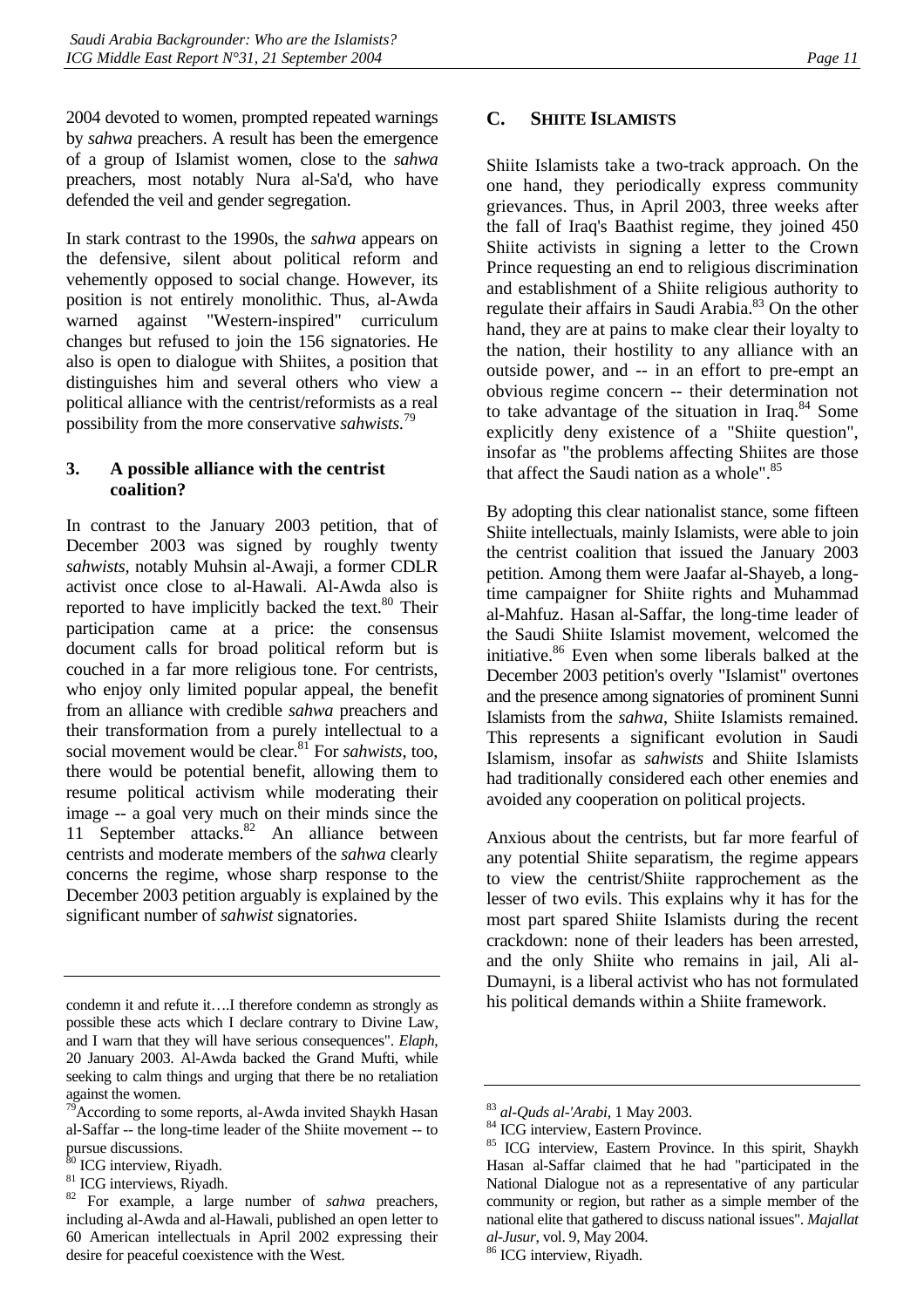<span id="page-15-0"></span>By most accounts, community leaders such as al-Saffar have persuaded the vast majority of the Shiite movement of the wisdom of this conciliatory approach. More radical factions have in effect been silenced. Modest as they may be, the achievements of the Shiite community -- most notably the right to celebrate Ashura in relative freedom, gained in March  $2004^{87}$  -- strengthened al-Saffar and the moderate leadership while winning over some residual sceptics.

# **D. THE STATE OF ISLAMIST REFORM**

Since the late 1990s, Saudi Islamism has given rise to two powerful and dynamic groupings of moderate reformers. Resorting to petitions and other forms of public pressure to move toward a more open, constitutional system, political reformers have aimed at a broad, pluralistic gathering of intellectual and religious strands. They have been largely successful, rallying important Shiites and liberals. Their most recent effort -- to attract *sahwa* leaders such as al-Awda *--* would be the most significant, as it could herald their transformation into a popular movement. To promote that goal, they have had to make their rhetoric more Islamic, though core demands have remained basically unchanged since January 2003; their success and the fear of a broadened coalition likely caused the regime's attitude to harden in late 2003. The incarceration of three leaders -- Abdallah al-Hamid, Matruk al-Falih and Ali al-Dumayni - has seriously handicapped the movement.

Hostile to a swift political opening, social reformers emphasise the need to reform and curb Wahhabism; in this, they have found allies among Riyadh intellectual circles and even some royal family members. But their adversaries in the religious establishment and most of the *sahwa* are no less powerful. In other words, their potential political support is inherently limited. They also could trigger an unwelcome backlash: the more (and the more provocatively) they push for social reform, the fiercer the *sahwa's* opposition, the more likely its alliance with the Wahhabi establishment, and the greater the ensuing polarisation of national politics.

# **III. VIOLENT ISLAMISM**

# **A. A CHRONOLOGY OF VIOLENCE**

The recent spate of terrorist attacks is an escalation in the campaign militant Islamists launched in mid-2003. While acts of violence are hardly unprecedented, this sustained wave followed by direct confrontation between regime and insurgents is. Despite the attack in Riyadh in 1995 and against Khobar in 1996 as well as occasional violent outbursts in the 1990s and early 2000s, militant Saudi Islamists on the whole had focused their activities outside the Kingdom until 2003.<sup>[88](#page-15-2)</sup>

Several factors explain this new domestic focus. Its immediate origins lie in the return of hundreds of militants from Afghanistan after the fall of the Taliban in late 2001, some apparently with orders from bin Laden to prepare attacks on U.S. targets on Saudi soil. Indeed, there is some evidence that operational preparations began as early as 2002.<sup>89</sup> Returning Afghan veterans also found inspiration and legitimacy in the radicalised and emboldened views of *salafi jihadi* scholars such as Nasir al-Fahd and Ali al-Khudayr. The build-up to the Iraq war and escalation on the Israeli-Palestinian front provided added political, religious and emotional fuel and likely facilitated recruitment. The Saudi regime's crackdown on radical Islamists in February and March 2003, designed to pre-empt possible militant action during the Iraq war, likely triggered the decision to carry out operations under the QAP name.

**The 12 May 2003 attacks.** On 18 March 2003, a bomb exploded prematurely in a Riyadh house,

<span id="page-15-2"></span><sup>88</sup> That said, there had been a steady stream of low-level terrorist attacks in Saudi Arabia since mid-2000. See Peterson, J.E., "Saudi Arabia: Internal Security Incidents Since 1979", Arabian Peninsula Background Note, no. APBN-003, January 2004. Radical Islamists may well have been behind some of these attacks against Westerners for which there have been no explanations and no claims of responsibility.

<span id="page-15-3"></span><sup>89</sup> Several accounts published in the *jihadist Sawt al-Jihad* relate conversation between Saudi *jihadists* and bin Laden prior to their return to Saudi Arabia. The obituary of Fahd al-Saidi, who died in the 18 March 2003 explosion, recounts his departure from Afghanistan in late 2001 as follows: "He sent a two-line-letter to Shaykh Abu Abdallah (Osama bin Laden) asking permission to leave and carry out operations abroad. The Shaykh agreed and asked Khalid Shaykh (Muhammad) to coordinate the departure for 'the Lion' (al-Saidi) and his brothers to go and strike at the American rear bases in the Arab Peninsula". *Sawt al-Jihad* 16, p. 45.

<span id="page-15-1"></span><sup>87</sup> Reuters, 3 March 2004.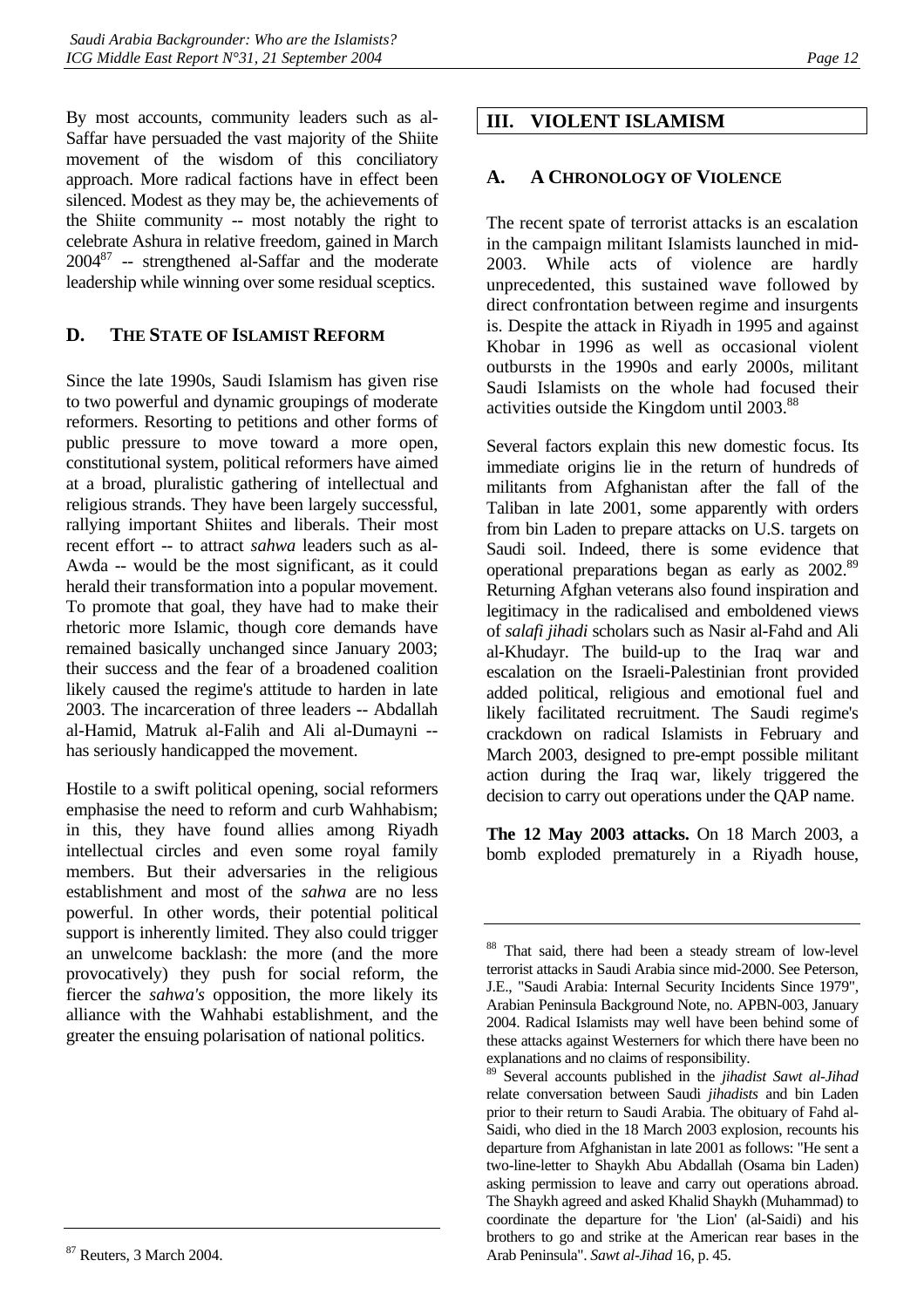leading to the uncovering of a massive arms cache.<sup>90</sup> On 6 May, the police raided another house in Riyadh, prompting a gun battle with militants, who escaped. The following day, authorities published the pictures and names of nineteen wanted militants. On 12 May, twelve suicide bombers carried out three nearsimultaneous attacks on residence compounds in Riyadh, using explosives-laden cars, killing 30 people and wounding nearly 200. This was the most significant violent operation in recent Saudi history and marked the onset of an all-out confrontation between authorities and the QAP.

**May-October 2003.** Over the next six months, large-scale clashes between police and militants occurred throughout the country. While the number of killed and arrested militants remains unclear, a review of police activity suggests that ten or more cells -- mostly five to twenty militants each, in safe houses in Mecca and Medina (west), Riyadh and the Qasim region (centre) and Jizan (south) -- were likely dismantled. $91$  Nearly all safe houses had large stockpiles of arms, explosives and other equipment, though it is unknown how many plots might have been under way. The QAP lost many mid-level operatives, as well as its then-leader, Yusuf al-Ayiri, who was killed on 31 May 2003.

**November-December 2003.** The militants struck back on 8 November 2003 with their second major offensive. Two suicide bombers dressed as police officers and driving an explosives-packed van forced their way into the al-Muhayya residential compound. The explosion killed seventeen and wounded over 120. Because many victims were Arab and Muslim, including many children, the operation triggered a public backlash. Two weeks later, police in Riyadh seized a van packed with explosives, foiling a largescale, potentially more murderous attack.

In December, a faction called the Haramain Brigades initiated a new campaign targeting high-level Saudi officials. A car bomb reportedly was defused near the Saudi intelligence services headquarters, and a leading counterterrorism official was shot and wounded. According to rumours, an attempt also was made on Prince Muhammad bin Nayif, the interior minister's son. On 29 December, a small bomb was detonated in the empty car of an intelligence services official.

**January-March 2004.** Although gunfights between police and militants persisted, the pattern of arrests and confrontations changed. Aside from one major clash at a Riyadh safe house on 29 January, militants seldom were found in groups of more than three and were discovered on the road far more often than in houses. Such incidents and arrests tended to be in the Riyadh area. On 15 March 2004, police killed the new alleged militant leader, Khalid al-Hajj.

**April-June 2004.** The period since April 2004 saw a surge in gunfights on roads and at checkpoints, with militants increasingly initiating the action. Police also reported that militants used heavier weaponry, including rocket-propelled and hand grenades. On 21 April, a car bomb exploded in front of the traffic police headquarters in central Riyadh, killing six and wounding almost 150. The operation highlighted a growing schism among militants on whether to attack domestic, official targets. While the Haramain Brigades claimed responsibility, a QAP leader, Abd al-Aziz al-Muqrin, denied involvement and insisted that "the Jews, the Americans and the Crusaders in general" remained priority targets.<sup>[92](#page-16-2)</sup>

As if to underscore al-Muqrin's message, four militants infiltrated the headquarters of ABB, a Swiss company in Yanbu (west coast) on 1 May, killing five employees and raising fears that the QAP once again was expanding its geographic reach and going after the oil industry. The Yanbu operation was followed by a similar one on 29 May in which militants infiltrated a residential complex in Khobar (east coast) and, going room to room, killed Westerners while sparing Muslims. When the drama ended nearly 24 hours later, 22 people were dead, while several militants managed to flee. From late May onwards, militants began killing individual Westerners around Riyadh, filming the murder of one American in his own house and posting it on the internet. Several weeks later, the beheading of another, Paul Johnston, was also posted.

**June-September 2004.** On 19 June 2004, police killed four senior militants, including their new presumed leader Abd al-Aziz al-Muqrin. Four days later, the government offered a limited amnesty to

<span id="page-16-0"></span><sup>&</sup>lt;sup>90</sup> A series of terrorist attacks against government targets in the northern Jawf Province already had been launched in February and March 2003 and continued into April. It remains unclear whether they were connected to the QAP campaign.

<span id="page-16-1"></span><sup>&</sup>lt;sup>91</sup> This estimate is based on a detailed review of police activity in 2003: in Medina in late May 2003, Mecca on 15 June and 3 November, Riyadh on 21 July, 10 August and 6 November, various unidentified locations in the Qasim region on 28 July, 5 and 8 October, and Jizan on 15 August. Saudi authorities claimed that the QAP consisted of six cells in May 2003 and that all but one had been dismantled by mid-2004. See articles in *Al-Sharq al-Awsat* around these dates; *The Christian Science Monitor*, 3 June 2004.

<span id="page-16-2"></span><sup>92</sup> www.aljazeera.net, 22 April 2004; *The Guardian*, 28 April 2004.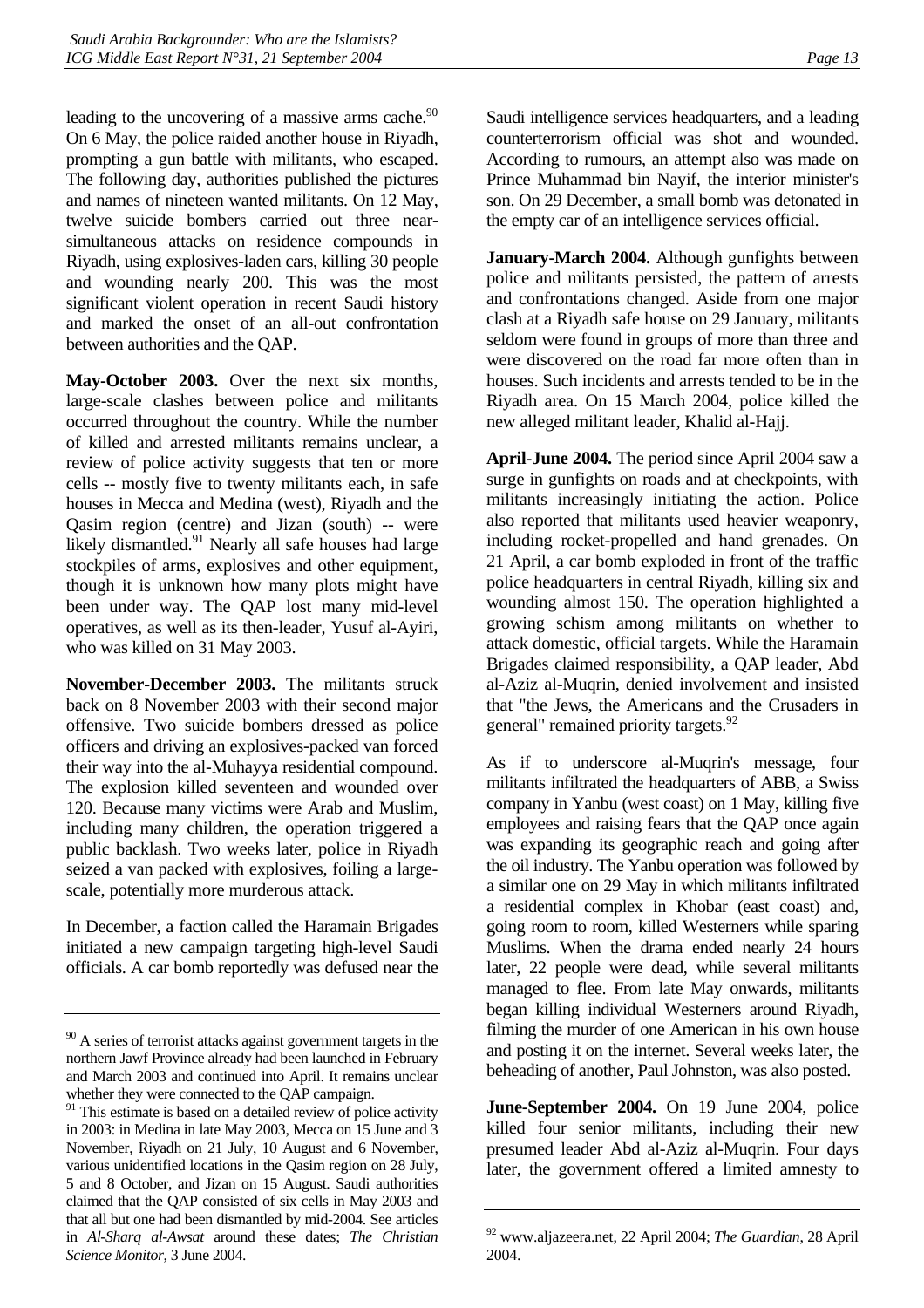<span id="page-17-0"></span>those who surrendered within a month, promising they would not be executed and leaving the decision to prosecute in the hands of victims' families. The QAP rejected the offer, and reportedly only six militants, none a key operative, turned themselves in[.93](#page-17-1) The brutal wave of kidnappings and violent attacks came to a momentary (and relative) halt in the months following al-Muqrin's death. In July and August, only three shootouts between militants and police were reported -- on 1 and 20 July in Riyadh and on 11 August in Mecca -- in the course of which five more militants were killed; on 2 August, an Irish engineer was murdered in his Riyadh office, the first such attack in Saudi Arabia since mid-June.

The lull may well have been only a strategic pause, as militants regrouped. *Jihadist* magazines such as *Sawt al-Jihad* and *Muaskar al-Battar* have continued to appear with the same frequency, and new ones such as the *jihadi* "women's magazine" *al-Khansa* have been launched, suggesting militant activism persists. There also has been a recent upsurge in militant activism, including gunmen firing at a U.S. diplomatic vehicle on 30 August, shootouts in Burayda on 3, 4, and 5 September, which left five policemen dead, and two explosions near Westernlinked banks in Jedda on 11 September.

Still, there is reason to believe that the loss of safe houses and arrest or death of key personnel - successive QAP leaders, *Sawt al-Jihad* editor Isa Al Awshan and leading ideologue Faris al-Zahrani -- has done more than temporary damage to the QAP. Its presumed new head, Salih al-Awfi, enjoys a lesser reputation than his predecessors, in terms of experience and leadership skills.<sup>94</sup>

# **B. AL-QAEDA ON THE ARABIAN PENINSULA (QAP)**

The information on Saudi Islamist militants is unusually extensive. Much comes from the militants themselves, who have promoted their cause through publications and high-quality videos, both welldistributed via the internet. $95$  Saudi authorities also have been particularly forthcoming with data on militants (though this needs to be treated with some scepticism), while local newspapers have been given some leeway to carry out investigations.

# **1. Organisational structure**

QAP has a loose structure, with militants operating in largely separate and insulated groups but viewing themselves as part of a single, overarching movement. Their collective, organisational awareness is maintained by strong fraternal bonds acquired in Afghan training camps or through shared experiences as fugitives and rebels in Saudi Arabia; a common ideological outlook, focused on the need to eliminate the U.S. presence on the Arabian peninsula; and a sophisticated media apparatus that provides political cohesion and boosts the morale of field operatives.

From the outset, QAP has operated on the basis of small cells. Security forces typically find no more than twenty militants, often far fewer, in their own safe houses and with their own weapons and equipment.<sup>96</sup> Names used by the militants -- such as Falluja Squadron, al-Quds Squadron and Haramain Brigades -- most likely designate cells or subgroups which over time developed separate identities and slightly different strategies and tactics. $97$  While QAP considers Osama bin Laden and Ayman al-Zawahiri its supreme guides, lines of communication with the distant leadership in all likelihood have long been broken[.98](#page-17-6) Over time, various militants have been identified as leaders, though how much command and control over the rest of the network they truly exercise is far from clear.<sup>99</sup> There is some evidence

<span id="page-17-1"></span><sup>93</sup> *Al-Sharq al-Awsat*, 23 July 2003. Seeking to maximise the impact of the amnesty, officials linked it to the July extradition of 27 Saudi terror suspects from other Arab countries to the Kingdom. In fact, there is no evidence these events were connected.

<span id="page-17-2"></span><sup>&</sup>lt;sup>94</sup> ICG interview with Saudi observer and analyst, Riyadh.

<span id="page-17-3"></span><sup>&</sup>lt;sup>95</sup> The public relations operation conducted since late 2003 by Saudi militants arguably ranks among the most extensive and professional campaigns by a terrorist group.

<span id="page-17-4"></span><sup>96</sup> The militants occasionally use the word "cell" (*khaliyya*).

<span id="page-17-5"></span>See for example *Sawt al-Jihad* 15, p. 27.<br><sup>97</sup> The Haramain Brigades, which claimed responsibility for anti-government attacks in December 2003 and for the attack on the traffic police headquarters in April 2004, appear to have split from the QAP in late November 2003 over the issue of whether to target Saudi objectives. Other cells appear to have adhered to the overall QAP strategy and to have focused on Western targets, but have developed distinct tactical specialties. The infiltration operations in Yanbu and Khobar on 1 and 29 May 2004 were allegedly carried out by the al-Quds Squadron, while responsibility for the random attacks on foreigners in Riyadh in early June 2004 has been claimed by the Falluja Squadron.

<span id="page-17-6"></span>There are very few if any recent indications of communication. In early June 2004, *Sawt al-Jihad* published a "Letter to Osama bin Laden", purportedly written by a participant in the May al-Khobar operation and handed to al-Muqrin who, in turn, was to pass it to bin Laden. While one cannot exclude that this kind of contact occurred, it is at least as likely that the account was meant to boost QAP morale.

<span id="page-17-7"></span><sup>&</sup>lt;sup>99</sup> Until his death on 31 May 2003, Yusuf al-Ayiri was widely considered the QAP leader by militants and Saudi authorities**;**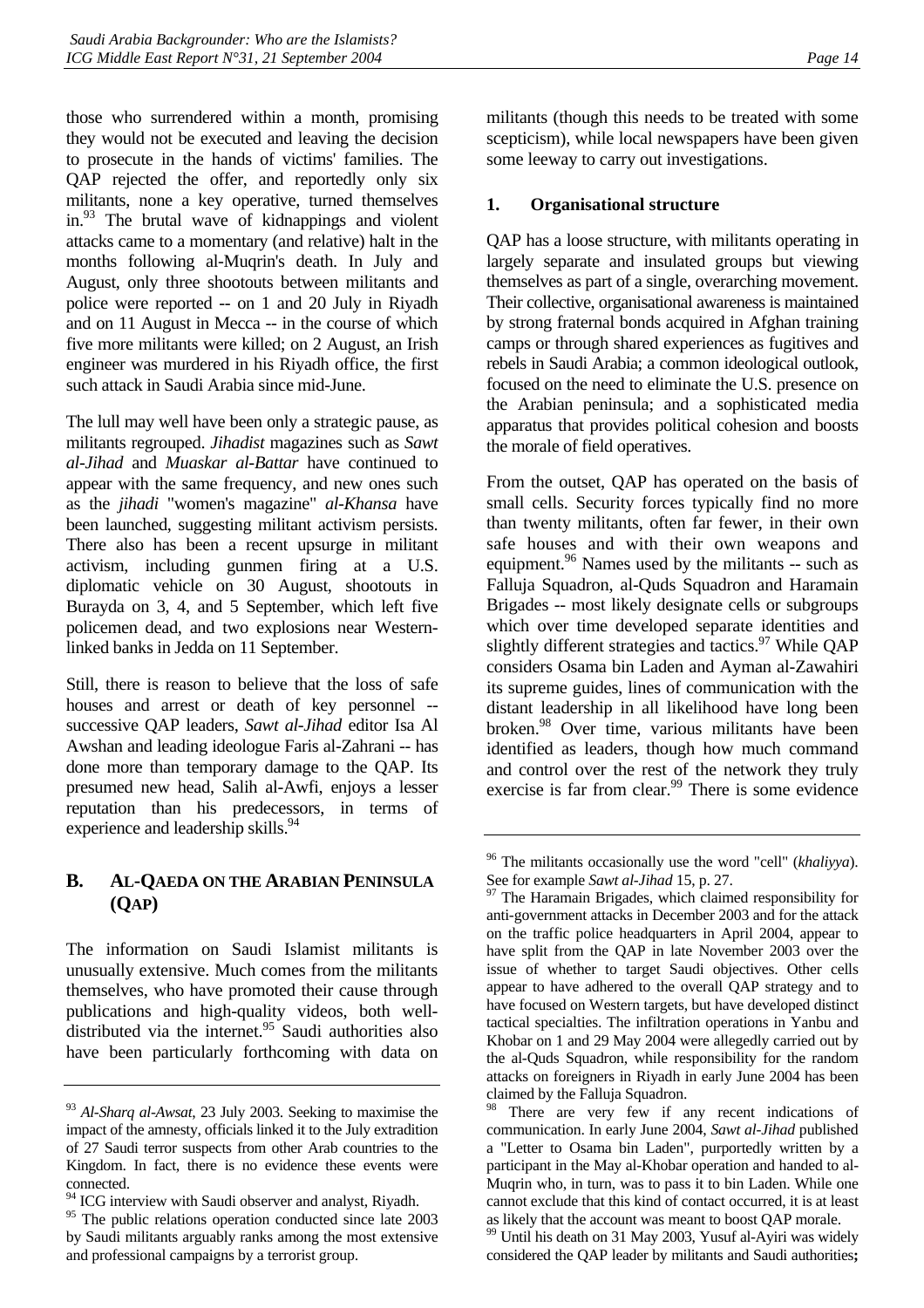that QAP has specialised committees or sub-groups responsible for instruction/training, media strategy/ production, and religious affairs.

Despite frequent official denials, the militants' own accounts suggests that QAP has had access to training camps and instruction centres on Saudi territory, generally but not always in remote areas. Most probably have been uncovered and dismantled in the past year.<sup>100</sup> The majority of original QAP members attended al-Qaeda training camps in Afghanistan in the 1980s or 1990s, but with the Taliban's collapse, alternative locations were needed. Saudi *jihadists* - probably led by Yusuf al-Ayiri -- sought to establish camps in the Kingdom long before May 2003.<sup>101</sup>

QAP's highly professional media bureau appears to be one of its most important and best protected units. Notwithstanding the group's repeated setbacks and loss of personnel, it has published since late September 2003 the bimonthly *Sawt al-Jihad* (the Voice of Jihad) and since December 2003, a second bimonthly, devoted to military affairs, *Mu'askar al-Battar* (the Camp of the Sabre). Some 40 issues have appeared, each approximately 40 pages, as well as two lengthy and high quality films.<sup>102</sup> By all accounts, *Sawt al-*

his immediate successor is not known. Ali al-Ghamdi*,* who allegedly surrendered on 26 June 2003, and Sultan al-Qahtani, killed in Jizan on 23 September 2003, both have been described by the Interior Ministry as "key" or "senior" operatives, though it is not clear whether they were the QAP's formal leaders. By late 2003, Saudi analysts had identified Khalid al-Hajj, a Yemeni national, as the new QAP head. Abd al-Aziz al-Muqrin who purportedly took over after al-Hajj was killed on 15 March 2004. Shortly after al-Muqrin's death on 18 June 2004, the QAP released a statement declaring Salih al-Awfi its current leader. He is the only militant from the government's original list of nineteen suspects still at large.

<span id="page-18-0"></span>100 Some houses used for instruction were found in cities. Associated Press, 15 January 2004. QAP militants who were shown repenting on Saudi television in January 2004 "described how recruits went to a resthouse in Riyadh where they learned to handle and clean guns, and how they were taken out to the desert for 'training'. Some went to the holy city of Mecca where they spent three or four days in a camp learning to assemble and fire weapons with the militants". Reuters, 12 January 2004.

<span id="page-18-1"></span><sup>101</sup> The importance of training and preparation is repeatedly stressed in the militants' publications. The stated purpose of publishing *Muaskar al-Battar* is to encourage "home training" for potential recruits. Khalid al-Sabit's obituary claims that he trained in a camp in a remote area of Saudi Arabia under al-Ayiri's instruction long before the May 2003

<span id="page-18-2"></span>operations. *Sawt al-Jihad*, 15, p. 28. <sup>102</sup> The first film, released on 5 December 2003, was entitled *Martyrs of the Confrontations in Bilad al-Haramayn;* the second, *Badr al-Riyadh*, was released in early February 2004. *Martyrs* shows various attacks carried out in Saudi Arabia over the years and pays tribute to those involved. The 90*Jihad* has been instrumental in maintaining links to key field operatives while escaping the reach of Saudi intelligence services, no mean feat.<sup>103</sup> Evidence also suggests that editors possess an impressive archive of texts, video clips and sound recordings, going back over twenty years[.104 W](#page-18-4)hile it is uncertain where and how the magazines are put together, they more than likely are edited at separate locations by two staffs.<sup>105</sup> There is little information concerning the identity or organisation of the editorial committees.<sup>106</sup>

QAP militants also emphasise the role of religious scholars for recruiting and propaganda. $107 \text{ After}$  $107 \text{ After}$ prominent *salafi jihadi* scholars such as Nasir al-Fahd were arrested in May 2003, the organisation apparently turned to two lesser known figures, Faris al-Zahrani and Abdallah al-Rushud, both of whom subsequently were detained or killed.<sup>108</sup>

Questions surround QAP's purported international ties. According to some reports, several attacks were

<span id="page-18-4"></span><span id="page-18-3"></span>103 Each issue of *Sawt al-Jihad* contains articles in which militants relate their personal experiences in recent incidents. 104 *Badr al-Riyadh,* for example, features recordings of speeches by the radical clerics Abd al-Rahman al-Dosary (who died in 1979) and Abdallah Azzam (who died in 1989). <sup>105</sup> *Sawt al-Jihad* appears to have a relatively large and fluctuating group of contributors, while articles in *Mu'askar al-Battar* seem to have been written broadly by the same set of people from the beginning.

<span id="page-18-6"></span><span id="page-18-5"></span><sup>106</sup>According to some Saudi sources, Isa Al Awshan edited *Sawt al-Jihad* until his death on 20 July 2004. See *The New York Times,* 22 July 2004. Others maintain that QAP's overall media director is Saud al-Utaybi. See *Al-Sharq al-Awsat*, 4 July 2004. Still others speculate that the communications department is led by a group of four composed, in descending order of importance, of Faris al-Zahrani, Abdallah al-Rushud, Saud al-Utaybi and Isa al-Awshan. *Al-Sharq al-Awsat*, 22 July 2004. Abd al-Aziz al-Muqrin also appears to have played a central role. In its first five issues, the lead article of *Sawt al-Jihad* was written by a Sulayman al-Dosary; from issue six onwards, it was signed by al-Muqrin, who was a regular contributor to both magazines until his death. Saudi intelligence sources claim that many of al-Muqrin's articles were written by others, but signed by him in an effort to heighten his credentials as a theoretician. See "Interview with Jamal Khashoggi", op. cit.

<span id="page-18-8"></span><span id="page-18-7"></span><sup>107</sup> In an article about how to plan and carry out operations, Abd al-Aziz al-Muqrin wrote: "Important notice:….It is also important to keep the scholars apart and protect them, because they have a key role in recruiting young people and collecting money, as well as their important social influence and their role in inciting the general public". *Muaskar al-Battar* 6, p. 20. 108 Faris al-Zahrani (aka Abu Jandal al-Azdi) was arrested on 5 August 2004; Abdallah al-Rushud reportedly died in the spring of 2004 from wounds suffered in a shootout with the police in April 2004.

minute *Badr al-Riyadh* depicts the entire process of preparing and executing the 8 November 2003 attacks on the Muhayya compound.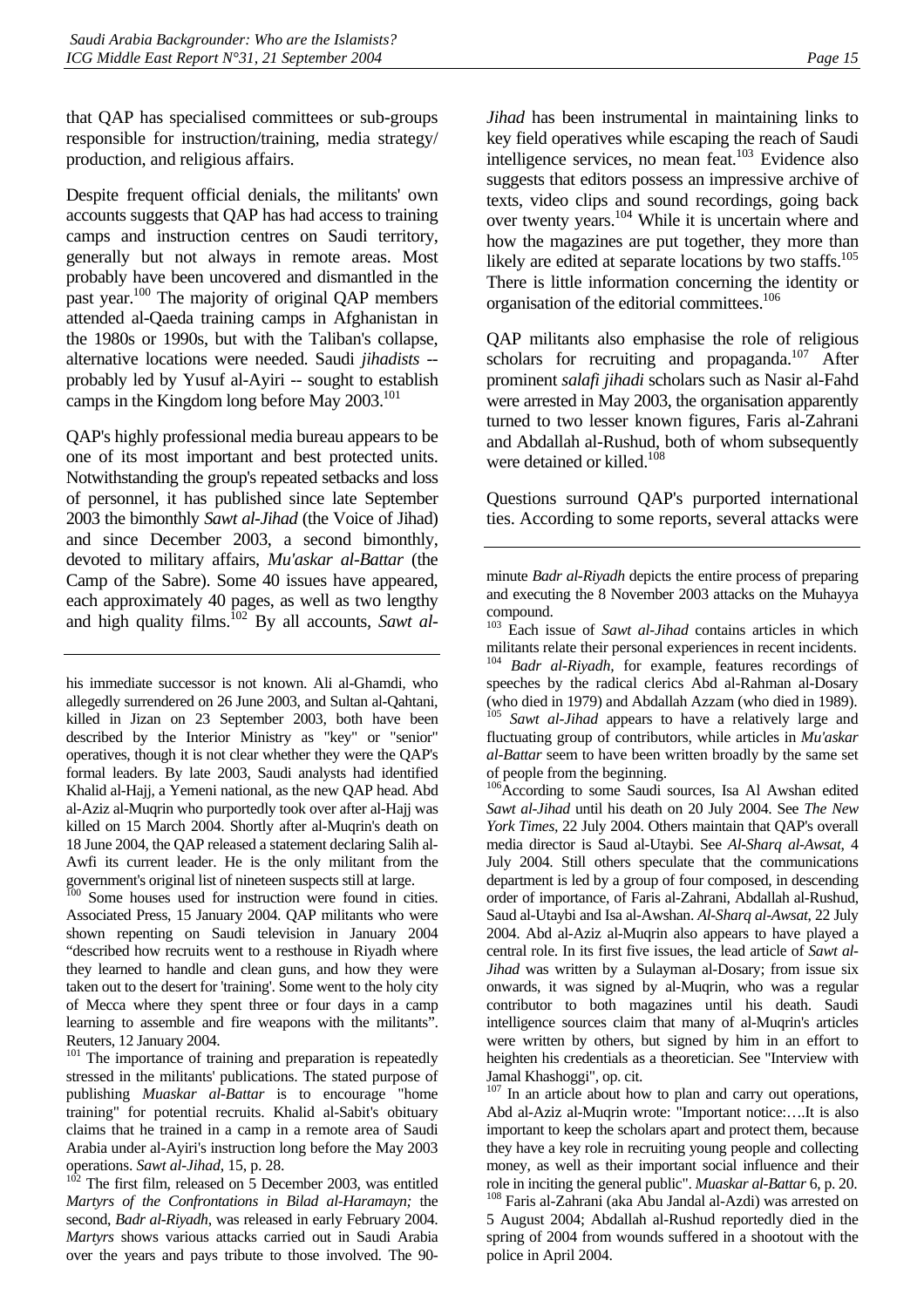<span id="page-19-0"></span>planned by al-Qaeda operatives in Iran, $109$  while Saudi authorities have implicated the London-based opposition.[110](#page-19-2) Saudi and international media have tended to depict QAP as a constituent part of a worldwide al-Qaeda network headed by bin Laden and al-Zawahiri. None of these allegations has been proved. Accusations about Iran and the exiled opposition usually come from unidentified "intelligence sources" and appear politically motivated. The link to al-Qaeda is firmer, as the majority of QAP militants went through Afghanistan and may well have met with top al-Qaeda leaders before late 2001. The militants, as the name of their organisation suggests, most likely see themselves as part of the global al-Qaeda movement, and there are indications that in late 2001 the latter's leadership encouraged attacks in Saudi Arabia by returning Afghan veterans. But ideological and even personal affinity is one thing, operational association another. It is highly questionable that al-Qaeda leadership is in touch with QAP militants and dictates specific operations.

#### **2. Size**

Estimates of the number of active Islamist militants vary, a function both of secrecy and of definitional differences (i.e., whether to include operatives only, or also those who provide logistical and political support). The two lists of wanted militants published in May and December 2003 include 40 individuals in all, 30 of whom have been killed or arrested, though sources close to Saudi intelligence acknowledge the existence of a secret list and suggest that its names probably number closer to 500.<sup>111</sup> In May 2003, U.S. and Saudi sources independently put hardcore militants at between 200 and  $400$ ;<sup>112</sup> aggregating the number of militants mentioned over the past year by Saudi officials or in the *jihadists*' own publications, one reaches approximately 140 to 150. Others make higher estimates. How many active militants remain is yet another question, a function of the effectiveness both of Saudi security operations (in mid-2004, official sources claimed approximately 70 per cent of hard-core QAP militants had been killed or arrested) and of militants' recruitment efforts.

# **3. Ideology and strategy**

Al-Qaeda distinguished itself from familiar *jihadi*  thinking by focusing primarily on the "far enemy", the "Jews and Crusaders" and principally the U.S. Although the "near enemy" -- local regimes in the Muslim world -- are considered corrupt, repressive and un-Islamic, and therefore ought to be overthrown, "the power that propped up these illegitimate rulers and desecrated the holy soil of Arabia ... was ... the preferred target".<sup>113</sup> In contrast, and while it undoubtedly views itself as part of the same international movement and professes admiration for al-Qaeda's historical leadership,  $^{114}$  QAP represents a relative return to the emphasis on the national level. Its publications, for example, concentrate primarily on domestic matters; *Sawt al-Jihad* and *Mu'askar al-Battar* mention Palestine, Chechnya, Afghanistan and Kashmir but often in passing only.<sup>115</sup> The inclusion within QAP of former Saudi rejectionists helps to explain why it is openly hostile to the Saudi regime in ways that go beyond bin Laden's attitude.<sup>116</sup> That said, so far the focus on Saudi Arabia has been more rhetorical than practical, insofar as the militants - the Haramain Brigades excepted -- still concentrate their attacks on foreign targets. As seen, the QAP has sought to limit attacks against Saudi targets, an issue that has split the *jihadists*.

Tensions between domestic and international agendas has played out most prominently with regard to Iraq. In the eyes of many militant Islamists, resisting the U.S. occupation there is a far worthier cause -- and theologically safer -- than fighting the Saudi police in Riyadh. Some have accused QAP of undermining the Islamist effort by detracting attention from Iraq, and a number of Saudi militants apparently have opted to carry the fight there. The debate prompted *Sawt al-Jihad* writers to argue strongly that -- for Saudis at least -- fighting the U.S. locally took precedence over joining the jihad in Iraq.<sup>117</sup>

<span id="page-19-1"></span>

<span id="page-19-3"></span><span id="page-19-2"></span>

<sup>&</sup>lt;sup>109</sup> Reuters, 23 November 2003.<br><sup>110</sup> Associated Press, 4 May 2004.<br><sup>111</sup> See "Interview with Jamal Khashoggi" op. cit. Five people who appear on the May 2003 list of nineteen also appear on the December list of 26, for a total of 40 individuals.

<span id="page-19-4"></span><sup>112</sup> *The New York Times*, 20 May, 2003.

<span id="page-19-6"></span><span id="page-19-5"></span><sup>&</sup>lt;sup>113</sup> Benjamin and Simon, op. cit., p. 118.<br><sup>114</sup> *Sawt al-Jihad* published a series of articles on the al-Qaeda leadership, including bin Laden, Abdallah Azzam, Abu Ubaida al-Panshiri and Abu Hafs al-Misri.

<span id="page-19-7"></span><sup>115</sup> A notable exception was extensive coverage of the treatment of Iraqi prisoners at Abu Ghrayb prison. More recent issues of *Sawt al-Jihad* and *Muaskar al-Battar* also include a column with more intensive international coverage. Although bin Laden certainly considers the Saudi regime

<span id="page-19-8"></span>un-Islamic, he rarely refers to outright *takfir* of the royal family in his writings and speeches.

<span id="page-19-9"></span><sup>117</sup> In an interview published in *Sawt al-Jihad*'s first issue, Abd al-Aziz al-Muqrin explained: "I did not go to Iraq, and I will not go to Iraq. I swore to clear the Arabian peninsula of polytheists. We were … born in this country so we will fight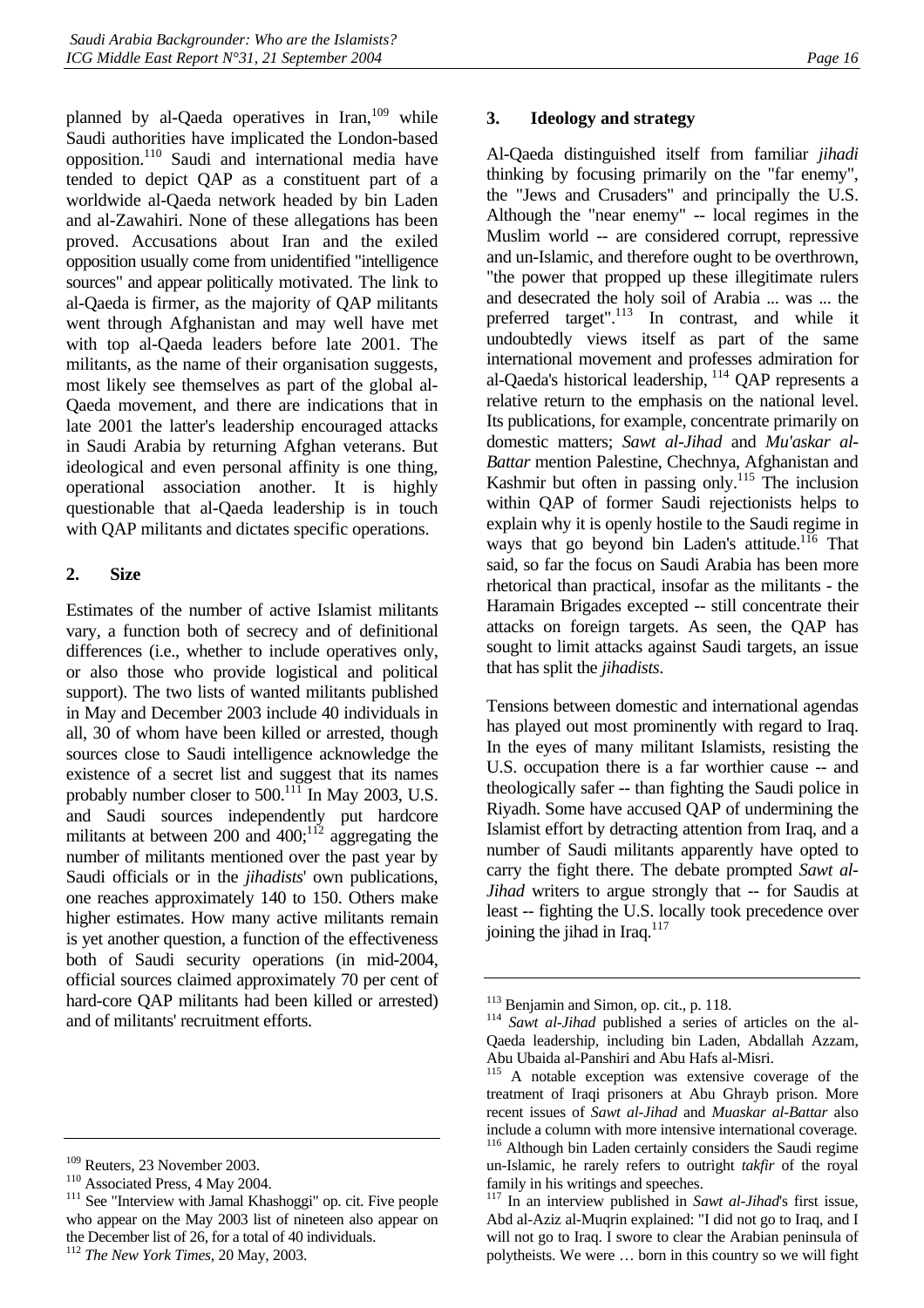#### <span id="page-20-0"></span>**4. Member profiles**<sup>[118](#page-20-1)</sup>

Evidence suggests three waves of QAP militants: veterans of the 1980s Afghan war; participants in al-Qaeda training camps, principally in Afghanistan between 1996 and 2001; and those recruited and possibly trained in Saudi Arabia since 2001. For core members, the most important common denominator and a key to understanding QAP, is the shared Afghan experience either as mujahidin or in training camps.<sup>119</sup> This experience left them with a common ideological orientation, military culture and technical expertise.<sup>120</sup> It is far from certain, however, whether and to what extent these can be passed on to new recruits.

Militants mostly have a low education level: the majority appear to have left school between the ages of fifteen and twenty; only a few seem to have a university degree. In some cases, dropping out of school was dictated by ideological conviction or social pressures rather than intellectual failing.<sup>121</sup> The average age of militants on the government's list is relatively high (around 30), though newer and younger recruits are unlikely to be included.<sup>122</sup> While most members are men who left wives and children behind, *Sawt al-Jihad* has paid attention to the role of women, and several articles were written by

<span id="page-20-3"></span>120 Articles in *Sawt al-Jihad* and *Muaskar al-Battar* demonstrate impressive knowledge on the part of QAP's leadership concerning asymmetric warfare and ways of maximising the psychological impact of violent operations. Of particular note are those written by Abd al-Aziz al-Muqrin and Sayf al-Adil for women[.123](#page-20-6) Finally, and though it has been speculated that economically and politically marginalised areas of the country, principally the Asir,  $124$  are overrepresented in QAP, militants come from all regions, their names suggesting wide geographic and tribal diversity<sup>[125](#page-20-8)</sup>

the Crusaders and the Jews in it until we have expelled them …", *Sawt al-Jihad* 1, p. 23, 2003. Muhammad bin Ahmad al-Salim wrote an article entitled "Do not Go to Iraq" in *Sawt al-Jihad* 7, p. 23, 2004, while Salih al-Awfi (the presumed current QAP leader) called on followers not to go to Iraq. *Sawt al-Jihad*, 8, p. 25.<br><sup>118</sup> This section is based on background profiles of

<span id="page-20-1"></span>approximately 50 militants mentioned in Saudi police statements and in *jihadist* publications collected by ICG.

<span id="page-20-2"></span><sup>&</sup>lt;sup>119</sup> The most senior also at some point fought in other parts of the globe in the 1990s, such as Bosnia, Somalia and Chechnya.

<span id="page-20-4"></span>*Mu'askar al-Battar*.<br><sup>121</sup> Turki al-Dandani is described as an excellent student who had planned to focus on medicine before he turned to religion and left school. *Sawt al-Jihad* 7, p. 33. Saudi commentators point to the remarkable eloquence and religious knowledge of Abd al-Aziz al-Muqrin, who left school for Afghanistan at seventeen. Telephone interview with Saudi terrorism analyst, June 2004.

<span id="page-20-5"></span><sup>&</sup>lt;sup>122</sup> The approximately ten militants who appear on *Badr al-Riyadh* (the 90-minute video that documents the 8 November 2003 attacks) all look quite young, possibly between seventeen and 25.

<span id="page-20-6"></span> $123$  In mid-August 2004, militants published the first issue of *al-Khansa*, a *jihadist* magazine for women and a sister publication of *Sawt al-Jihad*. *Sawt al-Jihad* 13, p. 14. The role of women has long been a subject of interest in Saudi *jihadist*  circles. See Yusuf al-Ayiri, "The role of Women in the Jihad Against the Enemies", available at [www.almaqdase.com;](http://www.almaqdase.com/) for articles written by women, see *Sawt al-Jihad*, issues 4-12.<br><sup>124</sup> Ten of the fifteen Saudi participants in the 11 September

<span id="page-20-7"></span><sup>2001</sup> attacks originated from the country's southern regions of Baha, Asir and Jizan.

<span id="page-20-8"></span><sup>125</sup> See *Al-Sharq al-Awsat*, 9 December 2003.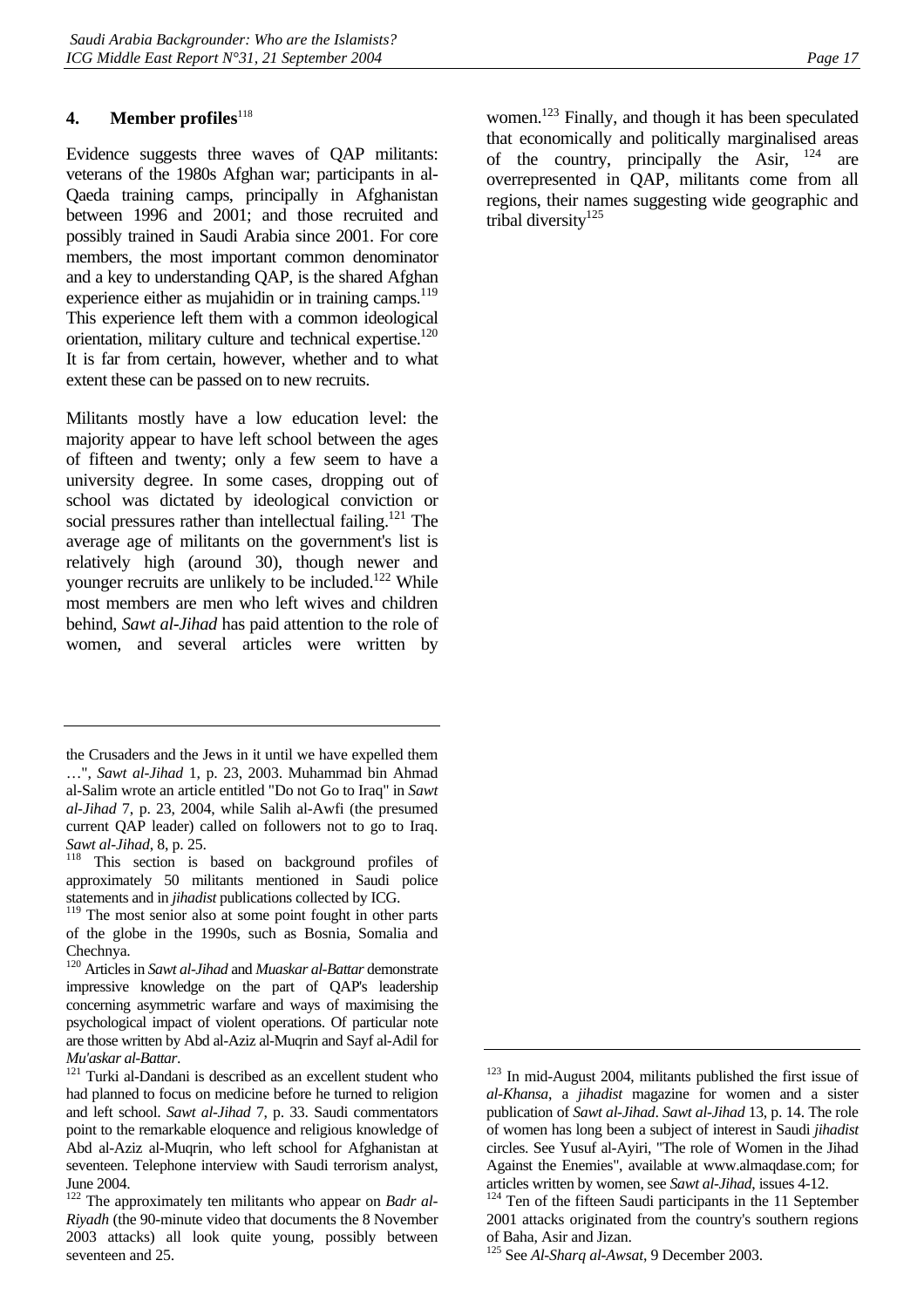<span id="page-21-0"></span>The onset of the violent campaign immediately gave rise to Western speculation about regime stability. The challenge is in many ways unprecedented, and militants have undermined the sense of security of most Westerners and not a few Saudis. But threat assessments have been largely overblown, a result of understandable concern over the fate of a key oil producing state and the mystery that often shrouds events in the Kingdom.

Overall -- and in strictly military terms -- the regime clearly has the upper hand. As of August 2004, the militants' terror operations had resulted in over 70 deaths and hundreds of wounded. An unconfirmed number of police and security forces also had been killed. In response, security forces since May 2003 have been fully mobilised: training has improved, as has the supply of anti-terrorism equipment; police wages have significantly increased;<sup>126</sup> and cooperation with the U.S. has intensified.<sup>127</sup> (There is, unfortunately, also strong reason to believe the authorities increasingly have resorted to torture for interrogation purposes.<sup>128</sup>) Heightened protection is visible across the country, leading some Saudis to complain that the many checkpoints and armed guards are giving rise to a militarised society.<sup>129</sup> This process is likely to deepen, given the June 2004 announcement that foreigners and private security companies could carry guns.

Security forces have conducted countless operations and raids and arrested between 600 and 1,000 individuals, including operatives and many wellknown radical preachers.<sup>130</sup> All but one suspect on the government's May 2003 list of nineteen has been killed or arrested, as have sixteen of 26 on its

December  $2003$  list.<sup>131</sup> Recent low-intensity operations (such as drive-by shootings and targeted assassinations) may well have been carried out by sympathisers as opposed to hard-core operatives, indicating relative QAP success in inspiring young Islamists to act independently. But they may also suggests that the leadership cadre -- all Afghan veterans and hardened fighters -- has been depleted and that the crackdown has made far more difficult sophisticated operations requiring prior training, safe houses, and the like. $^{132}$  Loss of safe houses also probably means loss of money, arms and supplies. Moreover, there is no evidence of a QAP leader recruited and trained exclusively in Saudi Arabia.<sup>133</sup>

Saudi counter-terrorism weaknesses, however, were on display in the upsurge in militant operations in the second quarter of 2004. The Khobar attack in particular generated widespread criticism of Saudi effectiveness. The police took a significant time before intervening, and three militants escaped despite the siege. In hindsight, Saudi counterterrorism measures appear to have been geared principally to the threat of large-scale car bombings in urban areas and ill-prepared for the tactical and geographical shift the Khobar and Yanbu attacks represented.<sup>134</sup> Repeated police slip-ups and militant possession of police and army equipment have fed speculation that QAP has support within the security forces or has infiltrated them, a charge difficult to verify. $135$ 

<span id="page-21-2"></span><span id="page-21-1"></span>

<sup>&</sup>lt;sup>126</sup> BBC News Online, 26 April 2004<br><sup>127</sup> The U.S. has praised Saudi Arabia's anti-terrorism efforts and "unprecedented level of cooperation". BBC News Online, 30 April 2004.

<span id="page-21-3"></span><sup>128</sup> Although not an impartial source, *Sawt al-Jihad* contains many references to police torture of Islamists from 2002 onwards. Amnesty International admits not being able to "assess the scale of torture used against those arrested", because the organisation is not allowed access to Saudi Arabia.

<span id="page-21-4"></span><sup>&</sup>lt;sup>129</sup> Checkpoints and armed guards were not common prior to May 2003. The heavy police presence is seen by many Saudis as alien to their culture and paradoxically contributes to a sense of insecurity. ICG interviews, Riyadh.

<span id="page-21-5"></span><sup>&</sup>lt;sup>130</sup>According to the liberal Islamist Abd al-Aziz al-Qasim, between twenty and 30 clerics have been arrested.. A list of twelve clerics who have been detained was posted on *al-Qal'ah*, an Islamist-run web-based message board, on 23 July 2003.

<span id="page-21-6"></span><sup>&</sup>lt;sup>131</sup> Four of those killed appear on both the May list and the December list. These lists do not include the names of some of QAP's most important operatives. Between 600 and 1,000 individuals currently are being held in connection with the anti-QAP campaign. Many of these have not been directly involved in militant operations but are accused of belonging to a wider network of sympathisers. See "Interview with Jamal Khashoggi", op. cit.

<span id="page-21-7"></span>Recent gunfights have taken place on roads and checkpoints rather than in or around buildings, suggesting that QAP may have lost most of its safe houses. Some training camps are said to remain, particularly in the south western regions, but it has almost certainly become more difficult to establish them around the large urban areas in the Najd and Hijaz where recruitment potential presumably is greatest.

<span id="page-21-8"></span>According to a Saudi with strong connections to the security services, "99 per cent of the people arrested [in connection with the terrorist campaign] were recruited before May 2003". See "Interview with Jamal Khashoggi", op. cit.

<span id="page-21-9"></span><sup>&</sup>lt;sup>134</sup> Other signs of incompetence include the frequency with which militants have escaped unharmed from police sieges and gun battles. ICG interviews, Riyadh,.

<span id="page-21-10"></span><sup>135</sup> See *The Daily Telegraph,* 1 June 2004. QAP militants have claimed that Saudi security forces assisted them in preparing for Paul Marshall's kidnapping. *Sawt al.Jihad* 19, p. 18. According to their version, they were provided with police equipment to set up a fake checkpoint.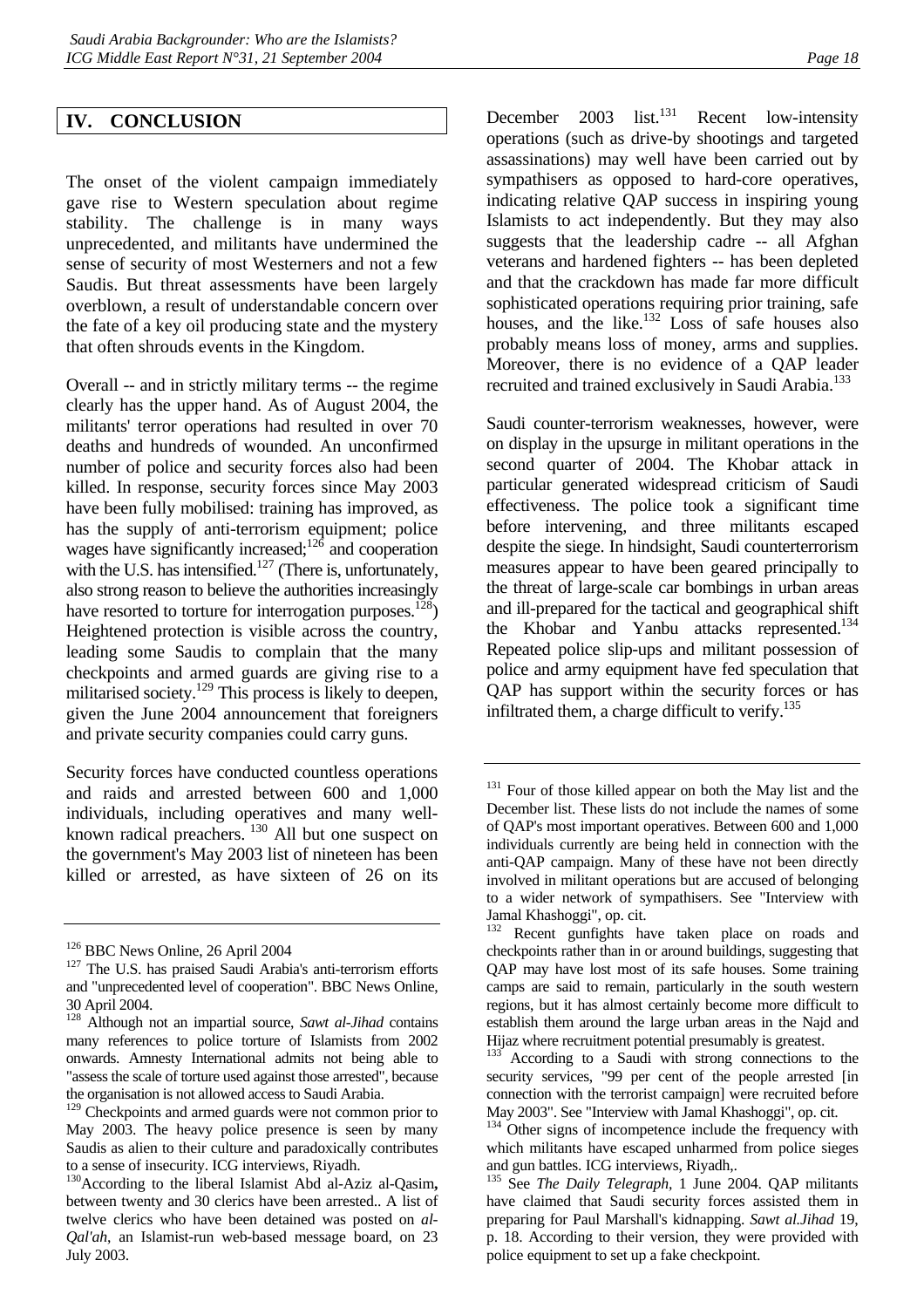This bloody balance sheet aside, the real question is whether violent Islamist militants can attract new sympathisers, and whether the Saudi regime will implement a strategic approach, both political and military, to defeat them.

To some degree, the regime has understood this, diversifying its tactics beyond the strictly military. Whereas in November 2003 it categorically ruled out all dialogue (including an initiative spearheaded by al-Hawali and three other Islamists to mediate between government and armed militants), $136$  it gradually moderated its position. In May 2004, Muntasir al-Zayyat, a well-known Egyptian Islamist lawyer, arrived seeking to "open channels of dialogue with the extremists"; $137$  in late June 2004, the government offered an amnesty to those who surrendered within a month. In July, Safar al-Hawali allegedly was used as a mediator or "contact person" for militants wishing to surrender. Shortly thereafter, the government announced a two-month period during which illegal weapons could be handed in without prosecution.<sup>138</sup>

The regime also launched a campaign aimed at delegitimising the militants by:

- mobilising the leading *ulama* from the official religious establishment to preach against the militants and condemn their behaviour on religious grounds. $^{139}$  The effectiveness of this tactic is dubious, however, given the ageing clerics' feeble credibility; $140$
- $\Box$  turning the militants' own ideologues against them -- as noted, three prominent *jihadi*  clerics recanted on camera in November and December  $2003$ ;<sup>141</sup>

<span id="page-22-4"></span>out of fear of doing something that is wrong on religious grounds", ICG interview, Riyadh. Another dismissed their impact altogether. "Nobody really listen to the shaykhs. Just look at them, they are so old". ICG interview, Riyadh,.

<span id="page-22-5"></span><sup>141</sup> Ali al-Khudayr appeared on 19 November 2003, Nasir al-Fahd on 22 November and Ahmad al-Khalidi on 13 December. The impression among Saudis is that while al-Khudayr genuinely apologised for his earlier pronouncements, al-Fahd and al-Khalidi did not. ICG interviews, Riyadh. One of QAP's leading ideologues, Abdallah al-Rushud, criticised al-Khudayr for retracting his views. See "Hashim al-Taraju'at" [Crushing the Retractions], published in December 2003 on the *Sawt al-Jihad* website. This perception is borne out by a close reading

- encouraging *sahwa* preachers such as al-Awda to condemn the acts of violence; $^{142}$
- highlighting the suffering of innocent victims on state-controlled media. Televised pictures of wounded and blood-stained victims have been very explicit, and newspaper articles have focused on bereaved families and children killed in terrorist attacks.<sup>143</sup> This is believed by some to have had a powerful impact on public opinion; $^{144}$  and
- enlisting the help of outside Islamists over whom the regime has some influence -- many saw a Saudi hand behind Hamas's condemnation of the Khobar attacks in late May 2004.<sup>145</sup>

More generally, the regime has taken initial steps to curb extremist influence, for example by purging textbooks of lessons inculcating hostility toward Christians and Jews and initiating poverty-reduction plans.[146](#page-22-10)

The regime can build on a receptive base. Gauging Saudi public opinion is an inexact science at best, hobbled by the absence of credible polls. $147$  Still, ICG interviews and other evidence suggest widespread distaste for the violence, particularly acts aimed at Saudis, even while many support the militant Islamists' rhetoric and worldview. Most appalling to ordinary citizens were the 8 November 2003 attacks against the Muhayya compound, whose victims were primarily Arabs and included many

<span id="page-22-11"></span>Los Angeles Times, 16 May 2003.<br><sup>147</sup> One exception is the survey conducted by Nawaf Obaid and discussed in ICG Report, *Can Saudi Arabia Reform Itself?,* op., cit., p. 2. n. 1*.*

<span id="page-22-0"></span><sup>136</sup> See ICG Report, *Can Saudi Arabia Reform Itself?,* op. cit., p 24.  $\frac{137}{137}$  www.arabicnews.com, 20 May 2004.<br> $\frac{138}{138}$  BBC News Online, 24 June 2004; Reuters 29 June 2004.

<span id="page-22-1"></span>

<span id="page-22-2"></span>

<span id="page-22-3"></span><sup>139</sup> See, e.g., Associated Press, 21 April 2004; *The Washington Post, 5 June 2004* <sup>140</sup> One Saudi stated that, "people actually listen to the shaykhs

of transcripts of the interviews, and it almost certainly reduced the impact of their words among militant Islamists. On 12 January 2004, Saudi television also aired pictures of a group of militants under arrest who were discussing their recruitment into QAP and repenting their crimes.

<span id="page-22-6"></span><sup>&</sup>lt;sup>142</sup> Five religious scholars (Abd al-Rahman al-Barrak, Abdallah al-Jibrin, Safar al-Hawali, Salman al-Awdah and Abdallah al-Tuwayjiri) issued a joint statement in June 2004 condemning the terrorist attacks. See Al-Sharq al-Awsat, 14 June 2004.

<span id="page-22-7"></span><sup>&</sup>lt;sup>143</sup> Sample headlines include "Lebanese Yassir Kanan: 'I started helping the wounded but I became confused and started weeping when I saw my own daughter among the victims'", *Al-Sharq al-Awsat*, 23 April 2004; "The mother of Wajdan, the victim of the al-Washm explosion in Riyadh: No one can imagine the amount of pain that Rami's family is going through right now", *Al-Sharq al-Awsat*, 1 June 2004.<br><sup>144</sup> ICG interviews, Riyadh.<br><sup>145</sup> Reuven Paz, "Hamas vs. al-Qaeda -- the Condemnation

<span id="page-22-9"></span><span id="page-22-8"></span>of the al-Khobar Attack", *PRISM Special Dispatch* 3, 2, 1 June 2004.

<span id="page-22-10"></span><sup>146</sup> See ICG Report, *Can Saudi Arabia Reform Itself?,* op. cit., p. 25; *The Christian Science Monitor*, 12 January 2004;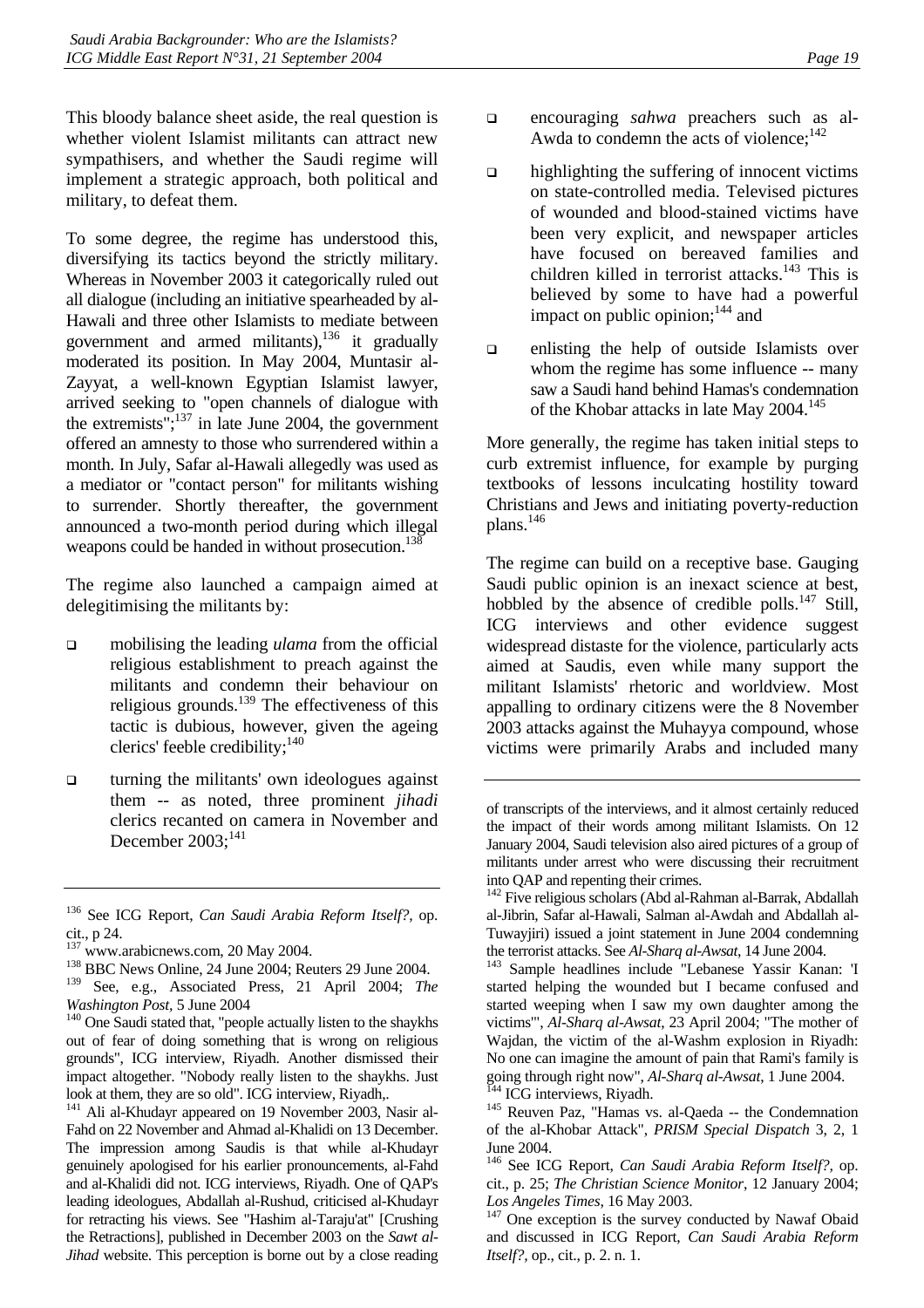women and children. Terrorist attacks and confrontations between police and militants in 2004 seemed to reinforce this perception. Virtually all Saudis ICG interviewed used the word "terrorist" (*irhabi*) to describe militants, an unusual designation in the Arab world which hints at weak popular standing.<sup>148</sup> Through their tactics, in short, the militants have largely marginalised themselves.

But with anti-regime feelings running high -- fuelled by the closed, arbitrary political system; the privileged status of the royal family; widespread financial corruption and waste -- violent militants undoubtedly retain the ability to attract new supporters, particularly among young, radicalised Islamists in urban areas, religiously conservative locations (such as the Qasim), and areas that traditionally have resisted the central state (in the south).<sup>149</sup> Many of these currently belong to the QAP's lower ranks and may within a decade rekindle the fight and boast of having participated in the first jihad on the Arabian peninsula. Another potential recruitment source will be returnees from the struggle against the U.S. in Iraq. Unless there is a sustained effort to mend the Kingdom's serious political faultlines, the militants' appeal will rise as the regime's capacity to confront them falls.

A key test will be whether the regime can unify the nation behind a sustained program of political and economic reform while continuing to drive a wedge between violent and non-violent Islamists. Its attempts to coopt *sahwa* leaders, the convening of the National Dialogues, and the announcement of municipal elections are tentative steps in this direction but more is needed. Overly sensitive to the putative political threat presented by the centrists' broad coalition, the regime has sought to silence the one movement with the potential to bridge the gap between Western-orientated and liberal elements on the one hand and Islamists and religious conservatives

on the other as well as to inspire political opening and economic modernisation in tune with the Kingdom's underlying culture and identity.

The terrorist attacks unintentionally promoted a sense of national unity, whose most discernible political manifestations have been popular revulsion at the violence and the formation of the loose centrist coalition of progressive Sunni Islamists, nationalists, liberals and Shiites. The regime should not waste this opportunity to implement a genuine reform program.

# **Amman/Riyadh/Brussels, 21 September 2004**

<span id="page-23-0"></span><sup>&</sup>lt;sup>148</sup> "Terrorist" is a highly charged word in the Arab and Islamic world, seen as a label used by Israel and the West to discredit the Palestinian resistance. Words such as "extremists" (*mutatarrifun*) or "fundamentalists" (*usuliun*) are generally favoured in this context. In another possible indication of popular alienation from the militants, Saudi counterterror specialists claim that 90 per cent of their intelligence comes from "disgusted locals". See *The Observer*, 20 June 2004.

<span id="page-23-1"></span><sup>149</sup> See *Al-Sharq al-Awsat*, 22 May 2004. There also is reason to believe that public support for the militants would rise were attacks directed exclusively against foreigners. A young Saudi told ICG: "All the violence against Saudis is not good, but if they only attacked American targets that would be fine with me". ICG interview, Riyadh.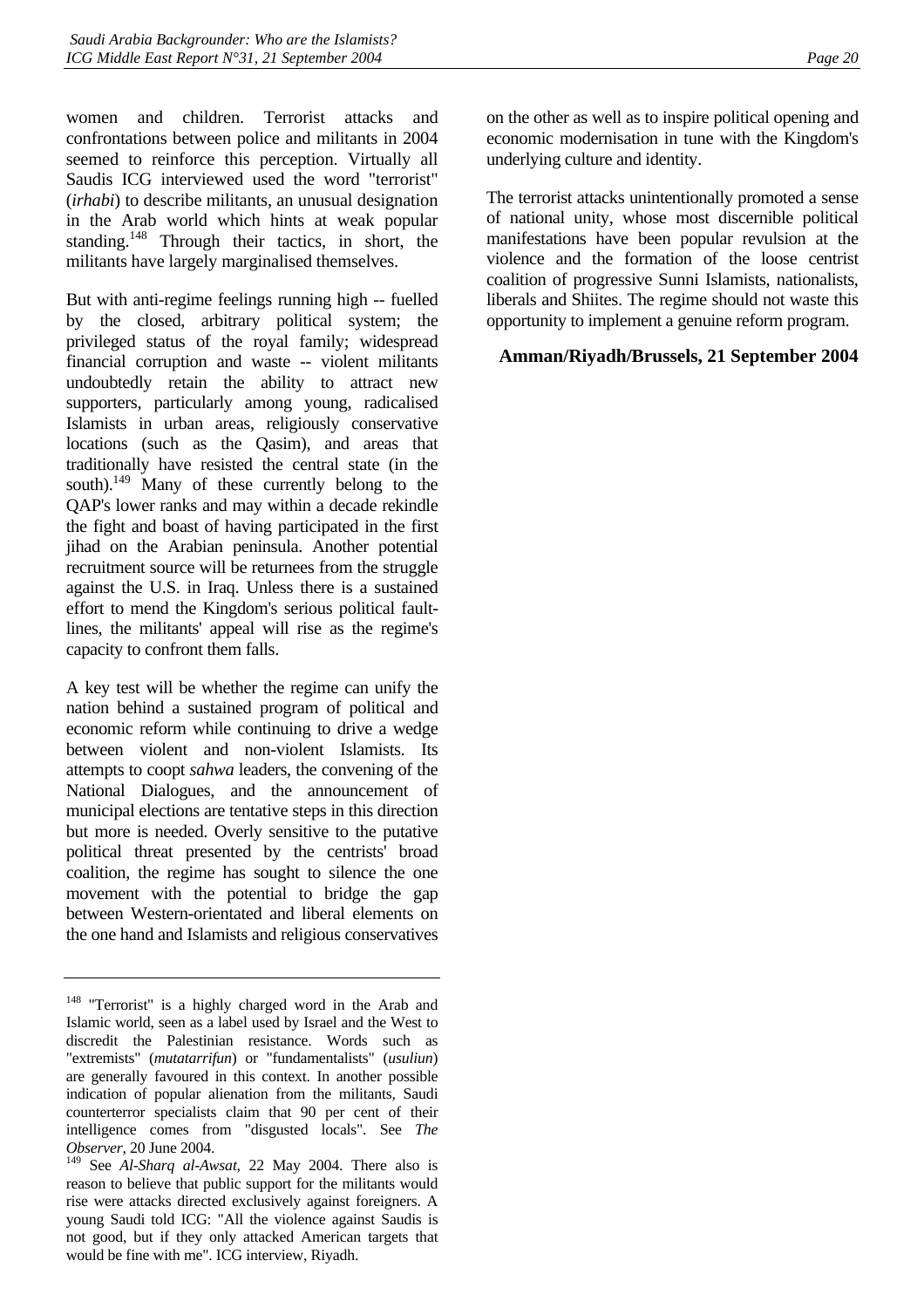# **APPENDIX A**

# **MAP OF SAUDI ARABIA**



Courtesy of The General Libraries, The University of Texas at Austin

Base 802921AI (C00454) 1-03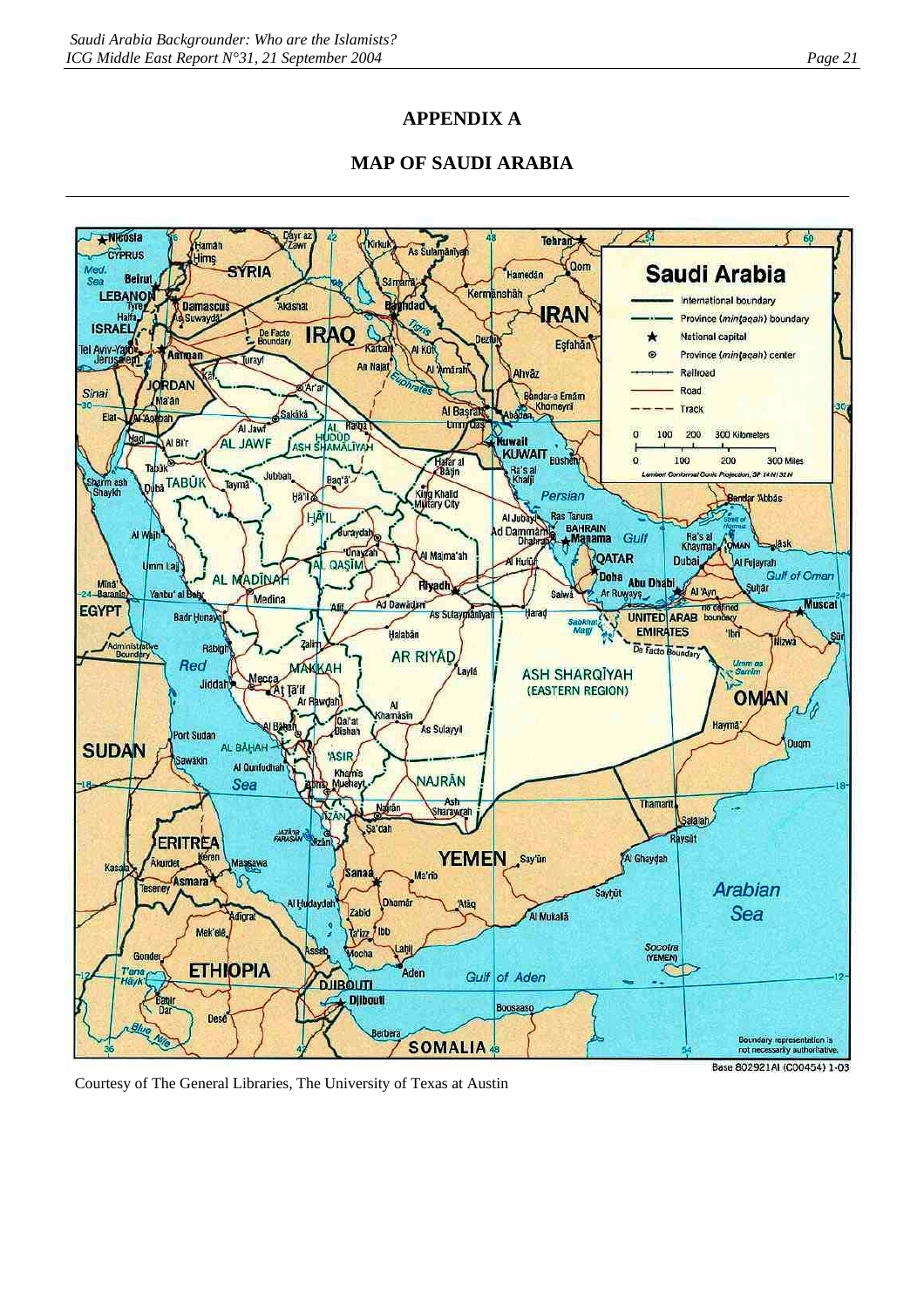# **APPENDIX B**

# **RECOMMENDATIONS OF ICG MIDDLE EAST REPORT Nº28,**  *CAN SAUDI ARABIA REFORM ITSELF?***, 14 JULY 2004**

#### **To the Government of the Kingdom of Saudi Arabia:**

- 1. Commit to a program of gradual, deliberate and transparent political reform by:
	- (a) publishing a comprehensive and detailed reform agenda, including benchmarks and a timetable for implementation;
	- (b) enacting legislation providing for legalisation and regulation of civic, social, and cultural organisations and associations, and in particular allowing the establishment of an independent human rights organisation and freely elected professional unions;
	- (c) holding local elections according to the announced timetable;
	- (d) pursuing efforts to promote national unity, dialogue and tolerance between Shiites, Sunnis and other Muslim groups in the Kingdom;
	- (e) expanding the National Dialogue by making it more inclusive, outlining and promoting their agenda, and permitting citizens to meet and discuss key issues outside governmentsponsored gatherings; and
	- (f) lifting restrictions on petition writers, releasing those under detention and permitting public discussion in the media and elsewhere by those calling for nonviolent change.
- 2. Strengthen institutions and work to distribute and check power by:
	- (a) expanding the law-making authority of the *Majlis al-Shura* and its oversight over financial and budgetary matters, and granting it authority to review and approve cabinet appointments and the unrestricted ability to invite and question ministers;
	- (b) establishing a transparent mechanism for all government financial and business affairs, specifically by publishing and abiding by a clearly defined national budget with a precise breakdown of sources of state revenue and expenditure, subjecting public expenditures to independent oversight, and

listing those in the royal household entitled to public funds and publishing such royal allocations;

- (c) cracking down on corruption and abuse of state power, in particular by members of the royal family; and
- (d) increasing accountability by gradually separating the royal family from day-today running of the government, appointing qualified professionals rather than royal family members to executive positions and splitting the functions of King and Prime Minister.
- 3. Accelerate economic and social reform by:
	- (a) Intensifying steps to join the World Trade Organisation and attract investments in the non-oil sector;
	- (b) strengthening technical and vocational training;
	- (c) continuing efforts to better balance the education curriculum between religious study and professional or technical training; and
	- (d) actively implementing the decision to expand employment opportunities for women and abolishing the requirement that women obtain permission from a male guardian to access jobs, health and educational services.

#### **To Saudi Reformers:**

- 1. Continue to promote reform by:
	- (a) emphasising shared national interests and avoiding inflammatory language;
	- (b) emphasising inclusion and promoting affiliations that cut across geographic, tribal and sectarian lines; and
	- (c) seeking to broaden participation in reform efforts beyond professionals or members of the elite.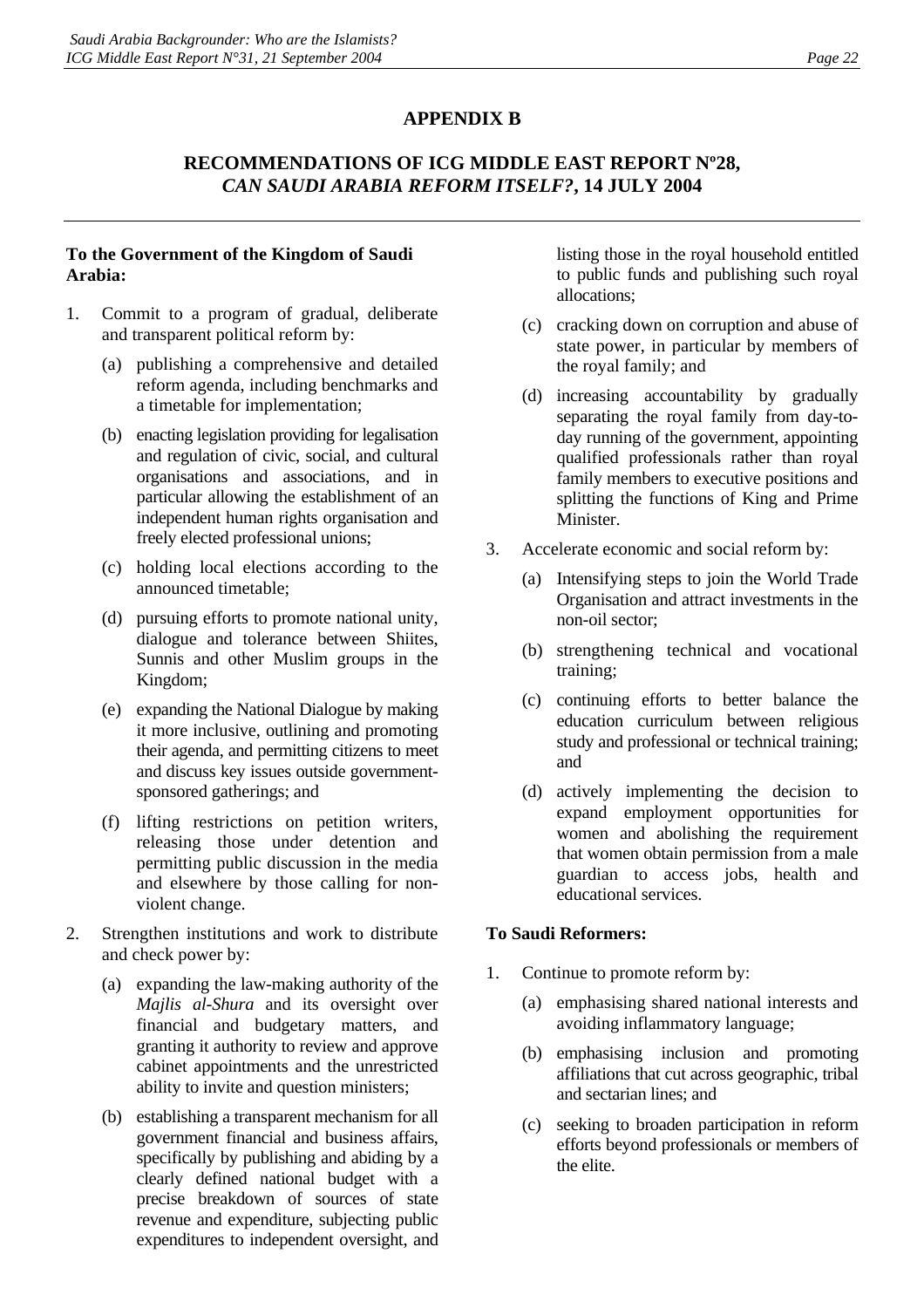#### **To the U.S. Government and Other Western Governments:**

- 1. Urge the Saudi government to adopt reforms that permit broader political participation;
- 2. Place the issue of human rights violations and restrictions of civil rights on bilateral agendas;
- 3. Avoid overemphasising socially and culturally sensitive issues, such as education and the role of religion; and
- 4. Support and encourage efforts toward economic reform.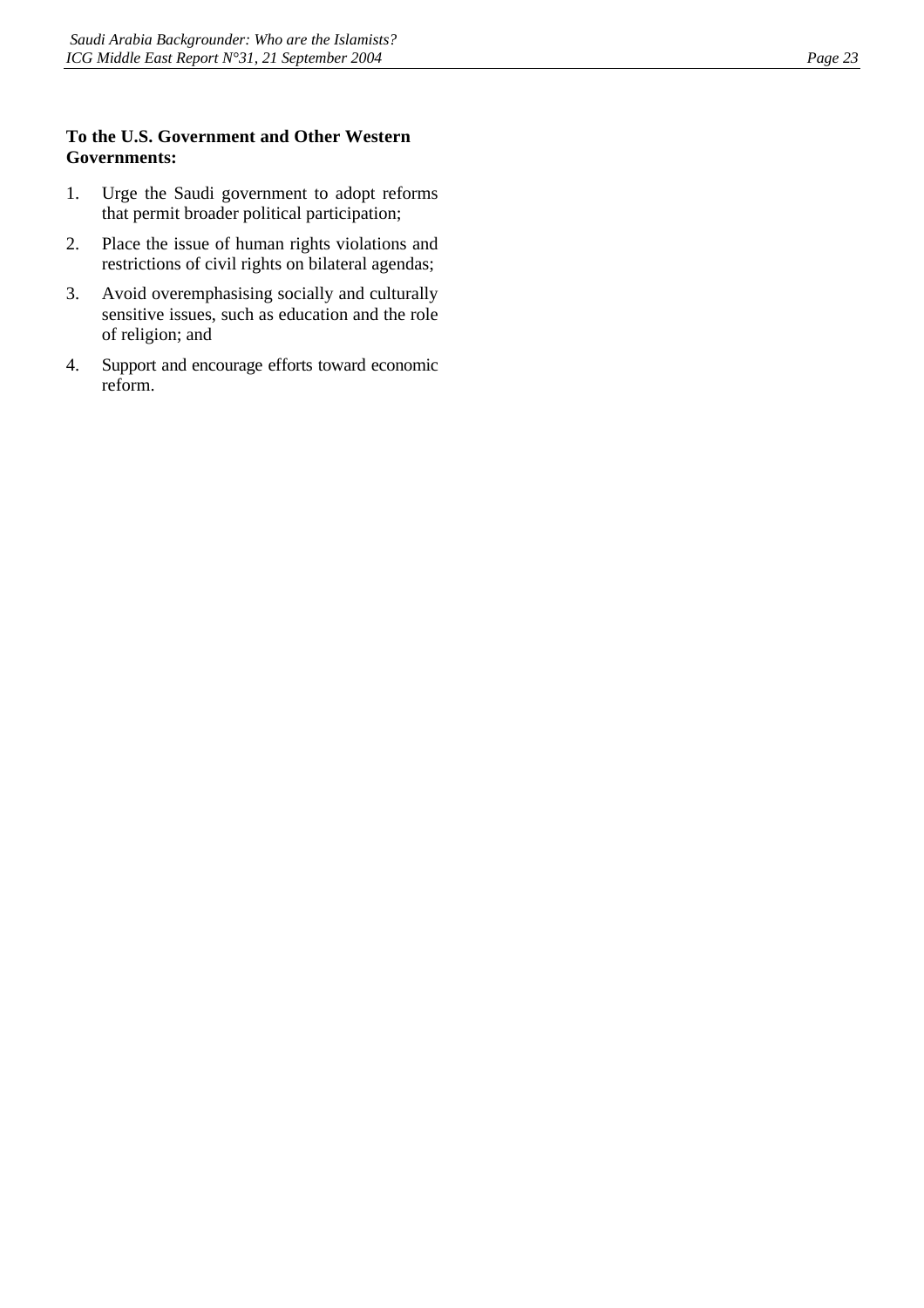# **APPENDIX C**

# **ABOUT THE INTERNATIONAL CRISIS GROUP**

The International Crisis Group (ICG) is an independent, non-profit, multinational organisation, with over 100 staff members on five continents, working through fieldbased analysis and high-level advocacy to prevent and resolve deadly conflict.

ICG's approach is grounded in field research. Teams of political analysts are located within or close by countries at risk of outbreak, escalation or recurrence of violent conflict. Based on information and assessments from the field, ICG produces regular analytical reports containing practical recommendations targeted at key international decision-takers. ICG also publishes *CrisisWatch*, a 12 page monthly bulletin, providing a succinct regular update on the state of play in all the most significant situations of conflict or potential conflict around the world.

ICG's reports and briefing papers are distributed widely by email and printed copy to officials in foreign ministries and international organisations and made generally available at the same time via the organisation's Internet site, www.icg.org. ICG works closely with governments and those who influence them, including the media, to highlight its crisis analyses and to generate support for its policy prescriptions.

The ICG Board – which includes prominent figures from the fields of politics, diplomacy, business and the media – is directly involved in helping to bring ICG reports and recommendations to the attention of senior policymakers around the world. ICG is chaired by former Finnish President Martti Ahtisaari; and its President and Chief Executive since January 2000 has been former Australian Foreign Minister Gareth Evans.

ICG's international headquarters are in Brussels, with advocacy offices in Washington DC, New York, London and Moscow. The organisation currently operates nineteen field offices (in Amman, Belgrade, Bogotá, Cairo, Dakar, Dushanbe, Islamabad, Jakarta, Kabul, Nairobi, Osh, Port-au-Prince, Pretoria, Pristina, Quito, Sarajevo, Seoul, Skopje and Tbilisi) with analysts working in over 40 crisis-affected countries and territories across four continents. In Africa, those countries include Angola, Burundi, Côte d'Ivoire, Democratic Republic of the Congo, Eritrea, Ethiopia, Guinea, Liberia, Rwanda,

Sierra Leone, Somalia, Sudan, Uganda and Zimbabwe; in Asia, Afghanistan, Kashmir, Kazakhstan, Kyrgyzstan, Indonesia, Myanmar/Burma, Nepal, Pakistan, Tajikistan, Turkmenistan and Uzbekistan; in Europe, Albania, Armenia, Azerbaijan, Bosnia and Herzegovina, Georgia, Kosovo, Macedonia, Moldova, Montenegro and Serbia; in the Middle East, the whole region from North Africa to Iran; and in Latin America, Colombia and the Andean region.

ICG raises funds from governments, charitable foundations, companies and individual donors. The following governmental departments and agencies currently provide funding: the Agence Intergouvernementale de la francophonie, the Australian Agency for International Development, the Austrian Federal Ministry of Foreign Affairs, the Canadian Department of Foreign Affairs and International Trade, the Canadian International Development Agency, the Dutch Ministry of Foreign Affairs, the Finnish Ministry of Foreign Affairs, the French Ministry of Foreign Affairs, the German Foreign Office, the Irish Department of Foreign Affairs, the Japanese International Cooperation Agency, the Luxembourgian Ministry of Foreign Affairs, the New Zealand Agency for International Development, the Republic of China Ministry of Foreign Affairs (Taiwan), the Royal Danish Ministry of Foreign Affairs, the Royal Norwegian Ministry of Foreign Affairs, the Swedish Ministry for Foreign Affairs, the Swiss Federal Department of Foreign Affairs, the Turkish Ministry of Foreign Affairs, the United Kingdom Foreign and Commonwealth Office, the United Kingdom Department for International Development, the U.S. Agency for International Development.

Foundation and private sector donors include Atlantic Philanthropies, Carnegie Corporation of New York, Ford Foundation, Bill & Melinda Gates Foundation, William & Flora Hewlett Foundation, Henry Luce Foundation Inc., John D. & Catherine T. MacArthur Foundation, John Merck Fund, Charles Stewart Mott Foundation, Open Society Institute, Ploughshares Fund, Sigrid Rausing Trust, Sasakawa Peace Foundation, Sarlo Foundation of the Jewish Community Endowment Fund, the United States Institute of Peace and the Fundação Oriente.

#### **September 2004**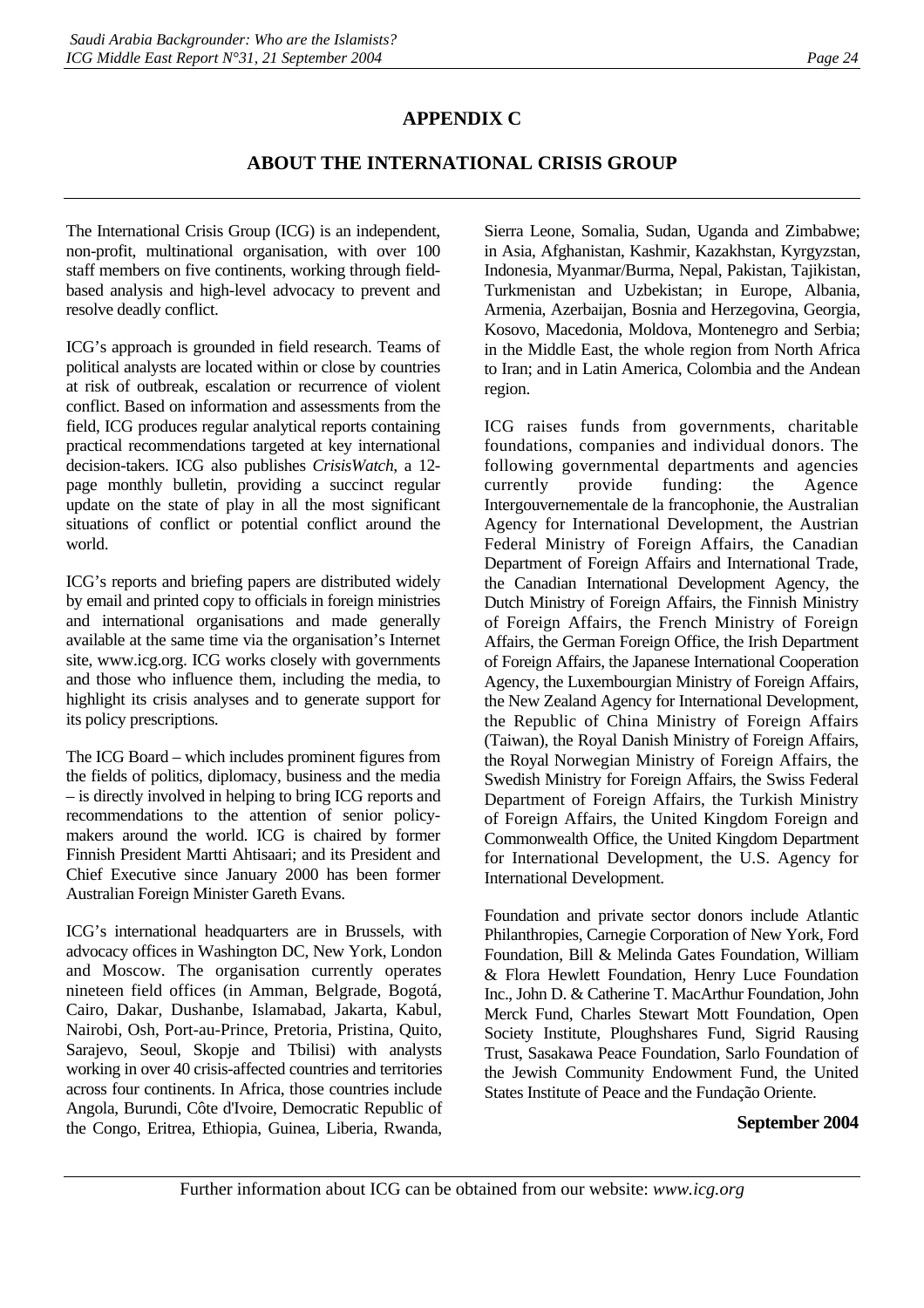#### **APPENDIX D**

#### **ICG REPORTS AND BRIEFINGS ON MIDDLE EAST AND NORTH AFRICA SINCE 2001**

#### **ARAB-ISRAELI CONFLICT**

*A Time to Lead: The International Community and the Israeli-Palestinian Conflict*, Middle East Report N°1, 10 April 2002

*Middle East Endgame I: Getting to a Comprehensive Arab-Israeli Peace Settlement*, Middle East Report N°2, 16 July 2002

*Middle East Endgame II: How a Comprehensive Israeli-Palestinian Settlement Would Look*, Middle East Report N°3; 16 July 2002

*Middle East Endgame III: Israel, Syria and Lebanon – How Comprehensive Peace Settlements Would Look*, Middle East Report N°4, 16 July 2002

*The Meanings of Palestinian Reform,* Middle East Briefing, 12 November 2002

*Old Games, New Rules: Conflict on the Israel-Lebanon Border*, Middle East Report N°7, 18 November 2002

*Islamic Social Welfare Activism in the Occupied Palestinian Territories: A Legitimate Target?*, Middle East Report N°13, 2 April 2003

*A Middle East Roadmap to Where?*, Middle East Report N°14, 2 May 2003

*The Israeli-Palestinian Roadmap: What A Settlement Freeze Means And Why It Matters*, Middle East Report N°16, 25 July 2003

*Hizbollah: Rebel without a Cause?*, Middle East Briefing, 30 July 2003

*Dealing With Hamas*, Middle East Report N°21, 26 January 2004 (Executive Summary also available in Arabic and in French)

*Palestinian Refugees and the Politics of Peacemaking*, Middle East Report N°22, 5 February 2004 (also available in Arabic and in French)

*Syria under Bashar (I): Foreign Policy Challenges*, Middle East Report N°23, 11 February 2004 (also available in Arabic and in French)

*Syria under Bashar (II): Domestic Policy Challenges*, Middle East Report N°24, 11 February 2004 (also available in Arabic and in French)

*Identity Crisis: Israel and its Arab Citizens*, Middle East Report N°25, 4 March 2004 (also available in Arabic)

*The Broader Middle East and North Africa Initiative: Imperilled at Birth*, Middle East Briefing, 7 June 2004 (also available in Arabic)

#### **EGYPT/NORTH AFRICA**[∗](#page-28-0)

*Diminishing Returns: Algeria's 2002 Legislative Elections*, Middle East/North Africa Briefing, 24 June 2002

<span id="page-28-0"></span><sup>∗</sup> The Algeria project was transferred from the Africa Program to the Middle East & North Africa Program in January 2002.

*Algeria: Unrest and Impasse in Kabylia,* Middle East/North Africa Report N°15, 10 June 2003 (also available in French)

*The Challenge of Political Reform: Egypt after the Iraq War*, Middle East Briefing, 30 September 2003 (also available in Arabic)

*Islamism in North Africa I: The Legacies of History*, Middle East and North Africa Briefing, 20 April 2004 (also available in Arabic and in French)

*Islamism in North Africa II: Egypt's Opportunity*, Middle East and North Africa Briefing, 20 April 2004 (also available in Arabic and in French)

*Islamism, Violence and Reform in Algeria: Turning the Page*, Middle East and North Africa Report Nº29, 30 July 2004

#### **[IRAQ/IRAN/GULF](http://www.crisisweb.org/home/index.cfm?id=1275&l=1)**

*Iran: The Struggle for the Revolution's Soul*, Middle East Report N°5, 5 August 2002

*Iraq Backgrounder: What Lies Beneath,* Middle East Report N°6, 1 October 2002

*Voices from the Iraqi Street,* Middle East Briefing, 4 December 2002

*[Yemen: Coping with Terrorism and Violence in a Fragile](http://www.crisisweb.org/projects/showreport.cfm?reportid=863) [State,](http://www.crisisweb.org/projects/showreport.cfm?reportid=863)* Middle East Report N°8, 8 January 2003

*Radical Islam in Iraqi Kurdistan: The Mouse That Roared?* Middle East Briefing, 7 February 2003

*Red Alert in Jordan: Recurrent Unrest in Maan,* Middle East Briefing, 19 February 2003

*Iraq Policy Briefing: Is There an Alternative to War?*, Middle East Report N°9, 24 February 2003

*War in Iraq: What's Next for the Kurds?,* Middle East Report N°10, 19 March 2003

*War in Iraq: Political Challenges after the Conflict*, Middle East Report N°11, 25 March 2003

*War in Iraq: Managing Humanitarian Relief,* Middle East Report N°12, 27 March 2003

*Baghdad: A Race against the Clock*, Middle East Briefing, 11 June 2003

*Governing Iraq*, Middle East Report N°17, 25 August 2003

*Iraq's Shiites under Occupation*, Middle East Briefing, 9 September 2003

*The Challenge of Political Reform: Jordanian Democratisation and Regional Instability*, Middle East Briefing, 8 October 2003 (also available in Arabic)

*Iran: Discontent and Disarray*, Middle East Briefing, 15 October 2003

*Dealing With Iran's Nuclear Program*, Middle East Report N°18, 27 October 2002

*Iraq's Constitutional Challenge*, Middle East Report N°19, 13 November 2003 (also available in Arabic)

*Iraq: Building a New Security Structure*, Middle East Report N°20, 23 December 2003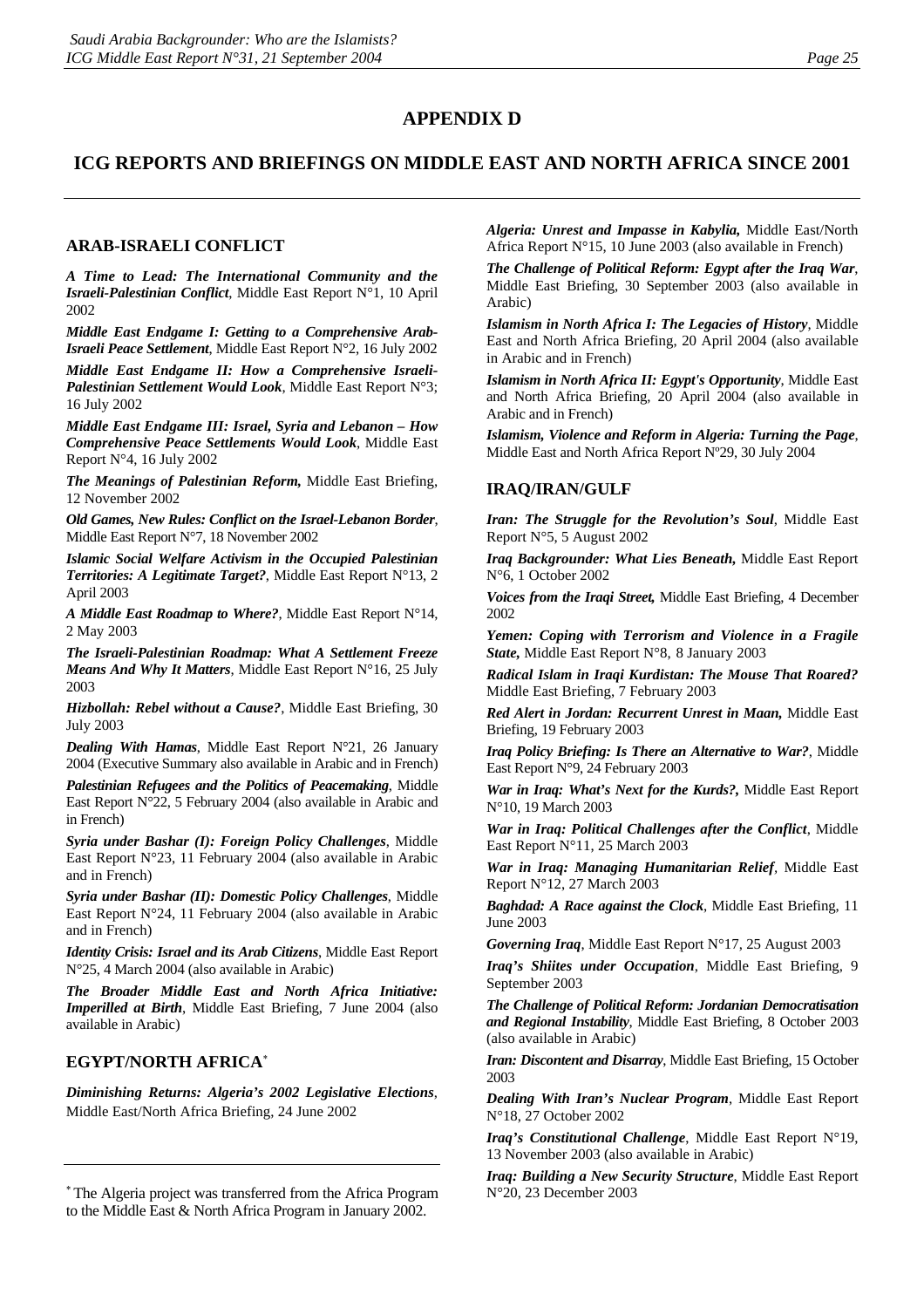*Iraq's Kurds: Toward an Historic Compromise?*, Middle East Report N°26, 8 April 2004

*Iraq's Transition: On a Knife Edge*, Middle East Report N°27, 27 April 2004 (also available in Arabic)

*Can Saudi Arabia Reform Itself?*, Middle East Report N°28, 14 July 2004 (also available in Arabic)

*Reconstructing Iraq*, Middle East Report N°30, 2 September 2004

#### **OTHER REPORTS AND BRIEFINGS**

For ICG reports and briefing papers on:

- Asia
- **Africa**
- Europe
- Latin America
- Issues
- *CrisisWatch*

please visit our website www.icg.org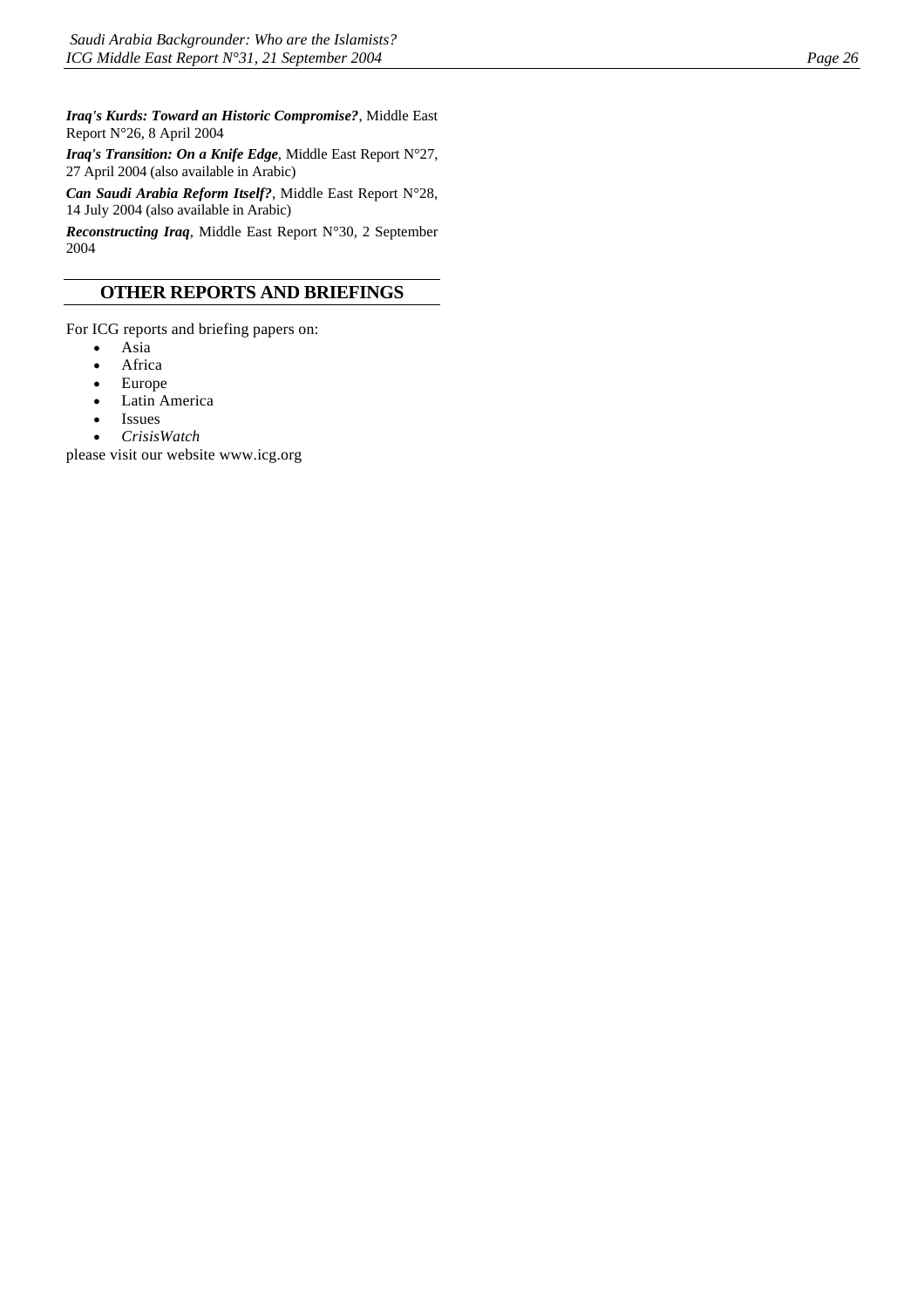# **APPENDIX E**

# **ICG BOARD OF TRUSTEES**

#### **Martti Ahtisaari, Chairman**

*Former President of Finland* 

**Maria Livanos Cattaui, Vice-Chairman**  *Secretary-General, International Chamber of Commerce* 

**Stephen Solarz, Vice-Chairman**  *Former U.S. Congressman* 

**Gareth Evans, President & CEO**  *Former Foreign Minister of Australia* 

**Morton Abramowitz**  *Former U.S. Assistant Secretary of State and Ambassador to Turkey* 

**Adnan Abu-Odeh**  *Former Political Adviser to King Abdullah II and to King Hussein; former Jordan Permanent Representative to UN* 

**Kenneth Adelman**  *Former U.S. Ambassador and Director of the Arms Control and Disarmament Agency* 

**Ersin Arioglu**  *Member of Parliament, Turkey; Chairman Emeritus, Yapi Merkezi Group* 

**Emma Bonino**  *Member of European Parliament; former European Commissioner* 

**Zbigniew Brzezinski**  *Former U.S. National Security Advisor to the President* 

**Cheryl Carolus**  *Former South African High Commissioner to the UK; former Secretary General of the ANC* 

**Victor Chu**  *Chairman, First Eastern Investment Group, Hong Kong* 

**Wesley Clark**  *Former NATO Supreme Allied Commander, Europe* 

**Pat Cox**  *Former President of European Parliament* 

**Ruth Dreifuss**  *Former President, Switzerland* 

**Uffe Ellemann-Jensen**  *Former Minister of Foreign Affairs, Denmark* 

**Mark Eyskens**  *Former Prime Minister of Belgium* 

**Stanley Fischer**  *Vice Chairman, Citigroup Inc.; former First Deputy Managing Director of International Monetary Fund* 

#### **Yoichi Funabashi**

*Chief Diplomatic Correspondent & Columnist, The Asahi Shimbun, Japan* 

**Bronislaw Geremek**  *Former Minister of Foreign Affairs, Poland* 

**I.K.Gujral**  *Former Prime Minister of India* 

**Carla Hills**  *Former U.S. Secretary of Housing; former U.S. Trade Representative* 

**Lena Hjelm-Wallén**  *Former Deputy Prime Minister and Foreign Affairs Minister, Sweden* 

**James C.F. Huang**  *Deputy Secretary General to the President, Taiwan* 

**Swanee Hunt**  *Founder and Chair of Women Waging Peace; former U.S. Ambassador to Austria* 

**Asma Jahangir**  *UN Special Rapporteur on Extrajudicial, Summary or Arbitrary Executions, former Chair Human Rights Commission of Pakistan* 

#### **Ellen Johnson Sirleaf**

*Senior Advisor, Modern Africa Fund Managers; former Liberian Minister of Finance and Director of UNDP Regional Bureau for Africa* 

**Shiv Vikram Khemka**  *Founder and Executive Director (Russia) of SUN Group, India* 

**Bethuel Kiplagat**  *Former Permanent Secretary, Ministry of Foreign Affairs, Kenya* 

**Wim Kok**  *Former Prime Minister, Netherlands* 

**Trifun Kostovski**  *Member of Parliament, Macedonia; founder of Kometal Trade Gmbh* 

**Elliott F. Kulick**  *Chairman, Pegasus International, U.S.* 

**Joanne Leedom-Ackerman**  *Novelist and journalist, U.S.* 

**Todung Mulya Lubis**  *Human rights lawyer and author, Indonesia* 

**Barbara McDougall**  *Former Secretary of State for External Affairs, Canada* 

**Ayo Obe**  *President, Civil Liberties Organisation, Nigeria* 

**Christine Ockrent**  *Journalist and author, France* 

**Friedbert Pflüger**  *Foreign Policy Spokesman of the CDU/CSU Parliamentary Group in the German Bundestag*